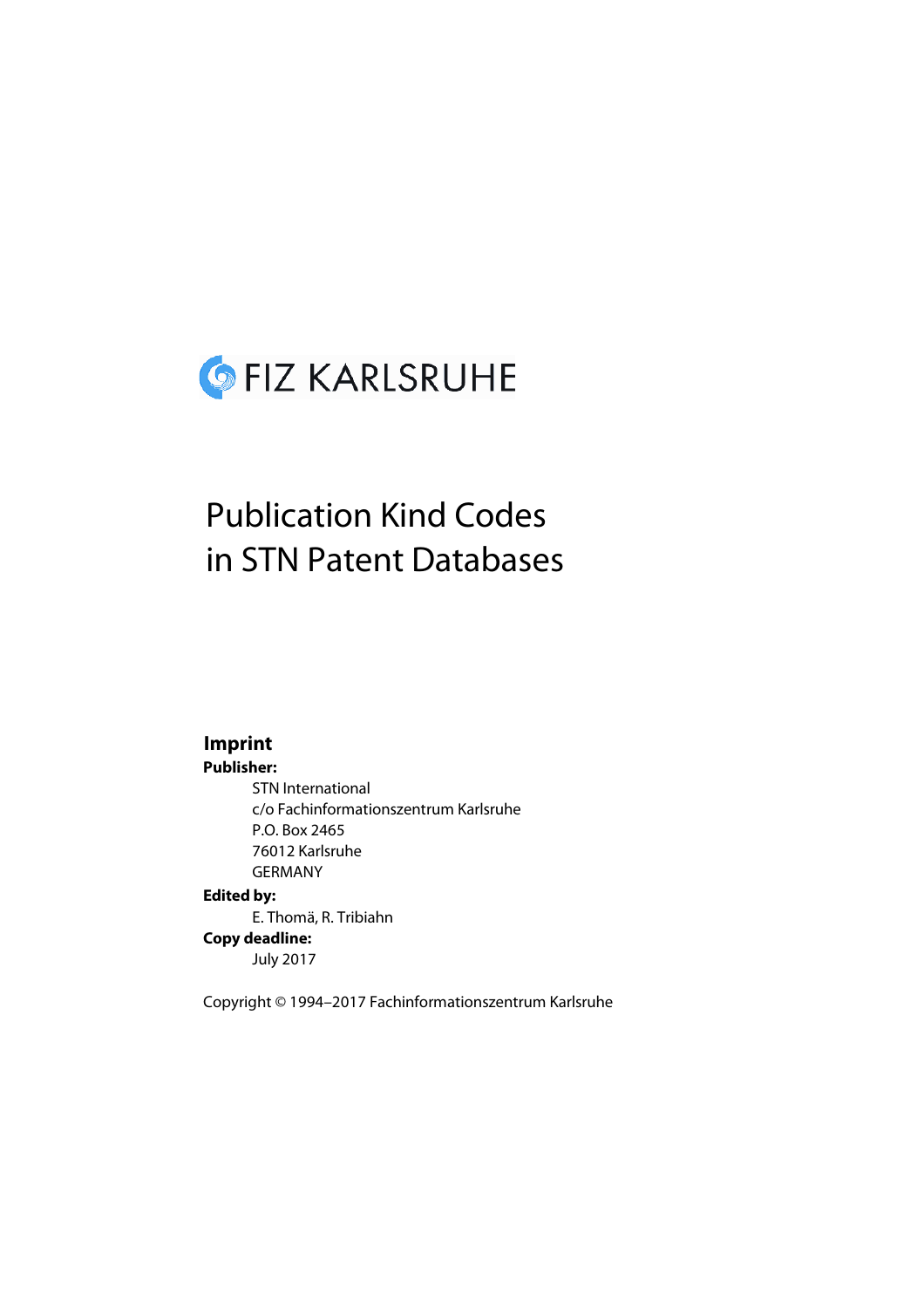This list shows the publication kind codes (/PK) used in the **Chemical Abstracts (CAPLUS)**, **INPADOCDB**, and

### **Derwent World Patents Index (DWPI)**

international patent databases, together with a short description. The countries are sorted by country code.

 The numbers given next to each code give an idea how many documents may be expected in a search by country and publication type in each database. The list includes only codes that actually have documents in a database.

 In DWPI certain codes were indexed twice in the past, e. g. the code EPA also covered the codes EPA1, EPA2, etc. At the same time the more specific codes EPA1, EPA2, etc. could also be used to access one desired kind of publication only. In order to be able to distinguish between codes such as USA (until 2000: Patent) and USA1 (from 2001: Patent application publication) this duplicate indexing was dropped.

 The numbers in **bold italics** for every country indicate the years of coverage of that country in each database.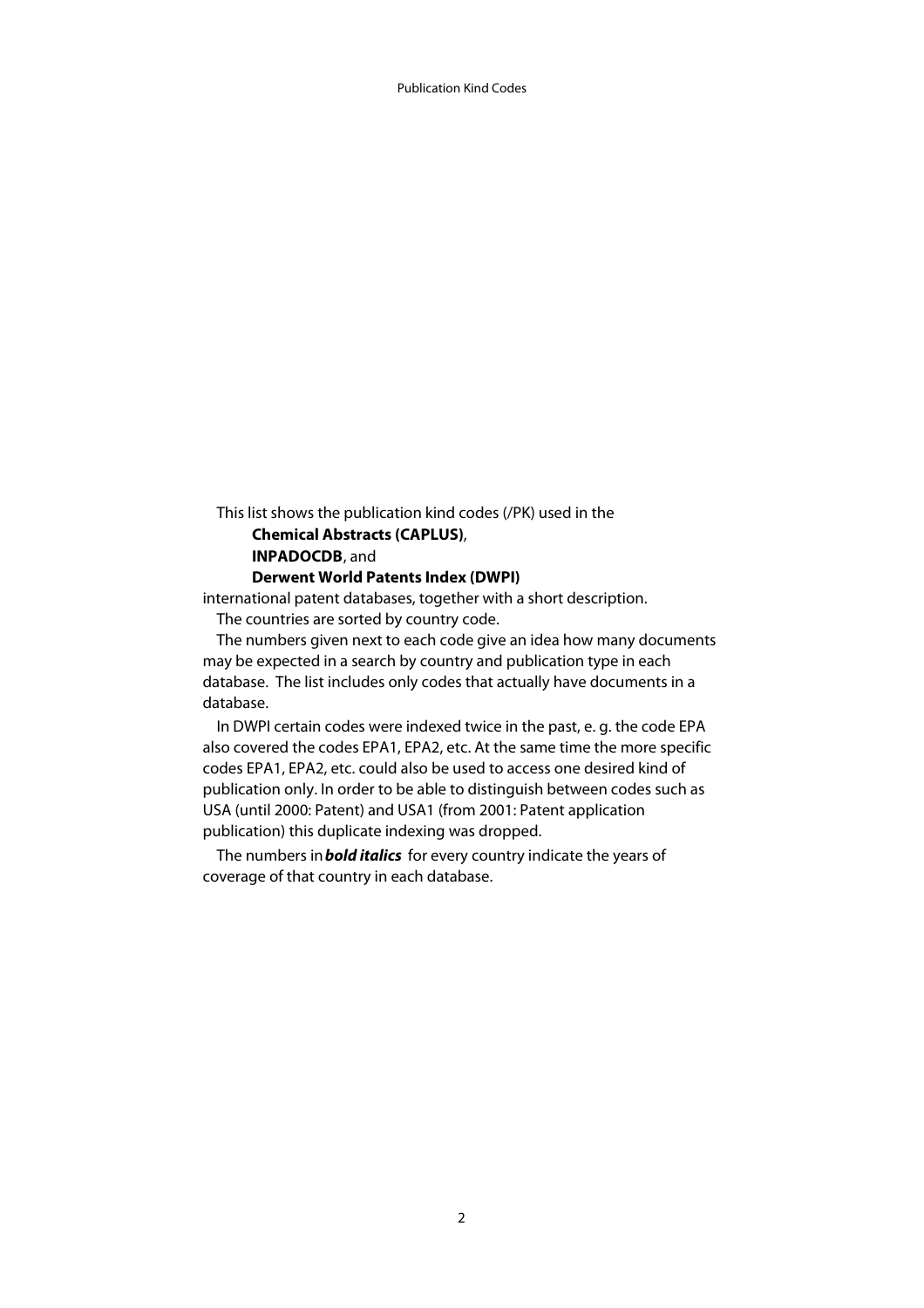| <b>CAPLUS</b>            |      | <b>INPADOCDB</b>         | <b>DWPI</b>              |                |                                                                     |
|--------------------------|------|--------------------------|--------------------------|----------------|---------------------------------------------------------------------|
| Count                    | Code | Count                    | Code<br>Count            | Code           | <b>Description English</b>                                          |
|                          |      | AМ<br>$2001 -$           |                          |                | Armenia                                                             |
|                          |      | 3 AMA2                   |                          |                | Patent application                                                  |
|                          |      | 1 AMU                    |                          |                | <b>Utility Model</b>                                                |
|                          |      |                          |                          |                | <b>African Regional</b>                                             |
| <b>AP</b>                |      | <b>AP</b>                |                          |                | <b>Intellectual Property Organisation (ARIPO)</b>                   |
| 2000-                    |      | 1984-                    |                          |                |                                                                     |
| 2749 APA                 |      | 4072 APA                 |                          |                | <b>Granted Patent</b>                                               |
|                          |      | 9612 APD0                |                          |                | Patent application                                                  |
|                          |      | 1 APU                    |                          |                | <b>Utility Model</b>                                                |
| <b>AR</b>                |      | AR                       | AR                       |                | Argentina                                                           |
| 1959, 1961,              |      | 1965, 1973–1985,         | 1975, 2015-              |                |                                                                     |
| 1964, 2006-              |      | 1990-                    |                          |                |                                                                     |
|                          |      |                          | 2933 ARA                 |                | Patent (only 1975)                                                  |
| 37678 ARA1               |      | 142860 ARA1              | 10922 ARA1               |                | Patent of invention;                                                |
|                          |      |                          |                          |                | Patent application (from 1996-09-25)                                |
| 1033 ARA2                |      | 2248 ARA2                | 291 ARA2                 |                | Divisional patent application (from 1996-09-25)                     |
| 4 ARA3                   |      | 206 ARA3                 |                          | <b>10 ARA3</b> | Additional patent application (from 1996-09-25)                     |
| 113 ARA4                 |      | 4902 ARA4                | 428 ARA4                 |                | Independent utility model application (from 1996-09-25)             |
|                          |      | 4 ARA5                   |                          | 3 ARA5         | Divisional utility model application (from 1996-09-25)              |
| 1 ARA6                   |      | 29 ARA6                  |                          | 4 ARA6         | Additional utility model application (from 1996-09-25)              |
|                          |      | 1965 ARQ                 |                          |                | Patent of importation                                               |
| <b>AT</b><br>1907-       |      | AT<br>1899-              | AT<br>1975–              |                | Austria                                                             |
| 24230 ATA                |      | 93658 ATA                | 87376 ATA                |                | Examined patent application (before 2005-08)                        |
| 4034 ATA1                |      | 9690 ATA1                | 9365 ATA1                |                | Application with search report (from 2005-08)                       |
| 970 ATA2                 |      | 2752 ATA2                | 2860 ATA2                |                | Application without search report (from 2005-08)                    |
| 636 ATA3                 |      | 1925 ATA3                | 1872 ATA3                |                | Search report (from 2005-08)                                        |
| 1898 ATA4                |      | 5024 ATA4                | 4889 ATA4                |                | Like A2, published on same day as B1 (from 2005-08)                 |
|                          |      | 227 ATA5                 | 224 ATA5                 |                | Supplementary search report (from 2005-08)                          |
|                          |      | <b>19 ATA8</b>           |                          | <b>16 ATA8</b> | Corrected first page (from 2005-08)                                 |
| 4 ATA9                   |      | 13 ATA9                  |                          | <b>11 ATA9</b> | Corrected application (from 2005-08)                                |
| 33620 ATB                |      | 410948 ATB               | 18347 ATB                |                | Patent                                                              |
| 5050 ATB1                |      | 13319 ATB1               | 12851 ATB1               |                | Patent granted (from 2005-08)                                       |
|                          |      | 4 ATB2                   |                          | 1 ATB2         | Patent restricted after opposition (from 2005-08)                   |
|                          |      | 539 ATB8                 |                          | <b>10 ATB8</b> | Corrected first page of granted patent                              |
|                          |      | 39 ATB9                  |                          | 2 ATB9         | Corrected complete granted patent                                   |
| 245441 ATT               |      | 554405 ATT               |                          |                | Translation of a European patent                                    |
|                          |      | 13917 ATU1               | 3867 ATU1                |                | Utility model with search report                                    |
|                          |      | 1415 ATU2                | 295 ATU2                 |                | Utility model without search report                                 |
|                          |      | 1350 ATU3                |                          | 34 ATU3        | Utility model search report                                         |
|                          |      | 43 ATU8                  |                          | 6 ATU8         | Corrected first page of a utility model                             |
|                          |      | 21 ATU9                  |                          | 1 ATU9         | Corrected complete specification of a utility model                 |
| <b>AU</b>                |      | <b>AU</b>                | AU                       |                | Australia                                                           |
| 1927-                    |      | 1922–                    | 1963-1969, 1983-         |                |                                                                     |
| 310223 AUA               |      | 739056 AUA               | 591530 AUA               |                | Open to public inspection                                           |
|                          |      |                          |                          |                |                                                                     |
| 297088 AUA1<br>4643 AUA2 |      | 457735 AUA1<br>5532 AUA2 | 486774 AUA1<br>4947 AUA2 |                | Open to public inspection<br>Amended post open to public inspection |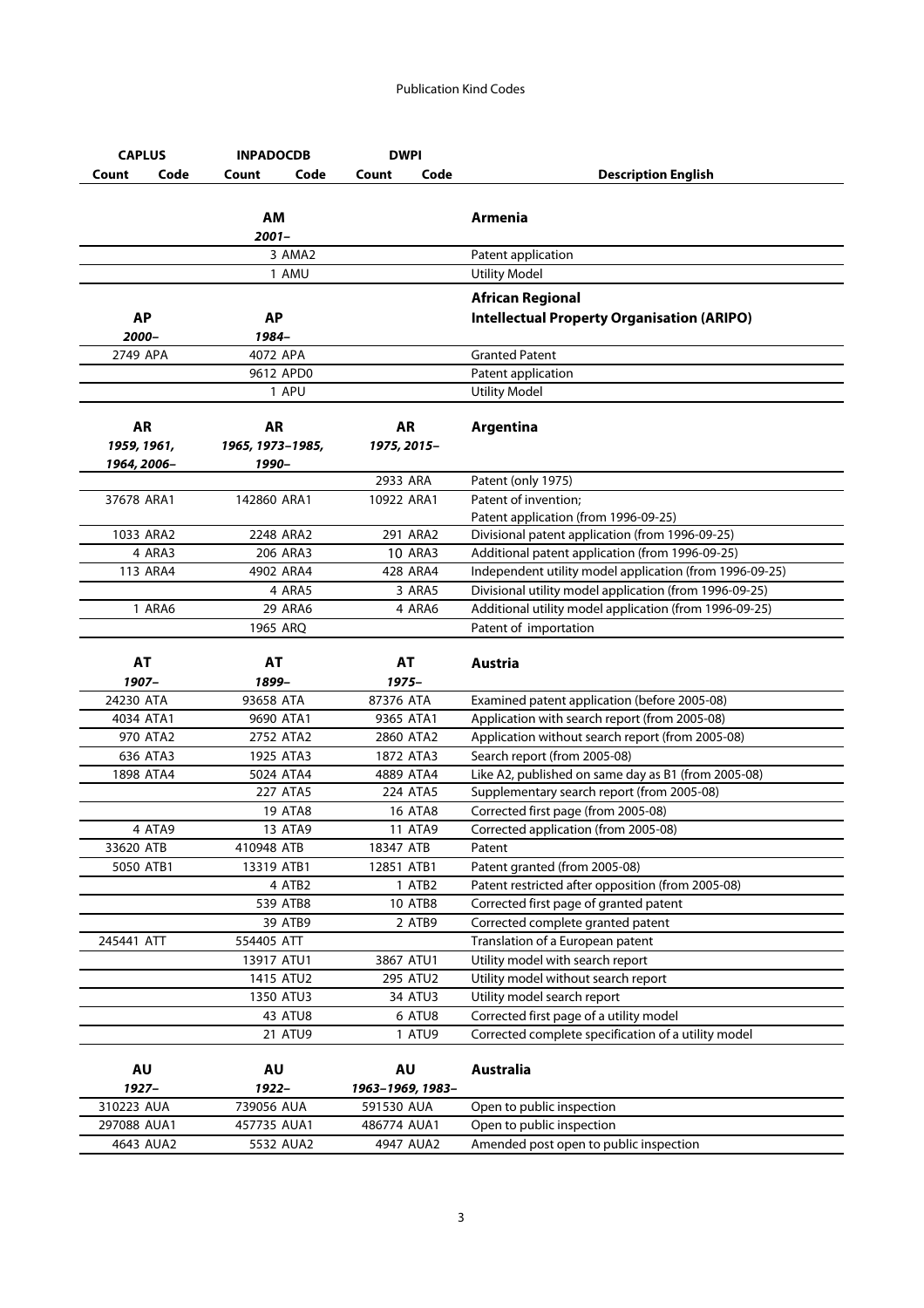| <b>CAPLUS</b>  | <b>INPADOCDB</b> | <b>DWPI</b>     |                                                                             |
|----------------|------------------|-----------------|-----------------------------------------------------------------------------|
| Code<br>Count  | Code<br>Count    | Code<br>Count   | <b>Description English</b>                                                  |
|                | <b>51 AUA3</b>   |                 | Petty patent application                                                    |
| 5356 AUA4      | 20225 AUA4       | 20497 AUA4      | Granted / OPI Innovation Patent                                             |
| <b>81 AUA5</b> | <b>187 AUA5</b>  | <b>158 AUA5</b> | Pre-grant OPI innovation patent application                                 |
| 42 AUA6        | 107 AUA6         | <b>105 AUA6</b> | Amended post-grant OPI innovation patent                                    |
|                | 30533 AUA8       | 61513 AUA8      | Corrected document (bibliographic data A1-A5)                               |
| 435 AUA9       | 464 AUA9         | 412 AUA9        | Corrected document (complete reprint A1-A5)                                 |
|                |                  | 132285 AUB      | Patent specification                                                        |
| 1220 AUB1      | 5221 AUB1        | 1376 AUB1       | Standard Patent not preceded by OPI                                         |
| 265076 AUB2    | 510790 AUB2      | 198056 AUB2     | Standard Patent preceded by OPI                                             |
| 322 AUB3       | 3903 AUB3        | 1 AUB3          | Petty patent                                                                |
| 975 AUB4       | 3641 AUB4        | 3244 AUB4       | Certified innovation patent (following A4 or A5)                            |
|                | 3961 AUB8        | 3812 AUB8       | Corrected document (bibliographic data B1-B4)                               |
| 2095 AUB9      | 2645 AUB9        | 2896 AUB9       | Corrected document (complete reprint B1-B4)                                 |
|                | 2348 AUC         |                 |                                                                             |
|                |                  |                 | Amended patent<br>Amended Standard Patent                                   |
|                | 6608 AUC1        | 3455 AUC1       |                                                                             |
|                | 120 AUC4         | <b>64 AUC4</b>  | Amended certified innovation patent                                         |
|                | <b>19 AUC8</b>   | <b>10 AUC8</b>  | Corrected document (bibliographic data C1-C4)                               |
|                | <b>96 AUC9</b>   | <b>54 AUC9</b>  | Corrected document (complete reprint C1-C4)                                 |
|                | 67312 AUD0       |                 | Patent application filed                                                    |
|                | 19 AUS           |                 | Design                                                                      |
|                |                  |                 |                                                                             |
|                | <b>BA</b>        |                 | <b>Bosnia and Herzegovina</b>                                               |
|                | 1998-2001        |                 |                                                                             |
|                | 113 BAA          |                 | Patent application                                                          |
|                | 102 BAB1         |                 | Entry into the register of a former YU patent                               |
|                |                  |                 |                                                                             |
| <b>BE</b>      | <b>BE</b>        | <b>BE</b>       | <b>Belgium</b>                                                              |
| 1928-2014      | 1926-2015        | 1963-2014       |                                                                             |
| 11318 BEA      | 360487 BEA       | 165666 BEA      | Patent                                                                      |
|                | 60 BEA0          | 57 BEA0         | Unexamined application                                                      |
| 58182 BEA1     | 179844 BEA1      | 2 BEA1          | Patent application with search report (from 2017);                          |
|                |                  |                 | Patent (max. 20 years) original text (>1000000);                            |
|                |                  |                 | Patent of invention (French) (<1000000)                                     |
| 2669 BEA2      | 14648 BEA2       |                 | Patent (max. 20 years) modified text (>1000000);                            |
|                |                  |                 |                                                                             |
| 3318 BEA3      |                  |                 | Patent of invention (Dutch) (<1000000)                                      |
|                | 10090 BEA3       | 8913 BEA3       | Patent (max. 20 years) original text and search report (>1000000);          |
|                |                  |                 | Patent of invention (German) (<1000000)                                     |
| 2265 BEA4      | 7285 BEA4        | 918 BEA4        | Patent (max. 20 years) modified text and search report (>1000000,           |
|                |                  |                 | 1987-2014);                                                                 |
|                |                  |                 | Patent of improvement (French) (<1000000)                                   |
| 1073 BEA5      | 3320 BEA5        | 2174 BEA5       | Patent (max. 20 years) amended claims (>1000000, 1988-2014);                |
|                |                  |                 | Patent of improvement (Dutch) (<1000000)                                    |
| 701 BEA6       | 5302 BEA6        | 4327 BEA6       | Patent (max. 6 years) original text (>1000000, 1987-2012);                  |
|                |                  |                 | Patent of improvement (German) (<1000000)                                   |
| 397 BEA7       | 4362 BEA7        | 753 BEA7        | Patent (max. 6 years) modified text (>1000000, 1987-2011);                  |
|                |                  |                 | Patent of importation (French) (<1000000)                                   |
| 3 BEA8         | 102 BEA8         |                 | Patent of importation (Dutch) (<1000000)                                    |
|                | 1 BEB1           | 8 BEB1          | Patent for invention (max. 20 years) (from 2015)                            |
|                | 7 BEB3           | 15 BEB3         | Patent for invention (max. 20 years) with search report (>1000000,          |
|                |                  |                 | 1994-2014)                                                                  |
|                | 8 BEB5           | 4 BEB5          | Patent for invention (max. 20 years) with amended claims and                |
|                |                  |                 | search report (>1000000, 1992-2013)                                         |
|                | 4 BEB6           | 3 BEB6          | Patent for invention (max. 6 years) text as filed (>1000000, 1988-<br>2005) |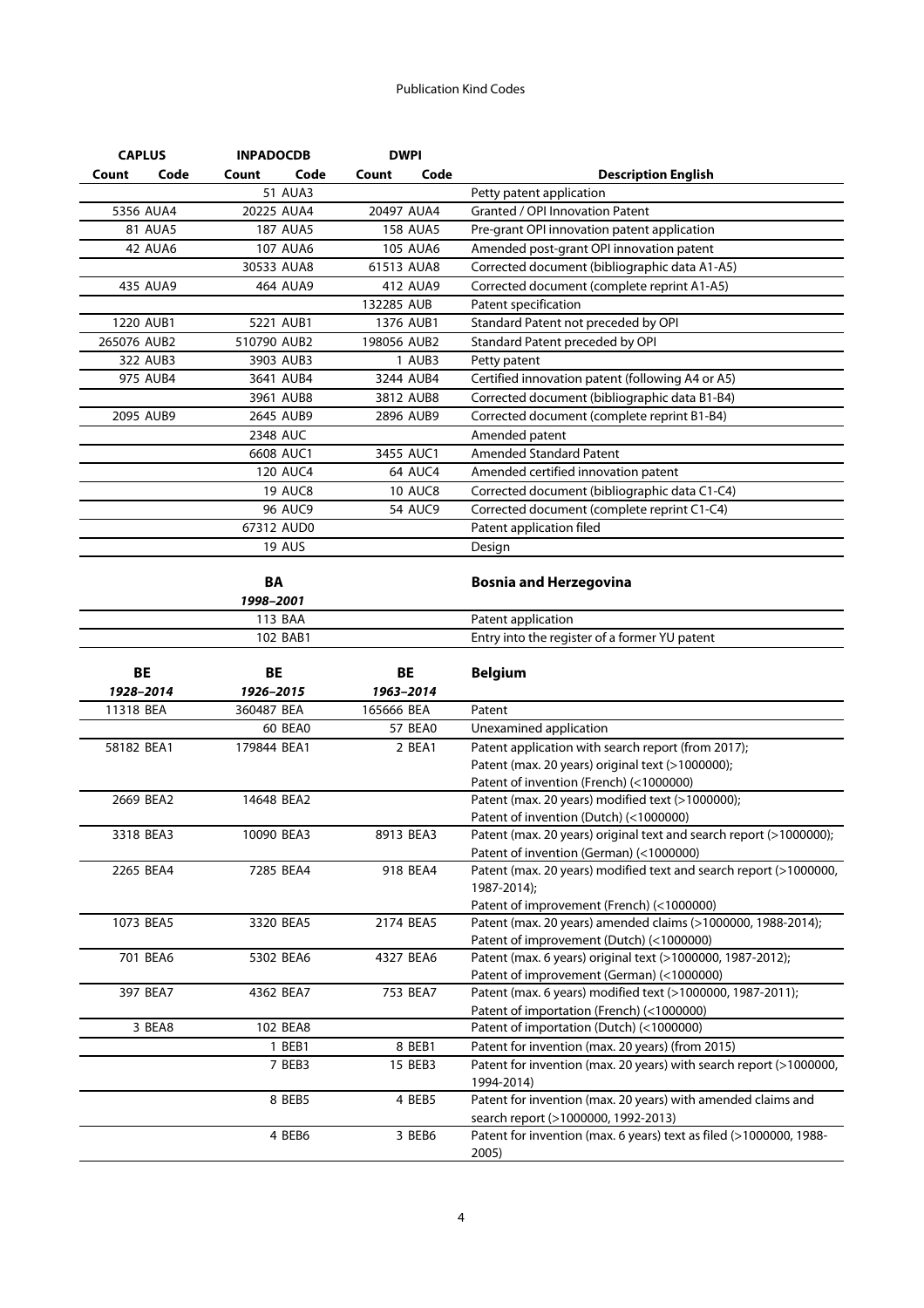| Code<br>Code<br>Code<br><b>Description English</b><br>Count<br>Count<br>Count<br>1 BEB7<br>Patent for invention (max. 6 years) text corrected (>1000000)<br>93 BET<br>Transfer to BE patent from EP application<br>93 BET1<br>Translation of EP patent in French (<1000000)<br>50 BET1<br>Translation of EP patent in Dutch (<1000000)<br>3 BET2<br>8 BET2<br>1 BET7<br>European transfer<br><b>BG</b><br>ВG<br><b>Bulgaria</b><br>2000-2014<br>1973-2014<br>4584 BGA<br>11468 BGA<br>Published patent application (from 1993-12)<br>Inventor's certificate<br>28189 BGA1<br>254 BGA2<br>Additional Inventor's certificate<br>5543 BGA3<br>Patent (from 1980);<br>Patent patent (before 1980)<br>144 BGA4<br>Additional patent<br>2695 BGB1<br>Patent (second publication level) (from 1993-12)<br>5846 BGB1<br>23 BGB2<br>Patent (first publication level) (from 1993-12)<br>689 BGB2<br>Published utility model application (from 1993-12)<br>1167 BGU<br>Utility model application laid open (from 1993-12)<br>1619 BGU1<br>Granted utility model (2nd publication level) (from 1993-12)<br>858 BGY1<br>22 BGY2<br>Granted utility model (first publication level) (from 1993-12)<br><b>BR</b><br><b>Brazil</b><br>BR<br>BR<br>1957-1958, 1961,<br>1973-<br>1976-<br>1964, 1971, 1975-<br>348956 BRA<br>141361 BRA<br>344909 BRA<br>Unexamined patent application<br>Application for a patent of invention (from 2008-11);<br>100793 BRA2<br>162175 BRA2<br>154155 BRA2<br>Pipeline patent application (2008-2011);<br>Patent application for invention filed via PCT (from 2012);<br>Divisional application for a patent of invention (from 2012)<br>1084 BRA3<br>Pipeline patent application<br>Modified first page of appl. for patent of inv. (from 2008-11);<br>1082 BRA8<br>1 BRA8<br>Modified first page of appl. for pipeline patent (2008-2011)<br>16558 BRB1<br>23821 BRB1<br>Granted patent (from 2008-11);<br>28399 BRB1<br>Granted pipeline patent (from 2008-11 to 2011-12);<br>Granted patent filed via PCT (from 2012);<br>Granted divisional patent (from 2012)<br>647 BRB8<br>Modified first page of B1<br>Additional inventor's certificate<br>1078 BRC1<br>110 BRC2<br>Second additional inventor's certificate<br>29 BRC3<br>Third additional inventor's certificate<br>11 BRC4<br>Fourth additional invertor's certificate<br>5 BRC5<br>Fifth additional invertor's certificate<br>2 BRC6<br>Sixth additional invertor's certificate<br>1 BRC7<br>Seventh additional invertor's certificate<br><b>16 BRC8</b><br>Eighth additional invertor's certificate<br>8157 BRD0<br>50844 BRD0<br>Patent/utility model filing<br>Application of certificate of addition of invention without search<br>88 BRE2<br>372 BRE2<br>423 BRE2<br>report (from 2008)<br>7 BREA<br>Like E2, if applicant requests more than one certificate<br>3 BREB<br>Like E2, if applicant requests more than one certificate<br>7 BRF1<br>29 BRF1<br>59 BRF1<br>Granted certificate of addition of invention<br>1 BRK1 | <b>CAPLUS</b> | <b>INPADOCDB</b> | <b>DWPI</b> |                                                               |
|-------------------------------------------------------------------------------------------------------------------------------------------------------------------------------------------------------------------------------------------------------------------------------------------------------------------------------------------------------------------------------------------------------------------------------------------------------------------------------------------------------------------------------------------------------------------------------------------------------------------------------------------------------------------------------------------------------------------------------------------------------------------------------------------------------------------------------------------------------------------------------------------------------------------------------------------------------------------------------------------------------------------------------------------------------------------------------------------------------------------------------------------------------------------------------------------------------------------------------------------------------------------------------------------------------------------------------------------------------------------------------------------------------------------------------------------------------------------------------------------------------------------------------------------------------------------------------------------------------------------------------------------------------------------------------------------------------------------------------------------------------------------------------------------------------------------------------------------------------------------------------------------------------------------------------------------------------------------------------------------------------------------------------------------------------------------------------------------------------------------------------------------------------------------------------------------------------------------------------------------------------------------------------------------------------------------------------------------------------------------------------------------------------------------------------------------------------------------------------------------------------------------------------------------------------------------------------------------------------------------------------------------------------------------------------------------------------------------------------------------------------------------------------------------------------------------------------------------------------------------------------------------------------------------------------------------------------------------------------------------------------------------|---------------|------------------|-------------|---------------------------------------------------------------|
|                                                                                                                                                                                                                                                                                                                                                                                                                                                                                                                                                                                                                                                                                                                                                                                                                                                                                                                                                                                                                                                                                                                                                                                                                                                                                                                                                                                                                                                                                                                                                                                                                                                                                                                                                                                                                                                                                                                                                                                                                                                                                                                                                                                                                                                                                                                                                                                                                                                                                                                                                                                                                                                                                                                                                                                                                                                                                                                                                                                                                   |               |                  |             |                                                               |
|                                                                                                                                                                                                                                                                                                                                                                                                                                                                                                                                                                                                                                                                                                                                                                                                                                                                                                                                                                                                                                                                                                                                                                                                                                                                                                                                                                                                                                                                                                                                                                                                                                                                                                                                                                                                                                                                                                                                                                                                                                                                                                                                                                                                                                                                                                                                                                                                                                                                                                                                                                                                                                                                                                                                                                                                                                                                                                                                                                                                                   |               |                  |             |                                                               |
|                                                                                                                                                                                                                                                                                                                                                                                                                                                                                                                                                                                                                                                                                                                                                                                                                                                                                                                                                                                                                                                                                                                                                                                                                                                                                                                                                                                                                                                                                                                                                                                                                                                                                                                                                                                                                                                                                                                                                                                                                                                                                                                                                                                                                                                                                                                                                                                                                                                                                                                                                                                                                                                                                                                                                                                                                                                                                                                                                                                                                   |               |                  |             |                                                               |
|                                                                                                                                                                                                                                                                                                                                                                                                                                                                                                                                                                                                                                                                                                                                                                                                                                                                                                                                                                                                                                                                                                                                                                                                                                                                                                                                                                                                                                                                                                                                                                                                                                                                                                                                                                                                                                                                                                                                                                                                                                                                                                                                                                                                                                                                                                                                                                                                                                                                                                                                                                                                                                                                                                                                                                                                                                                                                                                                                                                                                   |               |                  |             |                                                               |
|                                                                                                                                                                                                                                                                                                                                                                                                                                                                                                                                                                                                                                                                                                                                                                                                                                                                                                                                                                                                                                                                                                                                                                                                                                                                                                                                                                                                                                                                                                                                                                                                                                                                                                                                                                                                                                                                                                                                                                                                                                                                                                                                                                                                                                                                                                                                                                                                                                                                                                                                                                                                                                                                                                                                                                                                                                                                                                                                                                                                                   |               |                  |             |                                                               |
|                                                                                                                                                                                                                                                                                                                                                                                                                                                                                                                                                                                                                                                                                                                                                                                                                                                                                                                                                                                                                                                                                                                                                                                                                                                                                                                                                                                                                                                                                                                                                                                                                                                                                                                                                                                                                                                                                                                                                                                                                                                                                                                                                                                                                                                                                                                                                                                                                                                                                                                                                                                                                                                                                                                                                                                                                                                                                                                                                                                                                   |               |                  |             |                                                               |
|                                                                                                                                                                                                                                                                                                                                                                                                                                                                                                                                                                                                                                                                                                                                                                                                                                                                                                                                                                                                                                                                                                                                                                                                                                                                                                                                                                                                                                                                                                                                                                                                                                                                                                                                                                                                                                                                                                                                                                                                                                                                                                                                                                                                                                                                                                                                                                                                                                                                                                                                                                                                                                                                                                                                                                                                                                                                                                                                                                                                                   |               |                  |             |                                                               |
|                                                                                                                                                                                                                                                                                                                                                                                                                                                                                                                                                                                                                                                                                                                                                                                                                                                                                                                                                                                                                                                                                                                                                                                                                                                                                                                                                                                                                                                                                                                                                                                                                                                                                                                                                                                                                                                                                                                                                                                                                                                                                                                                                                                                                                                                                                                                                                                                                                                                                                                                                                                                                                                                                                                                                                                                                                                                                                                                                                                                                   |               |                  |             |                                                               |
|                                                                                                                                                                                                                                                                                                                                                                                                                                                                                                                                                                                                                                                                                                                                                                                                                                                                                                                                                                                                                                                                                                                                                                                                                                                                                                                                                                                                                                                                                                                                                                                                                                                                                                                                                                                                                                                                                                                                                                                                                                                                                                                                                                                                                                                                                                                                                                                                                                                                                                                                                                                                                                                                                                                                                                                                                                                                                                                                                                                                                   |               |                  |             |                                                               |
|                                                                                                                                                                                                                                                                                                                                                                                                                                                                                                                                                                                                                                                                                                                                                                                                                                                                                                                                                                                                                                                                                                                                                                                                                                                                                                                                                                                                                                                                                                                                                                                                                                                                                                                                                                                                                                                                                                                                                                                                                                                                                                                                                                                                                                                                                                                                                                                                                                                                                                                                                                                                                                                                                                                                                                                                                                                                                                                                                                                                                   |               |                  |             |                                                               |
|                                                                                                                                                                                                                                                                                                                                                                                                                                                                                                                                                                                                                                                                                                                                                                                                                                                                                                                                                                                                                                                                                                                                                                                                                                                                                                                                                                                                                                                                                                                                                                                                                                                                                                                                                                                                                                                                                                                                                                                                                                                                                                                                                                                                                                                                                                                                                                                                                                                                                                                                                                                                                                                                                                                                                                                                                                                                                                                                                                                                                   |               |                  |             |                                                               |
|                                                                                                                                                                                                                                                                                                                                                                                                                                                                                                                                                                                                                                                                                                                                                                                                                                                                                                                                                                                                                                                                                                                                                                                                                                                                                                                                                                                                                                                                                                                                                                                                                                                                                                                                                                                                                                                                                                                                                                                                                                                                                                                                                                                                                                                                                                                                                                                                                                                                                                                                                                                                                                                                                                                                                                                                                                                                                                                                                                                                                   |               |                  |             |                                                               |
|                                                                                                                                                                                                                                                                                                                                                                                                                                                                                                                                                                                                                                                                                                                                                                                                                                                                                                                                                                                                                                                                                                                                                                                                                                                                                                                                                                                                                                                                                                                                                                                                                                                                                                                                                                                                                                                                                                                                                                                                                                                                                                                                                                                                                                                                                                                                                                                                                                                                                                                                                                                                                                                                                                                                                                                                                                                                                                                                                                                                                   |               |                  |             |                                                               |
|                                                                                                                                                                                                                                                                                                                                                                                                                                                                                                                                                                                                                                                                                                                                                                                                                                                                                                                                                                                                                                                                                                                                                                                                                                                                                                                                                                                                                                                                                                                                                                                                                                                                                                                                                                                                                                                                                                                                                                                                                                                                                                                                                                                                                                                                                                                                                                                                                                                                                                                                                                                                                                                                                                                                                                                                                                                                                                                                                                                                                   |               |                  |             |                                                               |
|                                                                                                                                                                                                                                                                                                                                                                                                                                                                                                                                                                                                                                                                                                                                                                                                                                                                                                                                                                                                                                                                                                                                                                                                                                                                                                                                                                                                                                                                                                                                                                                                                                                                                                                                                                                                                                                                                                                                                                                                                                                                                                                                                                                                                                                                                                                                                                                                                                                                                                                                                                                                                                                                                                                                                                                                                                                                                                                                                                                                                   |               |                  |             |                                                               |
|                                                                                                                                                                                                                                                                                                                                                                                                                                                                                                                                                                                                                                                                                                                                                                                                                                                                                                                                                                                                                                                                                                                                                                                                                                                                                                                                                                                                                                                                                                                                                                                                                                                                                                                                                                                                                                                                                                                                                                                                                                                                                                                                                                                                                                                                                                                                                                                                                                                                                                                                                                                                                                                                                                                                                                                                                                                                                                                                                                                                                   |               |                  |             |                                                               |
|                                                                                                                                                                                                                                                                                                                                                                                                                                                                                                                                                                                                                                                                                                                                                                                                                                                                                                                                                                                                                                                                                                                                                                                                                                                                                                                                                                                                                                                                                                                                                                                                                                                                                                                                                                                                                                                                                                                                                                                                                                                                                                                                                                                                                                                                                                                                                                                                                                                                                                                                                                                                                                                                                                                                                                                                                                                                                                                                                                                                                   |               |                  |             |                                                               |
|                                                                                                                                                                                                                                                                                                                                                                                                                                                                                                                                                                                                                                                                                                                                                                                                                                                                                                                                                                                                                                                                                                                                                                                                                                                                                                                                                                                                                                                                                                                                                                                                                                                                                                                                                                                                                                                                                                                                                                                                                                                                                                                                                                                                                                                                                                                                                                                                                                                                                                                                                                                                                                                                                                                                                                                                                                                                                                                                                                                                                   |               |                  |             |                                                               |
|                                                                                                                                                                                                                                                                                                                                                                                                                                                                                                                                                                                                                                                                                                                                                                                                                                                                                                                                                                                                                                                                                                                                                                                                                                                                                                                                                                                                                                                                                                                                                                                                                                                                                                                                                                                                                                                                                                                                                                                                                                                                                                                                                                                                                                                                                                                                                                                                                                                                                                                                                                                                                                                                                                                                                                                                                                                                                                                                                                                                                   |               |                  |             |                                                               |
|                                                                                                                                                                                                                                                                                                                                                                                                                                                                                                                                                                                                                                                                                                                                                                                                                                                                                                                                                                                                                                                                                                                                                                                                                                                                                                                                                                                                                                                                                                                                                                                                                                                                                                                                                                                                                                                                                                                                                                                                                                                                                                                                                                                                                                                                                                                                                                                                                                                                                                                                                                                                                                                                                                                                                                                                                                                                                                                                                                                                                   |               |                  |             |                                                               |
|                                                                                                                                                                                                                                                                                                                                                                                                                                                                                                                                                                                                                                                                                                                                                                                                                                                                                                                                                                                                                                                                                                                                                                                                                                                                                                                                                                                                                                                                                                                                                                                                                                                                                                                                                                                                                                                                                                                                                                                                                                                                                                                                                                                                                                                                                                                                                                                                                                                                                                                                                                                                                                                                                                                                                                                                                                                                                                                                                                                                                   |               |                  |             |                                                               |
|                                                                                                                                                                                                                                                                                                                                                                                                                                                                                                                                                                                                                                                                                                                                                                                                                                                                                                                                                                                                                                                                                                                                                                                                                                                                                                                                                                                                                                                                                                                                                                                                                                                                                                                                                                                                                                                                                                                                                                                                                                                                                                                                                                                                                                                                                                                                                                                                                                                                                                                                                                                                                                                                                                                                                                                                                                                                                                                                                                                                                   |               |                  |             |                                                               |
|                                                                                                                                                                                                                                                                                                                                                                                                                                                                                                                                                                                                                                                                                                                                                                                                                                                                                                                                                                                                                                                                                                                                                                                                                                                                                                                                                                                                                                                                                                                                                                                                                                                                                                                                                                                                                                                                                                                                                                                                                                                                                                                                                                                                                                                                                                                                                                                                                                                                                                                                                                                                                                                                                                                                                                                                                                                                                                                                                                                                                   |               |                  |             |                                                               |
|                                                                                                                                                                                                                                                                                                                                                                                                                                                                                                                                                                                                                                                                                                                                                                                                                                                                                                                                                                                                                                                                                                                                                                                                                                                                                                                                                                                                                                                                                                                                                                                                                                                                                                                                                                                                                                                                                                                                                                                                                                                                                                                                                                                                                                                                                                                                                                                                                                                                                                                                                                                                                                                                                                                                                                                                                                                                                                                                                                                                                   |               |                  |             |                                                               |
|                                                                                                                                                                                                                                                                                                                                                                                                                                                                                                                                                                                                                                                                                                                                                                                                                                                                                                                                                                                                                                                                                                                                                                                                                                                                                                                                                                                                                                                                                                                                                                                                                                                                                                                                                                                                                                                                                                                                                                                                                                                                                                                                                                                                                                                                                                                                                                                                                                                                                                                                                                                                                                                                                                                                                                                                                                                                                                                                                                                                                   |               |                  |             |                                                               |
|                                                                                                                                                                                                                                                                                                                                                                                                                                                                                                                                                                                                                                                                                                                                                                                                                                                                                                                                                                                                                                                                                                                                                                                                                                                                                                                                                                                                                                                                                                                                                                                                                                                                                                                                                                                                                                                                                                                                                                                                                                                                                                                                                                                                                                                                                                                                                                                                                                                                                                                                                                                                                                                                                                                                                                                                                                                                                                                                                                                                                   |               |                  |             |                                                               |
|                                                                                                                                                                                                                                                                                                                                                                                                                                                                                                                                                                                                                                                                                                                                                                                                                                                                                                                                                                                                                                                                                                                                                                                                                                                                                                                                                                                                                                                                                                                                                                                                                                                                                                                                                                                                                                                                                                                                                                                                                                                                                                                                                                                                                                                                                                                                                                                                                                                                                                                                                                                                                                                                                                                                                                                                                                                                                                                                                                                                                   |               |                  |             |                                                               |
|                                                                                                                                                                                                                                                                                                                                                                                                                                                                                                                                                                                                                                                                                                                                                                                                                                                                                                                                                                                                                                                                                                                                                                                                                                                                                                                                                                                                                                                                                                                                                                                                                                                                                                                                                                                                                                                                                                                                                                                                                                                                                                                                                                                                                                                                                                                                                                                                                                                                                                                                                                                                                                                                                                                                                                                                                                                                                                                                                                                                                   |               |                  |             |                                                               |
|                                                                                                                                                                                                                                                                                                                                                                                                                                                                                                                                                                                                                                                                                                                                                                                                                                                                                                                                                                                                                                                                                                                                                                                                                                                                                                                                                                                                                                                                                                                                                                                                                                                                                                                                                                                                                                                                                                                                                                                                                                                                                                                                                                                                                                                                                                                                                                                                                                                                                                                                                                                                                                                                                                                                                                                                                                                                                                                                                                                                                   |               |                  |             |                                                               |
|                                                                                                                                                                                                                                                                                                                                                                                                                                                                                                                                                                                                                                                                                                                                                                                                                                                                                                                                                                                                                                                                                                                                                                                                                                                                                                                                                                                                                                                                                                                                                                                                                                                                                                                                                                                                                                                                                                                                                                                                                                                                                                                                                                                                                                                                                                                                                                                                                                                                                                                                                                                                                                                                                                                                                                                                                                                                                                                                                                                                                   |               |                  |             |                                                               |
|                                                                                                                                                                                                                                                                                                                                                                                                                                                                                                                                                                                                                                                                                                                                                                                                                                                                                                                                                                                                                                                                                                                                                                                                                                                                                                                                                                                                                                                                                                                                                                                                                                                                                                                                                                                                                                                                                                                                                                                                                                                                                                                                                                                                                                                                                                                                                                                                                                                                                                                                                                                                                                                                                                                                                                                                                                                                                                                                                                                                                   |               |                  |             |                                                               |
|                                                                                                                                                                                                                                                                                                                                                                                                                                                                                                                                                                                                                                                                                                                                                                                                                                                                                                                                                                                                                                                                                                                                                                                                                                                                                                                                                                                                                                                                                                                                                                                                                                                                                                                                                                                                                                                                                                                                                                                                                                                                                                                                                                                                                                                                                                                                                                                                                                                                                                                                                                                                                                                                                                                                                                                                                                                                                                                                                                                                                   |               |                  |             |                                                               |
|                                                                                                                                                                                                                                                                                                                                                                                                                                                                                                                                                                                                                                                                                                                                                                                                                                                                                                                                                                                                                                                                                                                                                                                                                                                                                                                                                                                                                                                                                                                                                                                                                                                                                                                                                                                                                                                                                                                                                                                                                                                                                                                                                                                                                                                                                                                                                                                                                                                                                                                                                                                                                                                                                                                                                                                                                                                                                                                                                                                                                   |               |                  |             |                                                               |
|                                                                                                                                                                                                                                                                                                                                                                                                                                                                                                                                                                                                                                                                                                                                                                                                                                                                                                                                                                                                                                                                                                                                                                                                                                                                                                                                                                                                                                                                                                                                                                                                                                                                                                                                                                                                                                                                                                                                                                                                                                                                                                                                                                                                                                                                                                                                                                                                                                                                                                                                                                                                                                                                                                                                                                                                                                                                                                                                                                                                                   |               |                  |             |                                                               |
|                                                                                                                                                                                                                                                                                                                                                                                                                                                                                                                                                                                                                                                                                                                                                                                                                                                                                                                                                                                                                                                                                                                                                                                                                                                                                                                                                                                                                                                                                                                                                                                                                                                                                                                                                                                                                                                                                                                                                                                                                                                                                                                                                                                                                                                                                                                                                                                                                                                                                                                                                                                                                                                                                                                                                                                                                                                                                                                                                                                                                   |               |                  |             |                                                               |
|                                                                                                                                                                                                                                                                                                                                                                                                                                                                                                                                                                                                                                                                                                                                                                                                                                                                                                                                                                                                                                                                                                                                                                                                                                                                                                                                                                                                                                                                                                                                                                                                                                                                                                                                                                                                                                                                                                                                                                                                                                                                                                                                                                                                                                                                                                                                                                                                                                                                                                                                                                                                                                                                                                                                                                                                                                                                                                                                                                                                                   |               |                  |             |                                                               |
|                                                                                                                                                                                                                                                                                                                                                                                                                                                                                                                                                                                                                                                                                                                                                                                                                                                                                                                                                                                                                                                                                                                                                                                                                                                                                                                                                                                                                                                                                                                                                                                                                                                                                                                                                                                                                                                                                                                                                                                                                                                                                                                                                                                                                                                                                                                                                                                                                                                                                                                                                                                                                                                                                                                                                                                                                                                                                                                                                                                                                   |               |                  |             |                                                               |
|                                                                                                                                                                                                                                                                                                                                                                                                                                                                                                                                                                                                                                                                                                                                                                                                                                                                                                                                                                                                                                                                                                                                                                                                                                                                                                                                                                                                                                                                                                                                                                                                                                                                                                                                                                                                                                                                                                                                                                                                                                                                                                                                                                                                                                                                                                                                                                                                                                                                                                                                                                                                                                                                                                                                                                                                                                                                                                                                                                                                                   |               |                  |             |                                                               |
|                                                                                                                                                                                                                                                                                                                                                                                                                                                                                                                                                                                                                                                                                                                                                                                                                                                                                                                                                                                                                                                                                                                                                                                                                                                                                                                                                                                                                                                                                                                                                                                                                                                                                                                                                                                                                                                                                                                                                                                                                                                                                                                                                                                                                                                                                                                                                                                                                                                                                                                                                                                                                                                                                                                                                                                                                                                                                                                                                                                                                   |               |                  |             |                                                               |
|                                                                                                                                                                                                                                                                                                                                                                                                                                                                                                                                                                                                                                                                                                                                                                                                                                                                                                                                                                                                                                                                                                                                                                                                                                                                                                                                                                                                                                                                                                                                                                                                                                                                                                                                                                                                                                                                                                                                                                                                                                                                                                                                                                                                                                                                                                                                                                                                                                                                                                                                                                                                                                                                                                                                                                                                                                                                                                                                                                                                                   |               |                  |             |                                                               |
|                                                                                                                                                                                                                                                                                                                                                                                                                                                                                                                                                                                                                                                                                                                                                                                                                                                                                                                                                                                                                                                                                                                                                                                                                                                                                                                                                                                                                                                                                                                                                                                                                                                                                                                                                                                                                                                                                                                                                                                                                                                                                                                                                                                                                                                                                                                                                                                                                                                                                                                                                                                                                                                                                                                                                                                                                                                                                                                                                                                                                   |               |                  |             |                                                               |
|                                                                                                                                                                                                                                                                                                                                                                                                                                                                                                                                                                                                                                                                                                                                                                                                                                                                                                                                                                                                                                                                                                                                                                                                                                                                                                                                                                                                                                                                                                                                                                                                                                                                                                                                                                                                                                                                                                                                                                                                                                                                                                                                                                                                                                                                                                                                                                                                                                                                                                                                                                                                                                                                                                                                                                                                                                                                                                                                                                                                                   |               |                  |             |                                                               |
|                                                                                                                                                                                                                                                                                                                                                                                                                                                                                                                                                                                                                                                                                                                                                                                                                                                                                                                                                                                                                                                                                                                                                                                                                                                                                                                                                                                                                                                                                                                                                                                                                                                                                                                                                                                                                                                                                                                                                                                                                                                                                                                                                                                                                                                                                                                                                                                                                                                                                                                                                                                                                                                                                                                                                                                                                                                                                                                                                                                                                   |               |                  |             |                                                               |
|                                                                                                                                                                                                                                                                                                                                                                                                                                                                                                                                                                                                                                                                                                                                                                                                                                                                                                                                                                                                                                                                                                                                                                                                                                                                                                                                                                                                                                                                                                                                                                                                                                                                                                                                                                                                                                                                                                                                                                                                                                                                                                                                                                                                                                                                                                                                                                                                                                                                                                                                                                                                                                                                                                                                                                                                                                                                                                                                                                                                                   |               |                  |             |                                                               |
|                                                                                                                                                                                                                                                                                                                                                                                                                                                                                                                                                                                                                                                                                                                                                                                                                                                                                                                                                                                                                                                                                                                                                                                                                                                                                                                                                                                                                                                                                                                                                                                                                                                                                                                                                                                                                                                                                                                                                                                                                                                                                                                                                                                                                                                                                                                                                                                                                                                                                                                                                                                                                                                                                                                                                                                                                                                                                                                                                                                                                   |               |                  |             |                                                               |
|                                                                                                                                                                                                                                                                                                                                                                                                                                                                                                                                                                                                                                                                                                                                                                                                                                                                                                                                                                                                                                                                                                                                                                                                                                                                                                                                                                                                                                                                                                                                                                                                                                                                                                                                                                                                                                                                                                                                                                                                                                                                                                                                                                                                                                                                                                                                                                                                                                                                                                                                                                                                                                                                                                                                                                                                                                                                                                                                                                                                                   |               |                  |             |                                                               |
|                                                                                                                                                                                                                                                                                                                                                                                                                                                                                                                                                                                                                                                                                                                                                                                                                                                                                                                                                                                                                                                                                                                                                                                                                                                                                                                                                                                                                                                                                                                                                                                                                                                                                                                                                                                                                                                                                                                                                                                                                                                                                                                                                                                                                                                                                                                                                                                                                                                                                                                                                                                                                                                                                                                                                                                                                                                                                                                                                                                                                   |               |                  |             |                                                               |
|                                                                                                                                                                                                                                                                                                                                                                                                                                                                                                                                                                                                                                                                                                                                                                                                                                                                                                                                                                                                                                                                                                                                                                                                                                                                                                                                                                                                                                                                                                                                                                                                                                                                                                                                                                                                                                                                                                                                                                                                                                                                                                                                                                                                                                                                                                                                                                                                                                                                                                                                                                                                                                                                                                                                                                                                                                                                                                                                                                                                                   |               |                  |             |                                                               |
|                                                                                                                                                                                                                                                                                                                                                                                                                                                                                                                                                                                                                                                                                                                                                                                                                                                                                                                                                                                                                                                                                                                                                                                                                                                                                                                                                                                                                                                                                                                                                                                                                                                                                                                                                                                                                                                                                                                                                                                                                                                                                                                                                                                                                                                                                                                                                                                                                                                                                                                                                                                                                                                                                                                                                                                                                                                                                                                                                                                                                   |               |                  |             |                                                               |
|                                                                                                                                                                                                                                                                                                                                                                                                                                                                                                                                                                                                                                                                                                                                                                                                                                                                                                                                                                                                                                                                                                                                                                                                                                                                                                                                                                                                                                                                                                                                                                                                                                                                                                                                                                                                                                                                                                                                                                                                                                                                                                                                                                                                                                                                                                                                                                                                                                                                                                                                                                                                                                                                                                                                                                                                                                                                                                                                                                                                                   |               |                  |             | Non-official translation of BR-A, not issued by patent office |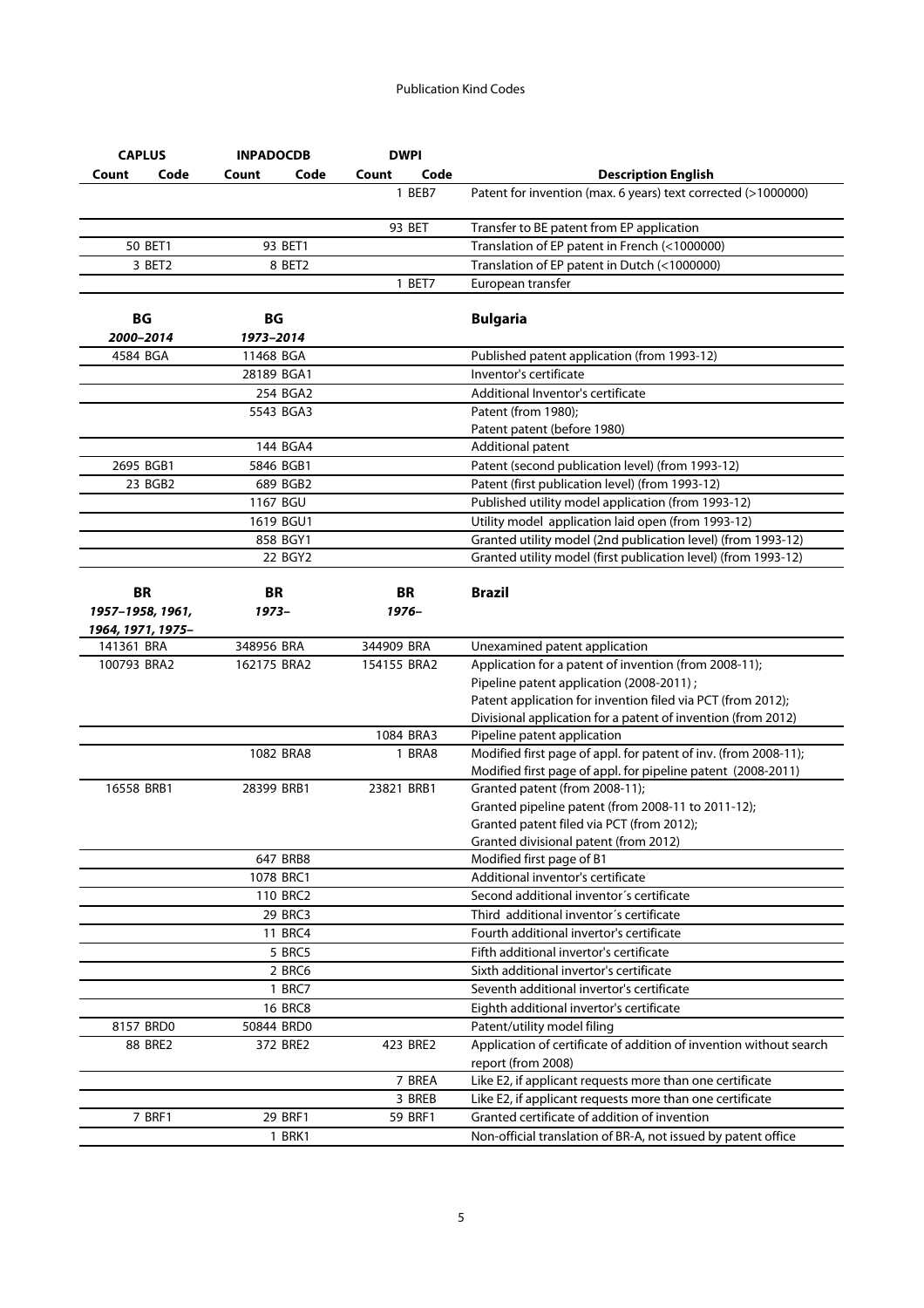| <b>CAPLUS</b> |        | <b>INPADOCDB</b> |                    |             | <b>DWPI</b>    |                                                              |
|---------------|--------|------------------|--------------------|-------------|----------------|--------------------------------------------------------------|
| Count         | Code   | Count            | Code               | Count       | Code           | <b>Description English</b>                                   |
|               |        | 850 BRS          |                    |             |                | Application for industrial model (1st level) (1975-1996);    |
|               |        |                  |                    |             |                | Application for industrial design (1st level) (1975-2011)    |
|               |        | 5934 BRS1        |                    |             |                | Request for registration of an industrial design (from 2012) |
|               |        | 82937 BRU        |                    |             |                | Utility model application                                    |
| 917 BRU2      |        | 20871 BRU2       |                    | 19113 BRU2  |                | Utility model appl. without search report (from 2008-11)     |
|               |        |                  | <b>27 BRU8</b>     |             |                | Corrected first page of a utility model appl. (from 2008-11) |
| 56 BRY1       |        | 3579 BRY1        |                    |             | 3017 BRY1      | Granted utility model (from 2008-11)                         |
|               |        |                  | 38 BRY8            |             |                | Modified first page granted utility model (from 2008-11)     |
|               |        |                  |                    |             |                |                                                              |
|               |        | BY               |                    |             |                | <b>Belarus</b>                                               |
|               |        | 1994–            |                    |             |                |                                                              |
|               |        |                  | 46 BYC1            |             |                | Granted patent (from 1994-05)                                |
|               |        |                  | 4 BYU              |             |                | Utility model (from 1999-03)                                 |
|               |        |                  |                    |             |                |                                                              |
| CA            |        | CA               |                    |             | CA             | Canada                                                       |
| 1910-         |        | 1869-            |                    | 1963-       |                |                                                              |
| 94 CAA        |        | 1274661 CAA      |                    | 546094 CAA  |                | Patent (before 1973, 1-1275150)                              |
| 630003 CAA1   |        | 953621 CAA1      |                    | 449748 CAA1 |                | Application laid open (>2000000);                            |
|               |        |                  |                    |             |                | Patent (from 1973, 1-1275150)                                |
| 3881 CAA2     |        |                  |                    |             |                | Division of patent (1-1275150)                               |
| 126 CAB       |        |                  | 348 CAB            |             | 75 CAB         | Reissue of patent (1-1275150)                                |
| 210888 CAC    |        | 426385 CAC       |                    | 407027 CAC  |                | Patent, second level (>2000000);                             |
|               |        |                  |                    |             |                | Patent (from 1990-10-16, 1275151-2000000)                    |
| 348 CAC2      |        |                  |                    |             |                | Division of patent (1275151-2000000)                         |
| 68 CAE        |        | <b>187 CAE</b>   |                    |             | 133 CAE        | Reissue of patent (from 1990-10-16, >1275150)                |
|               |        |                  | 28 CAF             |             | 11 CAF         | Reexamination certificate                                    |
|               |        | 86288 CAS        |                    |             |                | Registered Design (from 1861)                                |
|               |        |                  |                    |             |                |                                                              |
| <b>CH</b>     |        | <b>CH</b>        |                    |             | <b>CH</b>      | <b>Switzerland</b>                                           |
| 1910-         |        | 1888-            |                    |             | 1963-          |                                                              |
| 14358 CHA     |        | 558547 CHA       |                    | 159827 CHA  |                | Patent specification (1888 to 1929-01);                      |
|               |        |                  |                    |             |                | Patent without examination (1929-01 to 1975-02, <559000)     |
| 1072 CHA1     |        | 3084 CHA1        |                    |             | 3037 CHA1      | Patent application with search report (from 2008-07)         |
| 1780 CHA2     |        |                  | 8030 CHA2          |             | 7841 CHA2      | Patent application without search report (from 2008-07)      |
| 607 CHA3      |        |                  | 2329 CHA3          |             | 321 CHA3       | Examined patent application (1978 to 2008-06, >559000);      |
|               |        |                  |                    |             |                | Search report (from 2008-07)                                 |
|               |        |                  | 6673 CHA4          |             |                | Document laid open (first level, searched and preliminary    |
| 41846 CHA5    |        | 133271 CHA5      |                    | 15571 CHA5  |                | examination) (1962-02 to 1977-08)                            |
|               |        |                  |                    |             |                | Patent specification (until 2008-06, >559000)                |
|               |        |                  | 249 CHA8           |             | 192 CHA8       | Corrected first page (>559000)                               |
|               | 8 CHA9 |                  | 30 CHA9            |             | <b>17 CHA9</b> | Corrected document (>559000)                                 |
| 339 CHB       |        | 1856 CHB         |                    | 2256 CHB    |                | Patent with examination (1962-07 to 1975-02, <559000)        |
| 1717 CHB1     |        | 5973 CHB1        |                    |             | 5852 CHB1      | Assigned Patent (from 2008-07)                               |
| 1201 CHB5     |        |                  | 1895 CHB5          |             | 320 CHB5       | Patent with examination (>559000)                            |
|               |        |                  | 71 CHB8            |             | 57 CHB8        | Corrected first page (from 2008-07)                          |
|               | 6 CHB9 |                  | 19 CHB9            |             | 18 CHB9        | Corrected document (from 2008-07)                            |
|               |        |                  | 39 CHC1            |             | 9 CHC1         | Partial withdrawal of CH patent (>559000)                    |
|               |        |                  | 4 CHC <sub>2</sub> |             |                | Partial annulment of CH patent (>559000)                     |
|               |        |                  | 1 CHC3             |             |                | Second partial withdrawal of CH patent (from 2008-07)        |
|               |        |                  | 2 CHC <sub>9</sub> |             |                | Correction of C-publication (>559000)                        |
| 1251 CHD      |        |                  | 196 CHD            |             |                | Searched and examined patent application (1962-1977)         |
|               |        |                  | 698 CHE            |             |                | Addition of patent (1-699)                                   |
|               |        |                  | 24 CHH1            |             |                | Partial withdrawal of CH/EP patent (>559000)                 |
|               |        |                  |                    |             |                |                                                              |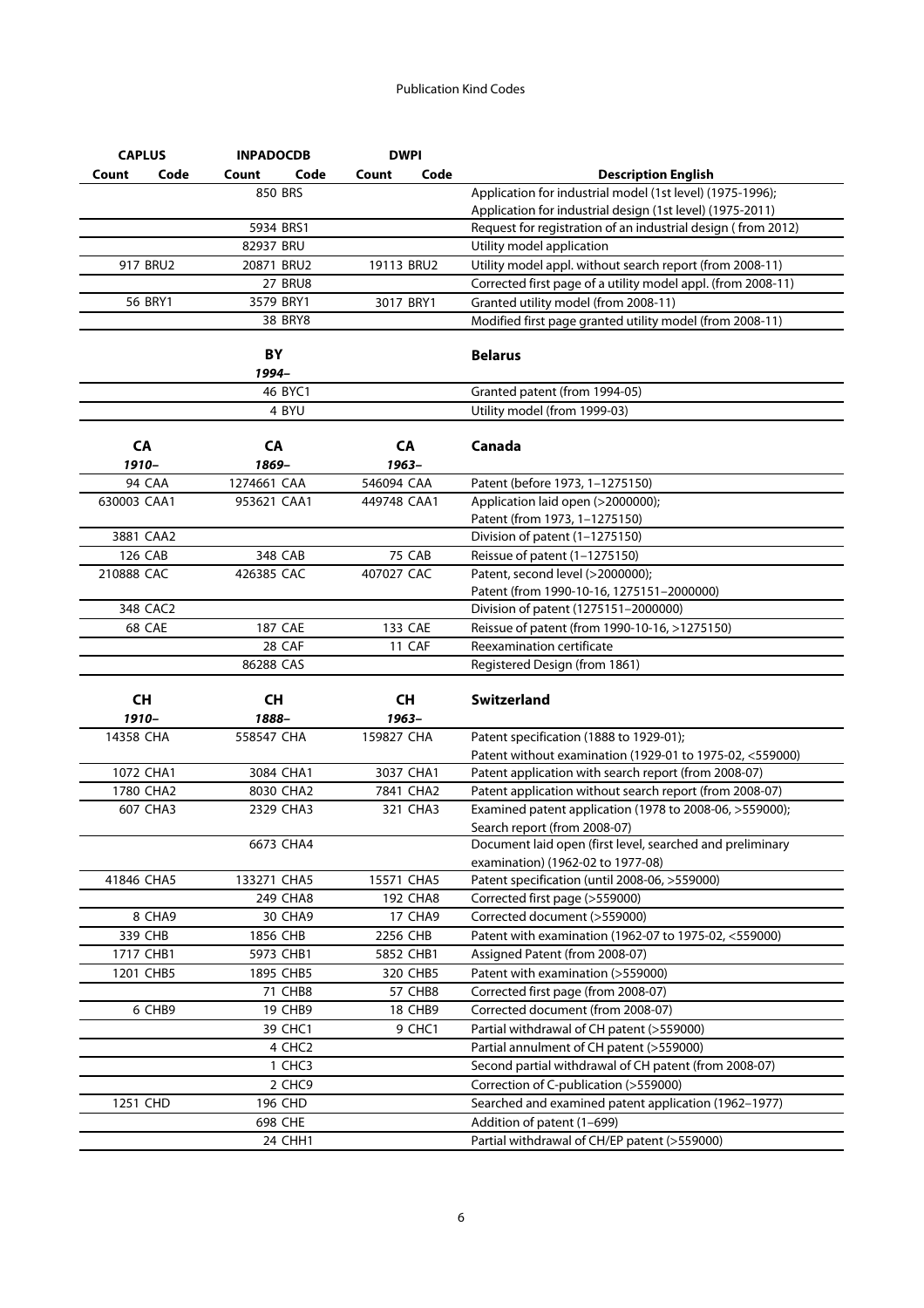| <b>CAPLUS</b>        |                | <b>INPADOCDB</b>   | <b>DWPI</b>          |                                                               |                                                               |
|----------------------|----------------|--------------------|----------------------|---------------------------------------------------------------|---------------------------------------------------------------|
| Count                | Code           | Code<br>Count      | Count                | Code                                                          | <b>Description English</b>                                    |
|                      |                | 2 CHH <sub>2</sub> |                      |                                                               | Partial annulment of CH/EP patent (>559000)                   |
|                      |                | 1 CHH <sub>3</sub> |                      |                                                               | Second partial withdrawal of CH/EP patent (from 2008-07)      |
|                      |                | 1 CHH9             |                      |                                                               | Rectified H document (from 2006)                              |
|                      |                | <b>CL</b><br>2005- |                      |                                                               | <b>Chile</b>                                                  |
|                      |                | 13259 CLA1         |                      |                                                               | Patent application (from 1991-08)                             |
|                      |                | 52 CLB             |                      |                                                               | Granted patent                                                |
|                      |                | 1856 CLS1          |                      |                                                               | Industrial design application                                 |
|                      |                | 329 CLU1           |                      |                                                               | Utility model application (from 1991-08)                      |
|                      |                | 5 CLY              |                      |                                                               | Utility model (from 1991-01)                                  |
| <b>CN</b>            |                | <b>CN</b>          | <b>CN</b>            |                                                               | China                                                         |
| 1985-                |                | 1985-              | 1985-                |                                                               |                                                               |
| 3625054 CNA          |                | 6903625 CNA        | 6641307 CNA          |                                                               | Unexamined application open for public inspection             |
|                      |                | <b>174 CNA8</b>    |                      | 142 CNA8                                                      | Corrected first page of patent application (from 2010-04)     |
| 4 CNA9               |                | <b>11 CNA9</b>     |                      | <b>10 CNA9</b>                                                | Complete corrected patent application (from 2010-04)          |
| 1071007 CNB          |                | 1887052 CNB        | 1855451 CNB          |                                                               | Granted Patent (from 2010-04);                                |
|                      |                |                    |                      |                                                               | Examined application open for public inspection (until 1993)  |
|                      |                | <b>101 CNB8</b>    |                      | <b>107 CNB8</b>                                               | Corrected first page of granted patent (from 2010-04)         |
|                      |                | 84 CNB9            |                      | <b>98 CNB9</b>                                                | Corrected full specification of granted patent (from 2010-04) |
| 284119 CNC           |                | 576466 CNC         | 556446 CNC           |                                                               | Granted patent (until 2010-04)                                |
|                      |                | 365 CNK1           |                      |                                                               | Non-official translation of CN-A, not issued by patent office |
|                      |                | <b>11 CNK2</b>     |                      |                                                               | Non-official translation of CN-B, not issued by patent office |
|                      | 4 CNK3         |                    |                      | Non-official translation of CN-C, not issued by patent office |                                                               |
|                      | <b>32 CNK4</b> |                    |                      | Non-official translation of CN-U, not issued by patent office |                                                               |
|                      |                | <b>34 CNK5</b>     |                      |                                                               | Non-official translation of CN-Y, not issued by patent office |
|                      |                | <b>39 CNS</b>      |                      |                                                               | Registered design (from 2007-09);                             |
|                      |                |                    |                      |                                                               | Design application (1985-04 to 2007-08)                       |
| 155518 CNU           |                | 4982952 CNU        | 4818799 CNU          |                                                               | Registered utility model (from 2010-04);                      |
|                      |                |                    |                      |                                                               | Utility model application (until 1993)                        |
|                      |                | <b>163 CNU8</b>    |                      | <b>157 CNU8</b>                                               | Corrected first page of utility model (from 2010-04)          |
| 1 CNU9               |                | <b>45 CNU9</b>     |                      | <b>42 CNU9</b>                                                | Corrected full specification of utility model (from 2010-04)  |
| 18761 CNY            |                | 1309397 CNY        | 582940 CNY           |                                                               | Granted utility model (until 2010-04)                         |
|                      |                | CO<br>1995–        |                      |                                                               | Colombia                                                      |
|                      |                | 11558 COA1         |                      |                                                               | Patent application                                            |
|                      |                | 11583 COA2         |                      |                                                               | Patent application derived from a PCT application             |
|                      |                | 628 COU1           |                      |                                                               | Utility model application (from 1925)                         |
| <b>CR</b><br>2007-   |                | <b>CR</b><br>1993- |                      |                                                               | <b>Costa Rica</b>                                             |
| 5872 CRA             |                | 7068 CRA           |                      |                                                               | Patent application                                            |
|                      |                | 974 CRS            |                      |                                                               | Industrial design application                                 |
| 7 CRU                |                | <b>144 CRU</b>     |                      |                                                               | Utility model application                                     |
|                      |                |                    |                      |                                                               |                                                               |
| $\mathsf{CS}\xspace$ |                | <b>CS</b>          | $\mathsf{CS}\xspace$ |                                                               | Czechoslovakia                                                |
| 1955-1993            |                | 1957-1993          | 1967-1992            |                                                               | (cf. CZ, SK)                                                  |
|                      |                | 1545 CSA           | 113961 CSA           |                                                               | Examined accepted specification                               |
|                      |                | 29672 CSA1         |                      | 1 CSA1                                                        | Application for Inventor's certificate (from 1973)            |
|                      |                | 6448 CSA2          | 6636 CSA2            |                                                               | Patent application (from 1973)                                |
|                      |                | 6707 CSA3          |                      |                                                               | Patent application (from 1991)                                |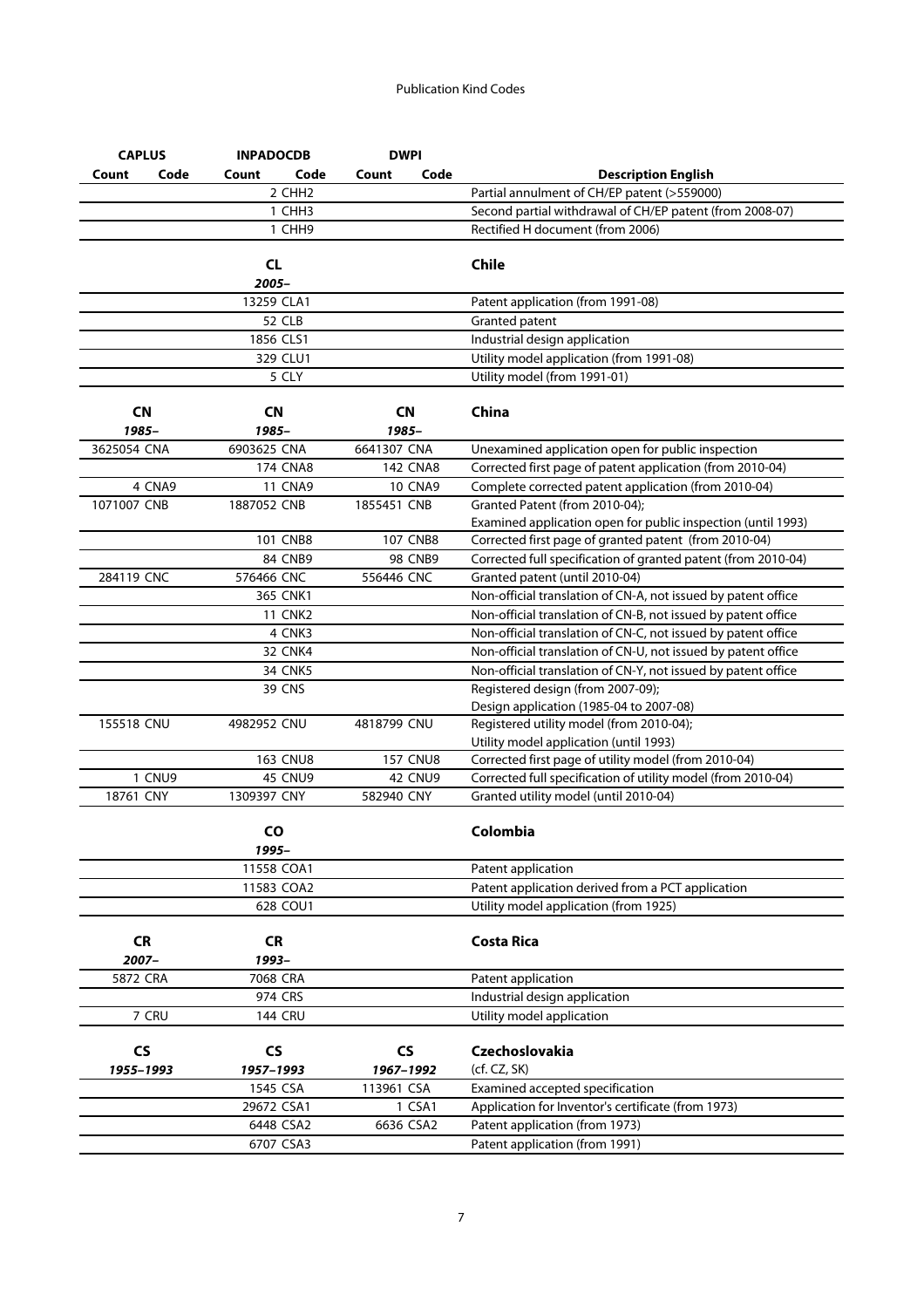| <b>CAPLUS</b> |      | <b>INPADOCDB</b> |                | <b>DWPI</b> |           |                                                                                        |
|---------------|------|------------------|----------------|-------------|-----------|----------------------------------------------------------------------------------------|
| Count         | Code | Count            | Code           | Count       | Code      | <b>Description English</b>                                                             |
| 29113 CSB1    |      | 103653 CSB1      |                |             |           | Inventor's certificate                                                                 |
| 10744 CSB2    |      | 23256 CSB2       |                |             |           | Patent (from 1973); Basic patent (>87000, before 1973)                                 |
| 277 CSB3      |      |                  | 558 CSB3       |             |           | Dependent inventor's certificate (from 1973);                                          |
|               |      |                  |                |             |           | Additonal Inventor's certificate (>87000, before 1973)                                 |
| 32 CSB4       |      | 68 CSB4          |                |             |           | Dependent patent (from 1973);                                                          |
|               |      |                  |                |             |           | Additional patent (>87000, before 1973)                                                |
|               |      | 275 CSB5         |                |             |           | Patent specification (>87001, before 1973)                                             |
| 935 CSB6      |      | 2057 CSB6        |                |             | 705 CSB   | Patent specification (from 1991)                                                       |
|               |      |                  | 5 CSC          |             |           | Patent specification                                                                   |
|               |      | <b>CU</b>        |                |             |           | Cuba                                                                                   |
|               |      | 1968-            |                |             |           |                                                                                        |
|               |      | 1207 CUA         |                |             |           | All types of publications (1907 to 1984)                                               |
|               |      |                  | 1351 CUA1      |             |           | Inventor's certificate (Patent law 1983, 1985 to 2012-03)                              |
|               |      |                  | 6 CUA2         |             |           | Inventor's certificate of addition (law 1983, 1985 to 2012-03)                         |
|               |      |                  | 663 CUA3       |             |           | Certificate of patent of invention (1985 to 2012-03)                                   |
|               |      |                  | 1 CUA5         |             |           | Author's certificate (1985 to 1994)                                                    |
|               |      |                  | 20 CUA6        |             |           | Application for author's certificate for pharmaceutical products                       |
|               |      |                  |                |             |           | (1998 to 2012-03)                                                                      |
|               |      | 1382 CUA7        |                |             |           | Application for patent of invention for pharmaceutical product                         |
|               |      |                  |                |             |           | (1998 to 2012-03);                                                                     |
|               |      |                  |                |             |           | Application for patent of invention (from 2012-04)                                     |
|               |      |                  | 266 CUB1       |             |           | Granted patent of invention (from 2012-04)                                             |
|               |      |                  | <b>17 CUB6</b> |             |           | Author's certificate for pharmaceutical product (1996 to 2012-03)                      |
|               |      |                  | 133 CUB7       |             |           | Certificate for patent of invention for pharmaceutical product                         |
|               |      |                  |                |             |           | (1996 to 2012-03)                                                                      |
|               |      | <b>98 CUL</b>    |                |             |           | Abstract (1907 to 1995-01)                                                             |
|               |      |                  | 36 CUS4        |             |           | Industrial model application (from 2012-04)                                            |
|               |      |                  | <b>11 CUS6</b> |             |           | Granted industrial model (from 2012-04)                                                |
|               |      |                  | 1 CUU          |             |           | Utility model application (from 2012-04)                                               |
|               |      |                  |                |             |           |                                                                                        |
|               |      | <b>CY</b>        |                |             |           | <b>Cyprus</b>                                                                          |
|               |      | $1921 -$         |                |             |           |                                                                                        |
|               |      | 2038 CYA         |                |             |           | Patent (1921 to 1998-03)                                                               |
|               |      | 544 CYB1         |                |             |           | Granted patent (from 1998-04)                                                          |
|               |      |                  | 32 CYB2        |             |           | Granted patent, second level (from 1998-04)                                            |
|               |      | 11442 CYT1       |                |             |           | Translation of EP granted patent                                                       |
| CZ            |      | <b>CZ</b>        |                |             | <b>CZ</b> | <b>Czech Republic</b>                                                                  |
| 1993-         |      | 1993-            |                | 1993-       |           | (cf. CS)                                                                               |
|               |      | 57123 CZA3       |                | 57207 CZA3  |           | Application for patent                                                                 |
| 16896 CZB6    |      | 29057 CZB6       |                | 28655 CZB6  |           | Patent                                                                                 |
|               |      | 30719 CZU1       |                |             |           | Utility model                                                                          |
|               |      |                  |                |             |           |                                                                                        |
| DD            |      | <b>DD</b>        |                | <b>DD</b>   |           | Germany (Ex G. D. R.)                                                                  |
| 1954-         |      | 1952-2003        |                | 1963-1990   |           |                                                                                        |
|               |      | 53202 DDA        |                | 169260 DDA  |           | Economic patent                                                                        |
| 23732 DDA1    |      | 107210 DDA1      |                |             |           | Provisional economic patent (sec. 17 (1) Patent law 1983);                             |
|               |      |                  |                |             |           | Provisional economic patent, (main), formal examination (sec. 5                        |
|               |      |                  |                |             |           | (1) extension act, patent law 1963)                                                    |
| 349 DDA2      |      | 1446 DDA2        |                |             |           | Provisional economic patent (additional), formal examination                           |
| 3709 DDA3     |      | 12755 DDA3       |                |             | 1 DDA3    | (sec. 5 (1) extension act, patent law 1963)<br>Economic patent (sec. 18 (2) law 1983); |
|               |      |                  |                |             |           | Economic patent, substantial exam. (sec. 29(1) law 1950)                               |
|               |      |                  |                |             |           |                                                                                        |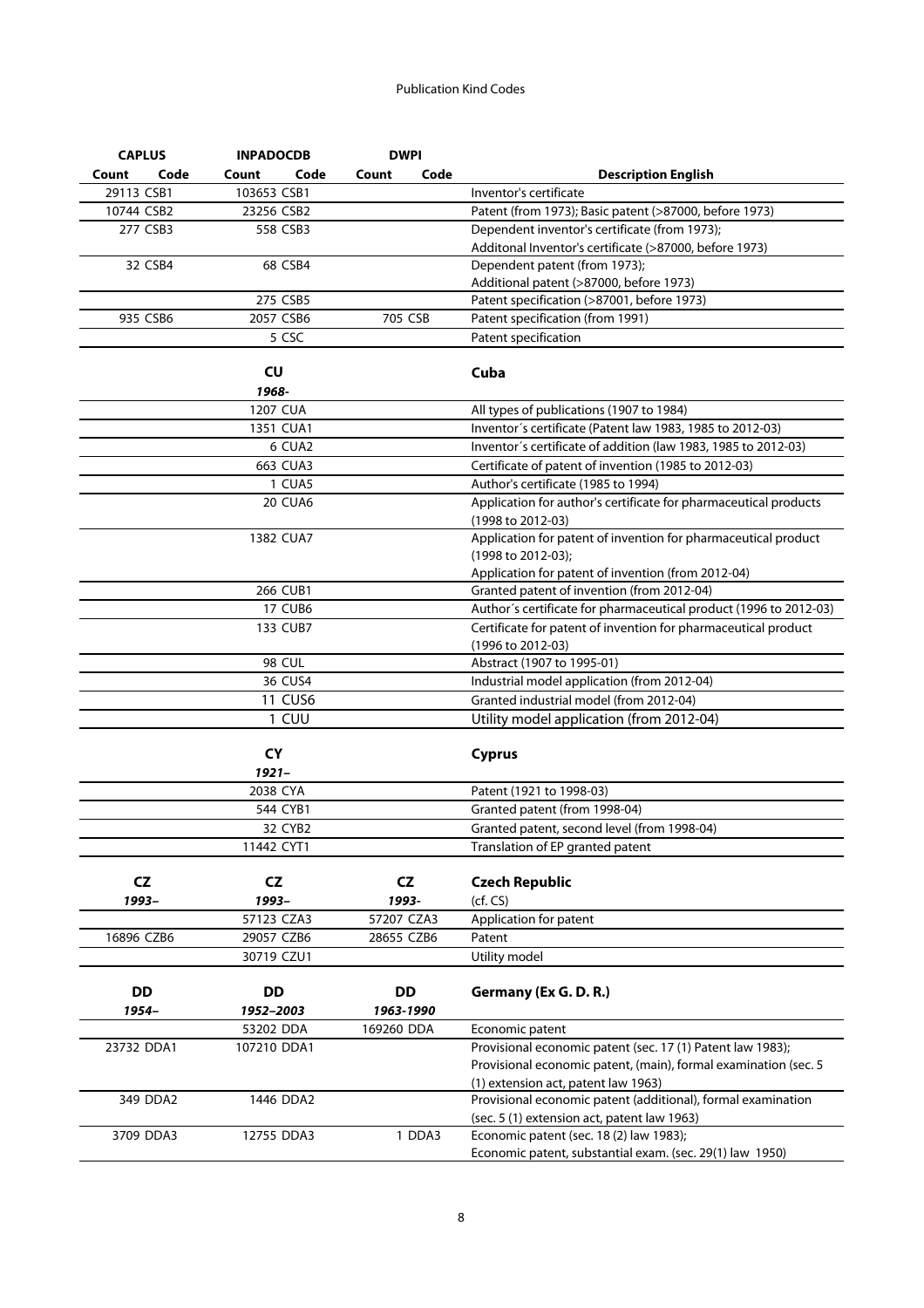| <b>CAPLUS</b>      | <b>INPADOCDB</b> | <b>DWPI</b>   |                                                                                                      |
|--------------------|------------------|---------------|------------------------------------------------------------------------------------------------------|
| Count<br>Code      | Count<br>Code    | Count<br>Code | <b>Description English</b>                                                                           |
| 89 DDA4            | 148 DDA4         | 1 DDA4        | Economic patent (additional), substantial examination (sec. 29(1)                                    |
|                    |                  |               | patent law 1950)                                                                                     |
| 20209 DDA5         | 42817 DDA5       | 3173 DDA5     | Provisional exclusive patent (sec. 17(1) patent law 1983);                                           |
|                    |                  |               | Exclusive patent, formal examination (sec. 5 (1) extension act,                                      |
|                    |                  |               | patent law 1963)                                                                                     |
| 165 DDA6           | 335 DDA6         |               | Provisional exclusive patent (additional patent), formal                                             |
|                    |                  |               | examination (sec. 5(1) extension act, patent law 1963)                                               |
| 1129 DDA7          | 3787 DDA7        | 1998 DDA7     | Public notice for inspection of patent application (1992);                                           |
|                    |                  |               | Exclusive patent (sec. 18 (2) law 1983);                                                             |
|                    |                  |               | Exclusive patent, substantial exam. (sec. 29 (1) law 1950)                                           |
| 2 DDA8             | 12 DDA8          | 5 DDA8        | Exclusive patent (additional), substantial examination (sec. 29(1)                                   |
|                    |                  |               | patent law 1950)                                                                                     |
| 82 DDA9            | 226 DDA9         | 229 DDA9      | Application laid open (sec. 10 (3) extension act)                                                    |
|                    | 6020 DDB         | 13315 DDB     | Economic patent                                                                                      |
| 1103 DDB1          | 6764 DDB1        | 228 DDB1      | Granted patent, no substantial examination (from 1992);                                              |
|                    |                  |               | Economic patent (sec. 18 (1) patent law 1983);                                                       |
|                    |                  |               | Economic patent (main), substantial examination (sec. 16 (1)                                         |
|                    |                  |               | extension act, patent law 1963)                                                                      |
| 1 DDB <sub>2</sub> | 32 DDB2          |               | Public notice for inspection of exclusive patent (sec. 18 (2) patent                                 |
| 121 DDB3           | 513 DDB3         | 462 DDB3      | law 83 / extension act)                                                                              |
| 371 DDB5           | 1746 DDB5        | 1793 DDB5     | Exclusive patent (sec. 18 (1) patent law 1983)                                                       |
|                    |                  |               | Patent specification, 2nd publication (law 1983 extension act)                                       |
|                    |                  | 47 DDC        | Examined granted patent                                                                              |
| 53 DDC2            | 244 DDC2         | 1 DDC2        | Economic patent, amended (sec. 19 patent law 1983) or corrected                                      |
|                    |                  |               | or amended (sec. 23 VerfAO 1983)                                                                     |
| 15 DDC4            | 50 DDC4          | 19 DDC4       | Exclusive patent, corrected (sec. 19 patent law 1983 or sec. 23                                      |
| 2 DDC5             | 1 DDC5           | 2 DDC5        | VerfAO 1983)<br>Patent specification, 3rd publ. (patent law 1983 extension act)                      |
|                    | 1 DDT1           |               | Translation under CMEA agreement                                                                     |
|                    |                  |               |                                                                                                      |
|                    |                  | 2 DDT9        | Translation under Havanna Agreement                                                                  |
|                    | 5517 DDU         |               | Utility model                                                                                        |
| DE                 | DE               | <b>DE</b>     | Germany                                                                                              |
| 1877–              | 1877-            | 1963-         |                                                                                                      |
| 36497 DEA          | 130 DEA          | 910416 DEA    | Document laid open;                                                                                  |
|                    |                  |               | Translation of EP or PCT application (until 1983-08-11)                                              |
| 570454 DEA1        | 2255942 DEA1     | 1026217 DEA1  | Document laid open, 1st publication                                                                  |
|                    | 9412 DEA5        | 9248 DEA5     | Reference to international publication in German                                                     |
|                    | 2992 DEA8        | 2983 DEA8     | Corrected first page of OPI document (from 2004)                                                     |
| 386 DEA9           | 850 DEA9         | 849 DEA9      | Corrected complete OPI document (from 2004)                                                          |
| 3449 DEB           | 303493 DEB       | 213123 DEB    | Examined accepted specification                                                                      |
|                    |                  |               |                                                                                                      |
| 2547 DEB1          | 32210 DEB1       |               | Examined accepted specification, 1st publication<br>Examined accepted specification, 2nd publication |
| 36437 DEB2         | 213162 DEB2      |               |                                                                                                      |
| 12702 DEB3         | 34277 DEB3       | 34080 DEB3    | Patent specification, 1st publication (from 2004)                                                    |
| 64410 DEB4         | 177848 DEB4      | 175569 DEB4   | Patent specification, 2nd publication (from 2004)                                                    |
|                    | 1602 DEB8        | 1597 DEB8     | Corrected first page of patent (from 2004)                                                           |
| 479 DEB9           | 994 DEB9         | 990 DEB9      | Corrected complete patent specification (from 2004)                                                  |
|                    | 919829 DEC       | 226409 DEC    | Granted patent                                                                                       |
| 15948 DEC1         | 73910 DEC1       | 47590 DEC1    | Patent specification, 1st publication                                                                |
| 74605 DEC2         | 352962 DEC2      | 129887 DEC2   | Patent specification, 2nd publication                                                                |
| 35396 DEC3         | 130137 DEC3      |               | Patent specification, 3rd publication                                                                |
|                    | 5 DEC4           |               | Patent specification, 4th publication                                                                |
| 951 DEC5           | 3193 DEC5        | 2836 DEC5     | Patent specification modified after opposition (from 2004)                                           |
|                    | 9 DEC8           | 9 DEC8        | Corrected first page of a modified patent specification (from 2004)                                  |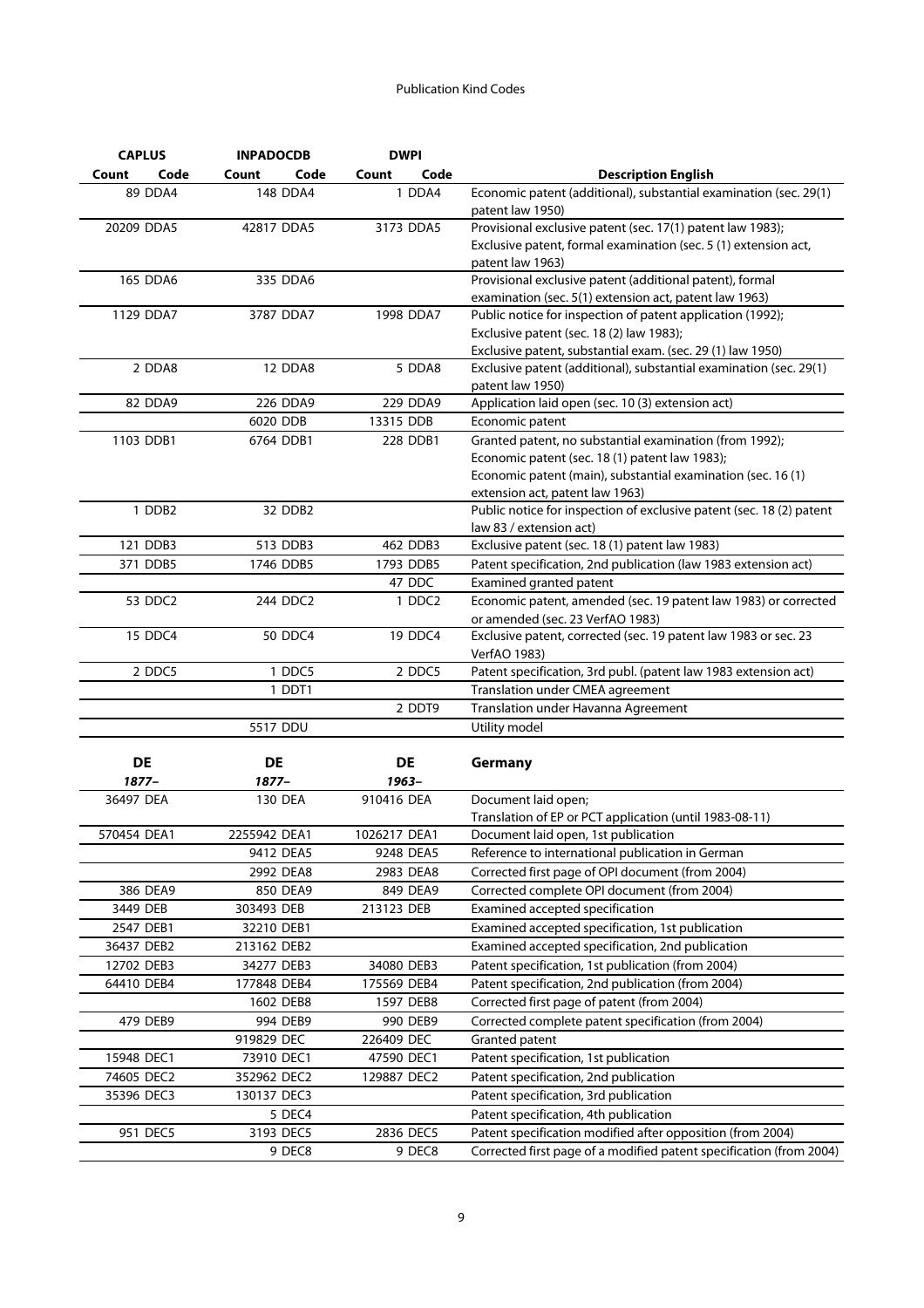| <b>CAPLUS</b>  | <b>INPADOCDB</b> | <b>DWPI</b>   |                                                                           |
|----------------|------------------|---------------|---------------------------------------------------------------------------|
| Code<br>Count  | Code<br>Count    | Count<br>Code | <b>Description English</b>                                                |
| 13 DEC9        | 43 DEC9          | 38 DEC9       | Corrected complete specification of a modified patent (from               |
|                | 1039808 DED1     |               | Serial number for granted EP patent with DE designation                   |
|                | 5917 DED2        |               | PCT publication in German language                                        |
|                |                  | 598653 DEE    | DE serial number for EP patent in English/French                          |
|                |                  | 422705 DEG    | DE serial number for EP patent in German                                  |
|                | 601 DEI1         |               | Application of supplementary protection certificate (SPC)                 |
|                | 432 DEI2         |               | Grant of supplementary protection certificate (SPC)                       |
|                | 127 DET          | 15600 DET     | Translation of PCT application, 1st publication                           |
| 3376 DET0      |                  | 1210 DET0     | Translation of PCT application (until 2003)                               |
|                | 23127 DET1       |               | Translation of published EP/WO application (from 2004);                   |
|                |                  |               | <b>Translation of EP claims</b>                                           |
|                | 481862 DET2      | 147182 DET2   | Translation of EP patent specification                                    |
|                | 8153 DET3        |               | Translation of EP patent after modification (from 2004);                  |
|                |                  |               | Translation of EP patent after opposition                                 |
|                | 708 DET4         |               | Translation of EP patent or corrected EP patent (from 2004);              |
| 24673 DET5     | 38559 DET5       |               | Translation of corrected EP patent specification                          |
|                |                  | 41779 DET5    | Translation of PCT application (from 2004)                                |
|                | 2152 DET8        | 2162 DET8     | Corrected first page of a DE-T document (from 2004)                       |
|                | 372 DET9         | 363 DET9      | Corrected complete specification of a translation (from 2004)             |
|                | 770585 DEU       |               | Utility model                                                             |
| 55254 DEU1     | 616039 DEU1      | 333911 DEU1   | Utility model, 1st publication                                            |
|                | 347 DEU8         | 326 DEU8      | Corrected first page of a utility model (from 2004)                       |
| <b>59 DEU9</b> | 203 DEU9         | 184 DEU9      | Corrected complete utility model specification (from 2004)                |
|                |                  |               |                                                                           |
| DK<br>1909-    | DK<br>1895-      | DK<br>$1974-$ | <b>Denmark</b>                                                            |
|                |                  |               |                                                                           |
| 45568 DKA      | 105791 DKA       | 101056 DKA    | Patent application (from 1978);<br>WPI: Granted patent (until 1978-06-12) |
| 364 DKA1       | 1112 DKA1        |               | Patent application (from 2012-12)                                         |
|                | 3 DKA8           |               | Corrected first page of patent application (from 2012-12)                 |
| 1 DKA9         | 8 DKA9           |               | Corrected patent application (from 2012-12)                               |
| 16323 DKB      | 55436 DKB        |               | Examined application open for public inspection                           |
| 5452 DKB1      | 12481 DKB1       | 13033 DKB     | Patent specification (patent law 1993)                                    |
| <b>10 DKB2</b> | <b>27 DKB2</b>   |               | Patent specification amended after opposition (law 1993)                  |
| 2 DKB3         | <b>18 DKB3</b>   |               | Patent specification amended after administrative re-examination          |
|                |                  |               | (patent law 1993)                                                         |
|                | 5 DKB8           |               | Corrected first page of patent (from 1993-05)                             |
| 2 DKB9         | 16 DKB9          |               | Corrected patent (from 1993-05)                                           |
| 11470 DKC      | 146919 DKC       |               | Patent specification                                                      |
|                | 53831 DKD0       |               | Patent application filed;                                                 |
|                |                  |               | Patent application filed (annulled)                                       |
|                | 1 DKK1           |               | Non-official translation of DK-A, not issued by patent office             |
|                | 10 DKL           |               | Patent application                                                        |
|                | <b>46 DKT1</b>   |               | Translation of the claims of an EP patent application                     |
|                | 145552 DKT3      |               | Translation of an EP patent specification                                 |
|                | 2600 DKT4        |               | Translation of an amended EP patent specification                         |
|                | 519 DKT5         |               | Corrected translation of an EP patent specification                       |
|                | 34 DKT6          |               | EP patent with limited claims valid in DK (from 2010)                     |
| 127 DKU1       | 408 DKU1         |               | Utility model application (from 1992)                                     |
| 236 DKU3       | 6162 DKU3        |               | Utility model, without examination (from 1992)                            |
| <b>46 DKU4</b> | 454 DKU4         |               | Utility model, with examination (from 1992)                               |
| 18 DKY3        | 67 DKY3          |               | Utility model, without examination, after U1 (from 1992)                  |
| <b>10 DKY4</b> | 38 DKY4          |               | Utility model, with examination, after U1/U3 (from 1992)                  |
|                |                  |               |                                                                           |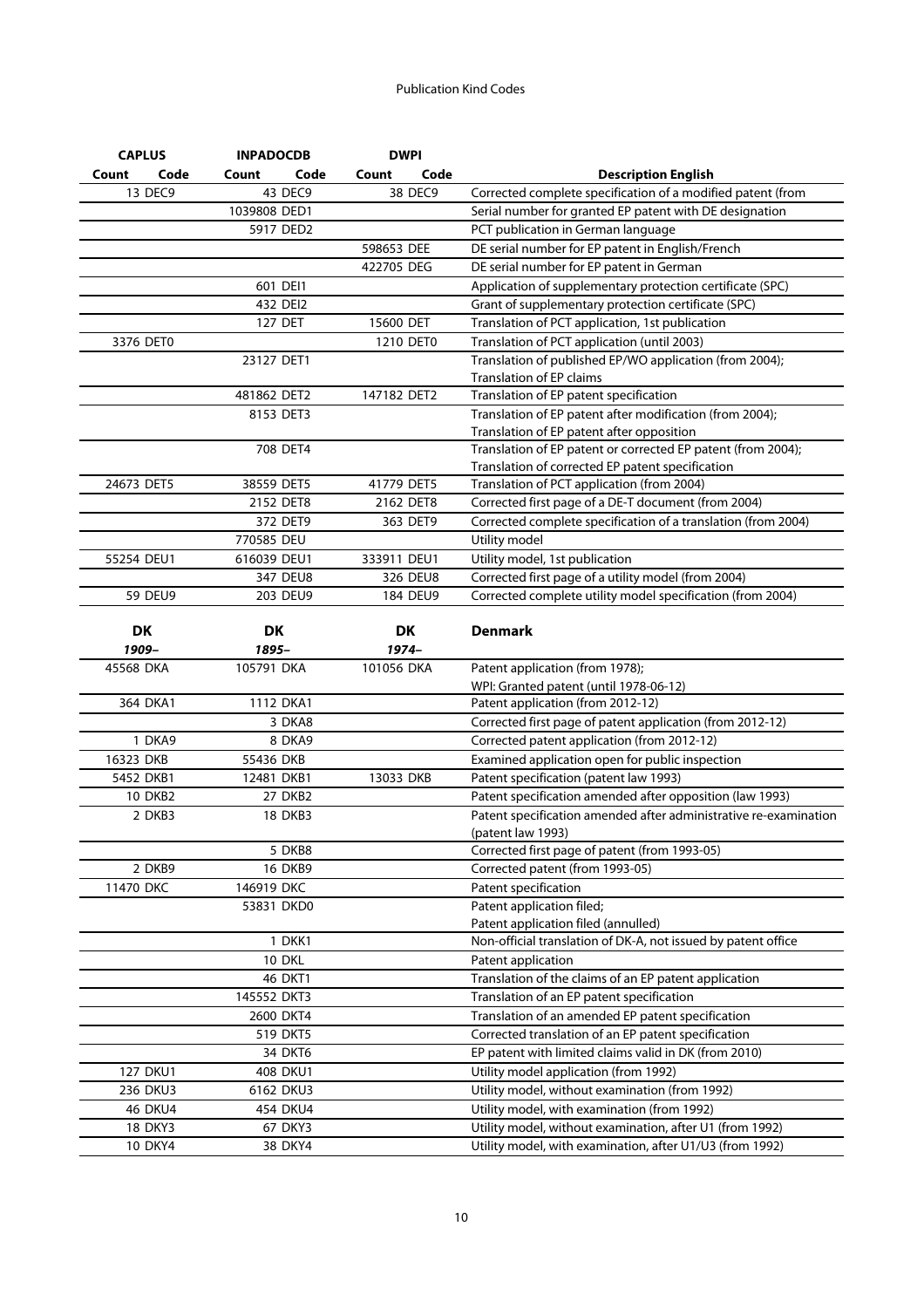| <b>CAPLUS</b>  |      | <b>INPADOCDB</b> |                 | <b>DWPI</b>  |      |                                                               |
|----------------|------|------------------|-----------------|--------------|------|---------------------------------------------------------------|
| Count          | Code | Count            | Code            | Count        | Code | <b>Description English</b>                                    |
|                |      |                  | <b>17 DKY5</b>  |              |      | Amended utility model, without exam., after U3 (from 1993)    |
| <b>10 DKY6</b> |      |                  | 106 DKY6        |              |      | Amended utility model, with exam., after U3/U4 (from 1992)    |
|                |      |                  | 2 DKZ6          |              |      | Amended utility model, with exam., after U1/Y3 or U1/Y4 (from |
|                |      |                  |                 |              |      | 1992)                                                         |
|                |      | DO               |                 |              |      | <b>Dominican Republic</b>                                     |
|                |      | $2001 -$         |                 |              |      |                                                               |
|                |      | 3748 DOA         |                 |              |      | Patent application                                            |
|                |      | 423 DOS          |                 |              |      | Industrial design application                                 |
|                |      |                  | 115 DOU         |              |      | Utility model application                                     |
|                |      | <b>DZ</b>        |                 |              |      | <b>Algeria</b>                                                |
|                |      | 2000–2005        |                 |              |      |                                                               |
|                |      | 1755 DZA1        |                 |              |      | Patent of invention                                           |
| EA             |      | EA               |                 |              |      | <b>Eurasian Patent Convention</b>                             |
| 2007-          |      | 1996-            |                 |              |      |                                                               |
|                |      | 45524 EAA1       |                 |              |      | Patent application with search report                         |
|                |      |                  | 864 EAA2        |              |      | Patent application without search report                      |
|                |      |                  | 785 EAA3        |              |      | Search report                                                 |
|                |      |                  | <b>115 EAA8</b> |              |      | Modified first page                                           |
|                |      |                  | 3 EAA9          |              |      | Modified complete specification                               |
| 22086 EAB1     |      | 27214 EAB1       |                 |              |      | Patent                                                        |
| 4 EAB2         |      |                  | 8 EAB2          |              |      | Amended specification of an Eurasian patent                   |
|                |      |                  | 7 EAB3          |              |      | New specification after limitation procedure                  |
|                |      |                  | <b>47 EAB8</b>  |              |      | Corrected first page granted patent                           |
| 213 EAB9       |      |                  | 184 EAB9        |              |      | Corrected complete specification                              |
|                |      | EC               |                 |              |      | <b>Ecuador</b>                                                |
|                |      | 1990-            |                 |              |      |                                                               |
|                |      | 9364 ECA         |                 |              |      | Patent application                                            |
|                |      | 1929 ECS         |                 |              |      | Industrial design application                                 |
|                |      | 491 ECU          |                 |              |      | Utility model application                                     |
| EE             |      | EE               |                 |              |      | <b>Estonia</b>                                                |
| 2000-          |      | 1994–            |                 |              |      |                                                               |
| 2579 EEA       |      | 5129 EEA         |                 |              |      | Published patent application                                  |
| 1656 EEB1      |      | 2866 EEB1        |                 |              |      | <b>Granted Patent</b>                                         |
|                |      |                  | 2 EEB2          |              |      | Amended granted patent (first)                                |
|                |      | 1399 EEU1        |                 |              |      | Registered utility model                                      |
|                |      |                  | 2 EEU2          |              |      | Registered utility model, description modified (first)        |
|                |      |                  | 1 EEU3          |              |      | Registered utility model, description modified (second)       |
| EG             |      | EG               |                 |              |      | <b>Egypt</b>                                                  |
| 2000-          |      | 1976-            |                 |              |      |                                                               |
| 4035 EGA       |      | 13796 EGA        |                 |              |      | Patent for invention; Patent of addition                      |
|                |      |                  |                 |              |      |                                                               |
| <b>EP</b>      |      | <b>EP</b>        |                 | EP           |      | <b>European Patent Organisation</b>                           |
| 1978–          |      | 1978–            |                 | 1978-        |      |                                                               |
|                |      |                  |                 | 480907 EPA   |      | European patent application (WPI: before DW 1992-20)          |
| 1046793 EPA1   |      | 2201894 EPA1     |                 | 1847812 EPA1 |      | European patent application with search report                |
| 405321 EPA2    |      | 982104 EPA2      |                 | 750777 EPA2  |      | European patent application without search report             |
| 213614 EPA3    |      | 636125 EPA3      |                 | 446327 EPA3  |      | European search report                                        |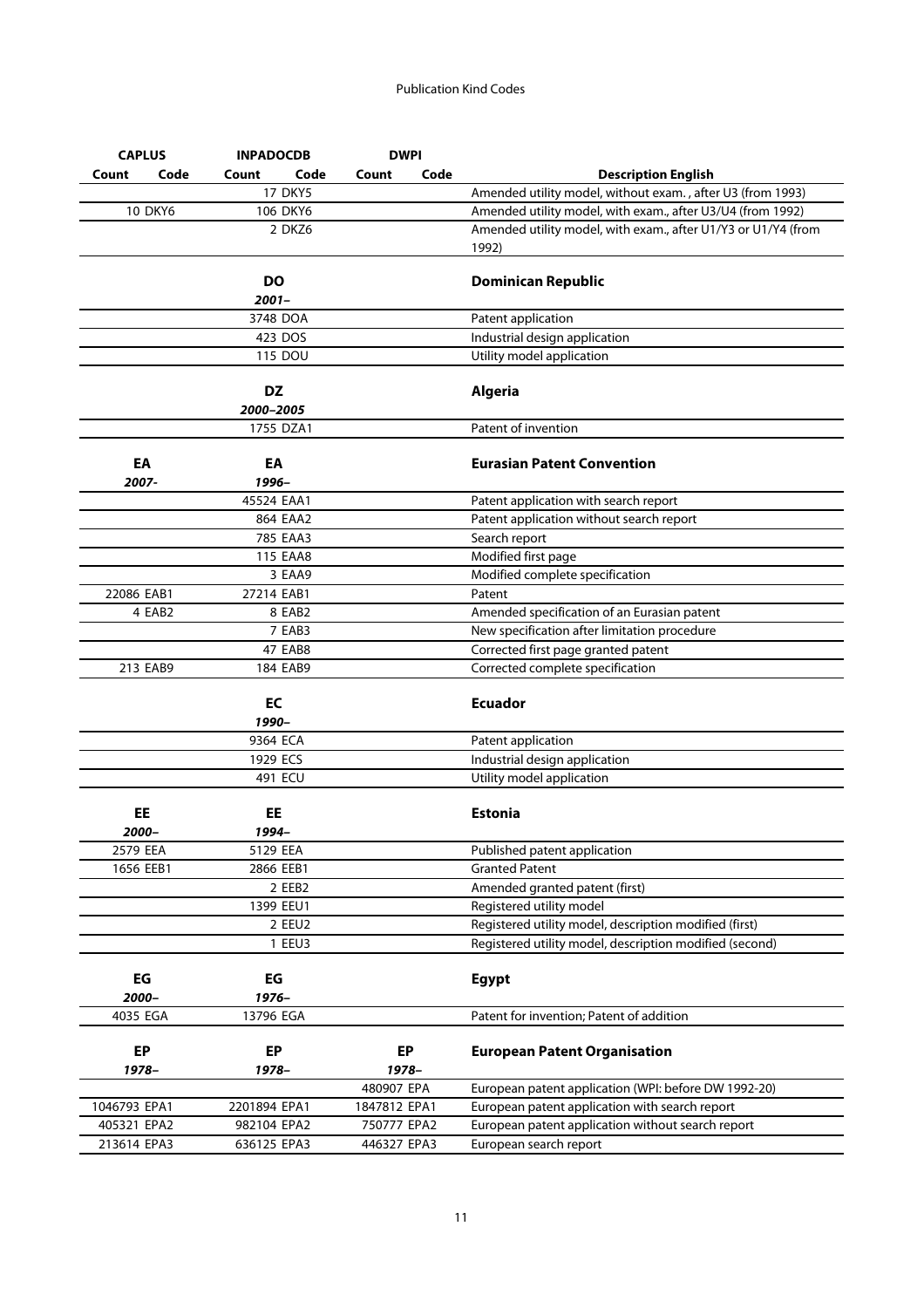| <b>CAPLUS</b> | <b>INPADOCDB</b> |           |              | <b>DWPI</b> |                                                                   |
|---------------|------------------|-----------|--------------|-------------|-------------------------------------------------------------------|
| Code<br>Count | Count            | Code      | Count        | Code        | <b>Description English</b>                                        |
|               | 514524 EPA4      |           | 162061 EPA4  |             | Supplementary search report (Code on document: A3)                |
|               |                  | 3460 EPA8 |              | 3378 EPA8   | Modified first page (from 2001)                                   |
| 1007 EPA9     |                  | 2278 EPA9 |              | 2276 EPA9   | Modified complete specification (from 2001)                       |
|               |                  |           | 187414 EPB   |             | European patent specification (before DW 1992-20)                 |
| 661881 EPB1   | 1525623 EPB1     |           | 1292435 EPB1 |             | European patent specification                                     |
| 11597 EPB2    | 21846 EPB2       |           | 21615 EPB2   |             | New European patent specification (after opposition proc.)        |
|               |                  | 338 EPB3  |              | 330 EPB3    | European patent specification (after limitation procedure)        |
|               | 10463 EPB8       |           | 10356 EPB8   |             | Modified first page of European patent specification (from 2001)  |
|               |                  | 5187 EPB9 |              | 5144 EPB9   | Modified European patent specification (from 2001)                |
|               |                  |           |              | 10 EPBA     | Subsequent B3 for same serial number                              |
|               |                  |           |              |             |                                                                   |
| ES            | <b>ES</b>        |           |              | ES          | <b>Spain</b>                                                      |
| 1946-         | 1827-            |           |              | $1981 -$    |                                                                   |
|               |                  |           | 54195 ESA    |             | Patent granted without examination (pre-1987);                    |
|               |                  |           |              |             | OPI application (from 1987)                                       |
| 72133 ESA1    | 301272 ESA1      |           | 47260 ESA1   |             | Patent of invention (1878 to 1996);                               |
|               |                  |           |              |             | Patent application with search report (>2000000, from 1987)       |
| 1784 ESA2     | 18371 ESA2       |           |              | 5537 ESA2   | Certificate of addition (until 1878 to 1989);                     |
|               |                  |           |              |             | Patent application without search report (>2000000)               |
| 398 ESA3      | 28906 ESA3       |           |              |             | Patent of importation (1878 to 1989)                              |
|               |                  | 805 ESA4  |              |             | Translation of claims and drawings of EP application (>2000000,   |
|               |                  |           |              |             | 1987-01 to 1990-12)                                               |
| 344 ESA5      |                  |           |              |             | Patent, fictive 2nd publication                                   |
| 3941 ESA6     | 18413 ESA6       |           |              |             | Patent of invention without search report (to 2126538);           |
|               |                  |           |              |             | Patent of addition (from 2126539)                                 |
|               |                  |           |              | 1467 ESA6   | Patent application without search report                          |
|               |                  | 152 ESA8  |              | 134 ESA8    | Modified first page patent application (>2000000, from 2011)      |
|               |                  | 120 ESA9  |              | 96 ESA9     | Corrected complete patent application (>2000000)                  |
|               |                  |           | 7909 ESB     |             | Patent with search report (from 1987)                             |
| 14196 ESB1    | 47423 ESB1       |           | 45985 ESB1   |             | Patent published with search report (>2000000)                    |
| 1773 ESB2     |                  | 4069 ESB2 |              | 3957 ESB2   | Patent published after examination (>2000000)                     |
|               |                  | 480 ESB3  |              |             | Translation of granted EP patent (until 1992)                     |
|               |                  | 285 ESB8  |              | 268 ESB8    | Modified first page granted patent (>2000000, from 2011)          |
|               |                  | 50 ESB9   |              | 49 ESB9     | Corrected complete granted patent (> 2000000, from 2011)          |
|               | 60558 ESD0       |           |              |             | Patent application filed (>2000000)                               |
|               |                  | 3857 ESH1 |              |             | Privilege of invention (1826 to 1878)                             |
|               |                  | 1138 ESH3 |              |             | Privilege of importation (1826 to 1878)                           |
|               |                  | 2 ESK1    |              |             | Non-official translation of ES-A, not issued by patent office     |
|               | 2883 ESR         |           |              |             | Separately published search report (until 2012)                   |
|               |                  | 2589 ESR1 |              | 1405 ESR1   | Separately published search report (from 2013)                    |
|               |                  | 107 ESR2  |              | 90 ESR2     | International search report (from 2013)                           |
|               | 4523 EST1        |           | 4409 EST1    |             | Translation of claims and drawings of EP application (from 1992), |
|               |                  |           |              |             | former A4                                                         |
|               |                  | 2 EST2    |              |             | Revised translation of claims and drawings of EP application      |
| 209741 EST3   | 406889 EST3      |           | 385881 EST3  |             | Translation of granted EP patent (>2000000), former B3            |
|               |                  | 241 EST4  |              | 99 EST4     | Revised translation of granted EP patent (>2000000)               |
|               |                  | 6916 EST5 |              | 2962 EST5   | Translation of modified EP patent (>2000000, from 1996)           |
|               |                  | 10 EST6   |              | 1 EST6      | Translation of a PCT international application (from 1998)        |
|               |                  | 194 EST7  |              | 190 EST7    | Translation of modified EP patent after limitation (from 2013)    |
|               |                  | 366 EST8  |              | 344 EST8    | Modified first page of translated EP application (from 2011)      |
|               |                  | 294 EST9  |              | 277 EST9    | Corrected complete translated EP application (from 2011)          |
|               | 309095 ESU       |           | 17265 ESU    |             | Utility model application (>1000000, from 1929)                   |
|               |                  | 23 ESU4   |              |             | Utility model application (duplicated dossiers) (from 1929)       |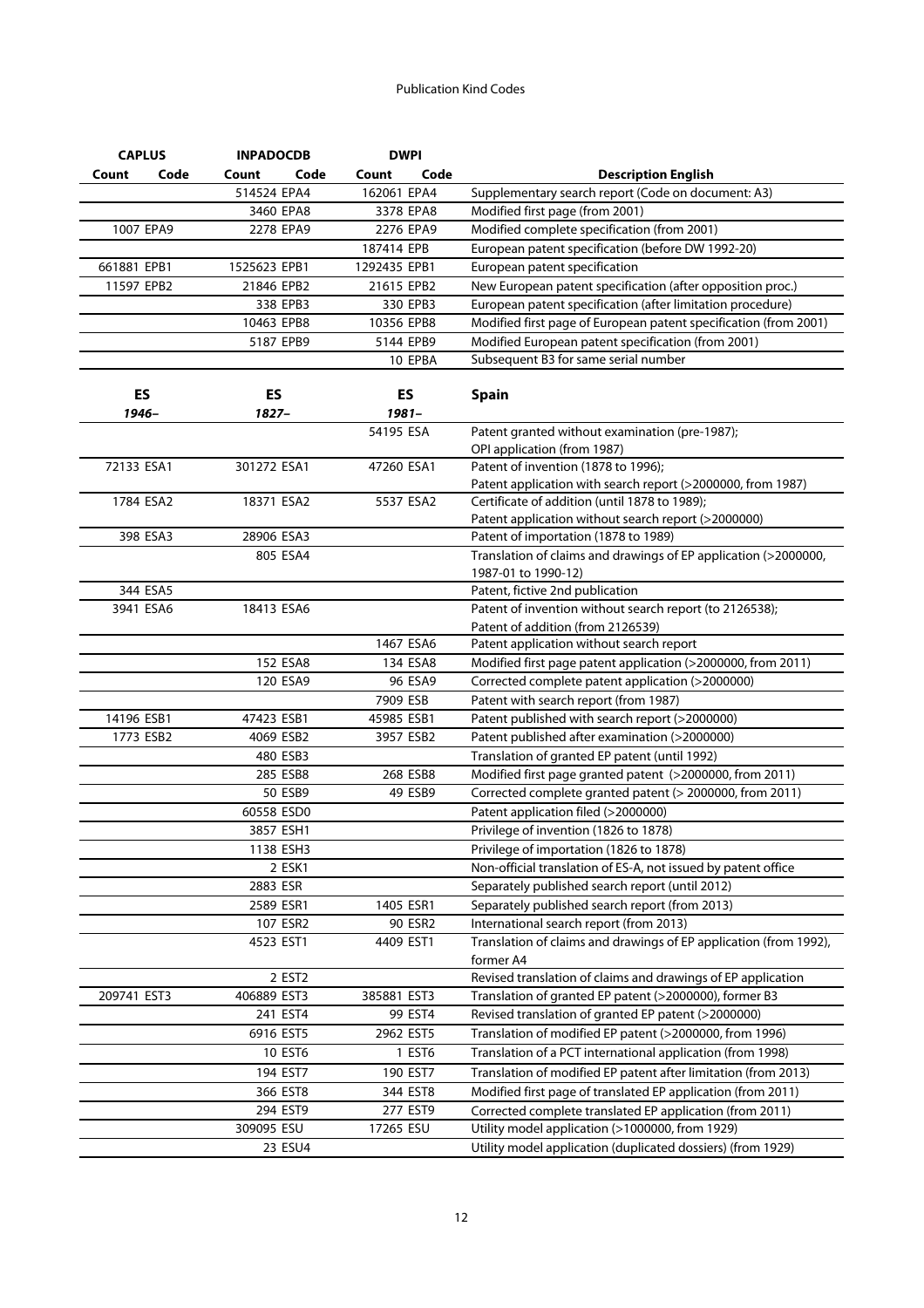| <b>CAPLUS</b>  | <b>INPADOCDB</b> | <b>DWPI</b>    |                                                                    |
|----------------|------------------|----------------|--------------------------------------------------------------------|
| Count<br>Code  | Count<br>Code    | Code<br>Count  | <b>Description English</b>                                         |
|                | 270 ESU8         | 240 ESU8       | Modified first page utility model (>1000000)                       |
|                | 77 ESU9          | 70 ESU9        | Corrected complete specification utlity model (>1000000)           |
|                | 18 ESX1          |                | Same as A1 (duplicated dossiers) (until 1996)                      |
|                | 1 ESX3           |                | Same as A3 (duplicated dossiers) (until 1989)                      |
|                | 290004 ESY       |                | Utility model (>1000000, from 1929)                                |
|                | 17 ESY4          |                | Utility model (duplicated dossiers) (from 1929)                    |
|                |                  |                |                                                                    |
| FI.            | FI               | FI             | <b>Finland</b>                                                     |
| 1960-          | 1842-            | $1974-$        |                                                                    |
| 43415 FIA      | 139659 FIA       | 116667 FIA     | Patent (1-37835);                                                  |
|                |                  |                | Unexamined application (>40000, from 1968)                         |
|                | 117883 FIA0      |                | Patent application filed (1978 to 2011-11)                         |
| 30231 FIB      | 85793 FIB        | 11263 FIB      | Examined application (40001-99285);                                |
|                |                  |                | Grantd patent (>100000)                                            |
| 4 FIB1         |                  | 25619 FIB1     | Patent (patent law 1996, >100000, from 1997)                       |
|                | 22 FIB2          |                | Amended granted patent after opposition (>100000)                  |
|                | 4 FIB3           |                | Granted patent after limitation (from 2012)                        |
| 16624 FIC      | 58111 FIC        |                | Patent (>40001-99285)                                              |
|                | 14037 FIL        |                | Abstract published                                                 |
|                | 1 FIS1           |                | Industrial design                                                  |
|                | 1 FIT3           |                | Translation of EP patent (from 1999)                               |
|                | 10653 FIU0       |                | Utility model application filed (1992 to 2011-11)                  |
|                | 11307 FIU1       |                | Utility model granted (from 1992)                                  |
|                |                  |                |                                                                    |
| <b>FR</b>      | <b>FR</b>        | <b>FR</b>      | <b>France</b>                                                      |
| 1900-          | 1858-            | 1963-          |                                                                    |
| 3205 FRA       | 1274915 FRA      |                | Patent of invention (until 1968, <2000000)                         |
|                |                  | 580010 FRA     | Granted patent (until 1969);                                       |
|                |                  |                | OPI application (from 1969)                                        |
| 264790 FRA1    | 899711 FRA1      | 361686 FRA1    | Application for patent of invention, 1st publ. (>2000000)          |
| 4660 FRA2      | 18052 FRA2       | <b>65 FRA2</b> | Application for cert. of addition, 1st publ. (>2000000)            |
| 2326 FRA3      | 17718 FRA3       | 11187 FRA3     | Application for cert. of utility, 1st publ. (>2000000))            |
| <b>16 FRA4</b> | <b>43 FRA4</b>   |                | Appl. for cert. of add. to cert. of utility, 1st publ. (>2000000)  |
| 30540 FRA5     | 97426 FRA5       |                | Patent, 1st & only publ. (1969 to 1973, >2000000)                  |
| 1143 FRA6      | 5352 FRA6        |                | Certificate of addition to patent, 1st & only publ. (>2000000)     |
| 397 FRA7       | 5883 FRA7        |                | Certificate of utility, 1st & only publ. (>2000000)                |
| 8 FRA8         | <b>36 FRA8</b>   |                | Cert. of addition to cert. of utility, 1st & only publ. (>2000000) |
| 189101 FRB1    | 619613 FRB1      | 83454 FRB1     | Patent of invention, 2nd publication (>2000000)                    |
| 3581 FRB2      | 14111 FRB2       |                | Certificate of addition to patent, 2nd publ. (>2000000)            |
| 5946 FRB3      | 58935 FRB3       | 2231 FRB3      | Cert. of utility, 2nd publ. (>2000000)                             |
|                |                  |                |                                                                    |
| 38 FRB4        | 26 FRB4          |                | Cert. of addition to cert. of utility, 2nd publ. (>2000000)        |
| <b>182 FRE</b> | 95335 FRE        | 2064 FRE       | Certificate of addition to patent of inv. (until 1968, <100000)    |
|                | 336 FRF          |                | Cert. of addition to special patent for medicament (<1000)         |
| 401 FRM        | 8096 FRM         | 7251 FRM       | Special patent for medicament (1960 to 1968, <10000)               |
| 2 FRT          | 4 FRT            |                | Translation of European patent application (from 1980)             |
|                |                  |                |                                                                    |
| GB             | GB               | GB             | <b>United Kingdom</b>                                              |
| $1901 -$       | 1855-            | 1963-          |                                                                    |
| 234661 GBA     | 2130807 GBA      | 895098 GBA     | Patent specification (patent law 1949, < 2000000);                 |
|                |                  |                | Patent application (patent law 1977, >2000000)                     |
|                | 4819 GBA8        | 948 GBA8       | Corrected first page of patent application (>2000000)              |
| 236 GBA9       | 1115 GBA9        | 111 GBA9       | Corrected complete patent application (>2000000)                   |
|                | 248804 GBAA      |                | Patent specification, app. year in number (1900 to 1921)           |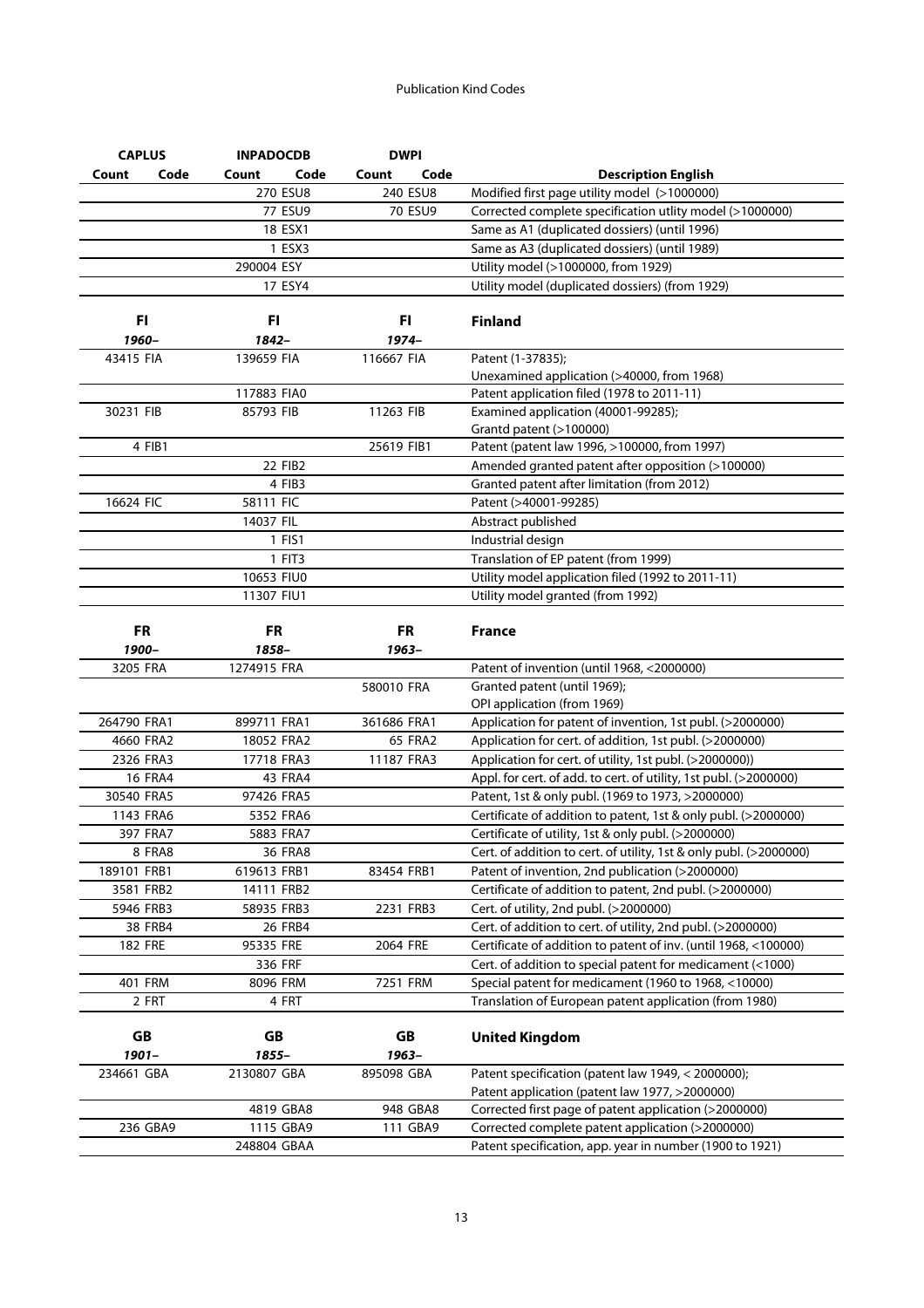| <b>CAPLUS</b> | <b>INPADOCDB</b> | <b>DWPI</b>   |                                                                      |
|---------------|------------------|---------------|----------------------------------------------------------------------|
| Code<br>Count | Count<br>Code    | Code<br>Count | <b>Description English</b>                                           |
| 82628 GBB     | 359970 GBB       | 347667 GBB    | Amended patent specification (patent law 1949, < 2000000);           |
|               |                  |               | Patent specification (>2000000)                                      |
|               | 1158 GBB8        | 547 GBB8      | Corrected first page of patent specification (>2000000)              |
|               | 810 GBC          | 277 GBC       | Amended or corrected patent specification (>2000000)                 |
|               | 45 GBC2          | 21 GBC2       | Complete re-issue of C specification (>2000000)                      |
|               | 4 GBC3           | 4 GBC3        | Complete re-issue of C2 specification (>2000000)                     |
|               | 927601 GBD0      |               | Patent application filed                                             |
|               |                  |               | <b>Cooperation Council</b>                                           |
| GC            | GC               | GC            | for the Arab States of the Gulf (GCC)                                |
| 2002-         | 2002-2007        | 2004-         |                                                                      |
| 2854 GCA      | 419 GCA          | 5088 GCA      | Granted patent                                                       |
|               |                  | 10 GCB        | Granted patent                                                       |
|               |                  |               |                                                                      |
|               | <b>GE</b>        |               | Georgia                                                              |
|               | 2000-            |               |                                                                      |
|               | 10 GEA           |               | Published application for invention, 1st publ. (from 1992-05);       |
|               |                  |               | Patent for invention, 1st and only publication (from 1992-05);       |
|               |                  |               | Imported patent, 1st publication (from 1992-05)                      |
|               | 3744 GEB         |               | Patent for invention, 2nd publication (from 1992-05);                |
|               |                  |               | Imported patent, 2nd publication (from 1992-05)                      |
|               | <b>11 GEU</b>    |               | Publ. Application for utility model, 1st publication (from 1992-05); |
|               |                  |               | Patent for utility model, 1st and only publication (from 1992-05)    |
|               | 1119 GEY         |               | Patent for utility model, 2nd publication (from 1992-05)             |
|               |                  |               |                                                                      |
| GR            | GR               |               | <b>Greece</b>                                                        |
| 2000-         | 1920-70, 77-     |               |                                                                      |
| 1403 GRA      | 6828 GRA         |               | Patent application (law 1987)                                        |
|               | 63393 GRB        |               | Patent (law 1987)                                                    |
| 466 GRB1      |                  |               | Patent without preceding A (law 1987)                                |
| 332 GRB2      |                  |               | Patent with preceding A (law 1987)                                   |
|               | 359 GRB7         |               | Patent of addition (1920 to 1987)                                    |
|               | 1467 GRT1        |               | Translation of EP claims (law 1987)                                  |
| 3964 GRT3     | 26679 GRT3       |               | Translation of EP patent (law 1987)                                  |
|               | 1494 GRU         |               | Utility model application (law 1987)                                 |
|               | 1724 GRY         |               | Utility model (law 1987)                                             |
|               |                  |               |                                                                      |
|               | GT               |               | Guatemala                                                            |
|               | $1961 -$         |               |                                                                      |
|               | 6088 GTA         |               | Patent application; Divisional patent application                    |
|               | 992 GTS          |               | Industrial design application;                                       |
|               |                  |               | Divisional industrial design application                             |
|               | 153 GTU          |               | Utility model application; Divisional utility model application      |
|               |                  |               |                                                                      |
| HK            | HK               | HK            | <b>Hong Kong</b>                                                     |
| 2000-         | 1976-            | $2011 -$      |                                                                      |
|               | 23500 HKA        |               | UK patents registered                                                |
|               |                  | 67306 HKA0    | Registration of CN, EP or GB patent application, no document,        |
|               |                  |               | only Gazette entry                                                   |
| 43700 HKA1    | 109245 HKA1      | 33581 HKA1    | Standard patent                                                      |
| 2325 HKA2     | 7444 HKA2        | 3135 HKA2     | Short-term patent                                                    |
|               | HN               |               | <b>Honduras</b>                                                      |
|               |                  |               |                                                                      |
|               | 1996-            |               |                                                                      |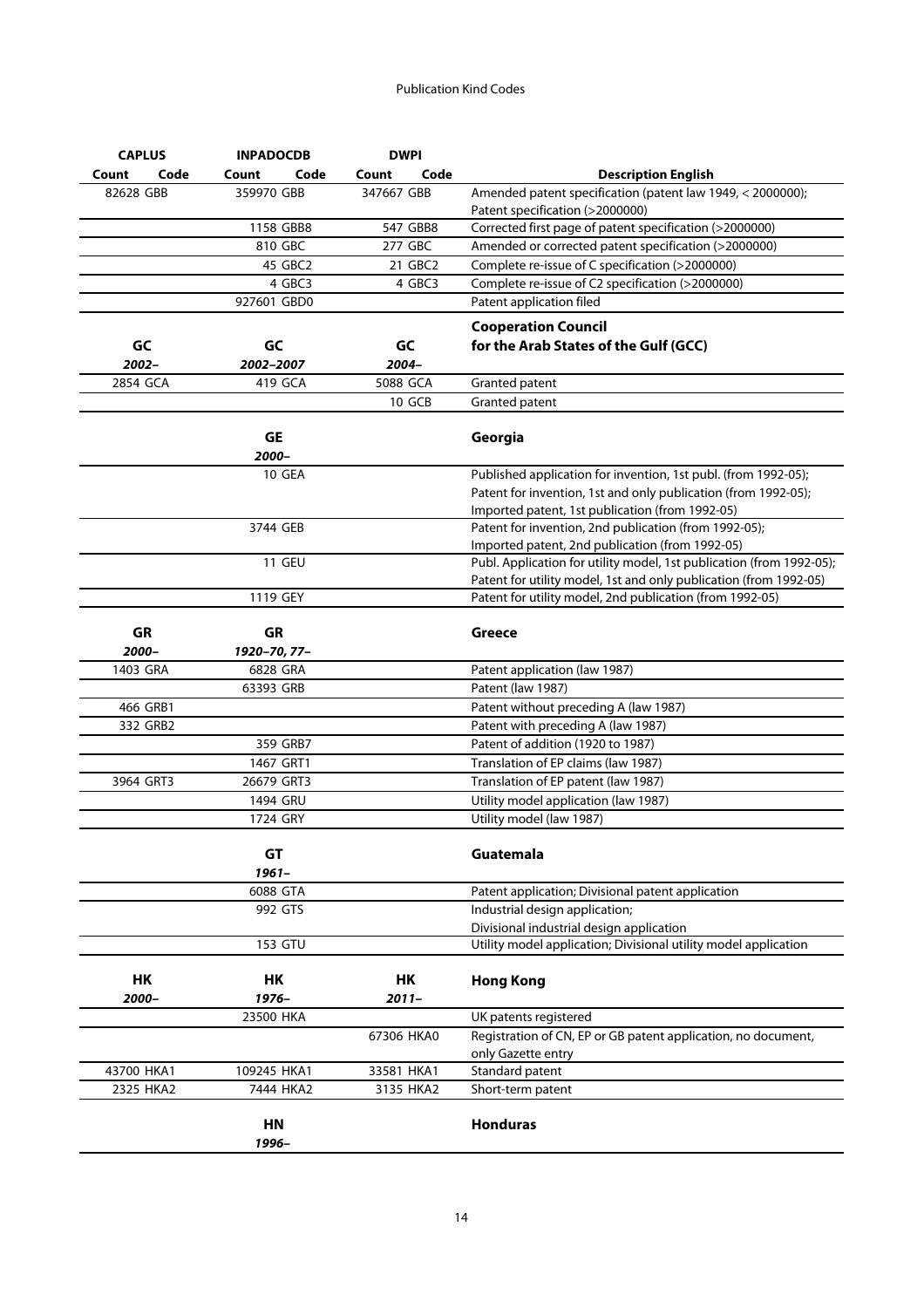| <b>CAPLUS</b> | <b>INPADOCDB</b> |               | <b>DWPI</b>    |                                                                                      |
|---------------|------------------|---------------|----------------|--------------------------------------------------------------------------------------|
| Code<br>Count | Count            | Code<br>Count | Code           | <b>Description English</b>                                                           |
|               | 1778 HNA         |               |                | Patent application                                                                   |
|               | 181 HNS1         |               |                | Industrial design applicatiom                                                        |
|               | 48 HNU           |               |                | Utility model applicatiom                                                            |
| HR<br>2000-   | HR<br>1994-      |               |                | Croatia                                                                              |
| 6992 HRA2     | 11133 HRA2       |               |                | Patent application without search report (from 1992)                                 |
|               | <b>48 HRA8</b>   |               |                | Corrected first page of a patent application (from 2000)                             |
|               | <b>78 HRA9</b>   |               |                | Complete reprint of a patent application (from 2005)                                 |
| 2589 HRB1     | 3835 HRB1        |               |                | Granted patent (from 1992);                                                          |
|               |                  |               |                | Consensual patent (from 1992)                                                        |
|               | 1087 HRB3        |               |                | Short-term consensual patent (from 2000)                                             |
|               | 2 HRB4           |               |                | Corrected front page of a consensual patent (from 2005)                              |
|               | 1 HRB5           |               |                | Complete reprint of a consensual patent (from 2005)                                  |
|               | <b>16 HRB8</b>   |               |                | Corrected first page of a patent (from 2005)                                         |
|               | 7 HRB9           |               |                | Complete reprint of a patent (from 2005)                                             |
|               | 21 HRC1          |               |                | Converted consensual patent (from 1992)                                              |
|               | 7773 HRT1        |               |                | Translation of the claims of an EP into Croatian (from 2005)                         |
|               | 47 HRT2          |               |                | Corr. transl. of the claims of an EP into Croatian (from 2005)                       |
|               | 513 HRT3         |               |                | Translation of a European patent into Croatian (from 2005)                           |
|               | <b>62 HRT4</b>   |               |                | Translation of claims of amended EP patent (from 2005)                               |
|               | <b>16 HRT5</b>   |               |                | Corrected translation of EP patent into Croatian (from 2005)                         |
|               | <b>77 HRT8</b>   |               |                | Corrected front page of a T document (from 2005)                                     |
| HU            | <b>HU</b>        |               | HU             | <b>Hungary</b>                                                                       |
| 1970–         | 1973-            |               | 1975-          |                                                                                      |
|               | 43707 HUA        |               | <b>468 HUA</b> | Patent not published at application stage (patent law 1995);                         |
|               |                  |               |                | Patent application                                                                   |
| 654 HUA1      | 1112 HUA1        |               | 10065 HUA1     | Patent application with search report (patent law 1995);                             |
|               |                  |               |                | Unexamined patent appl., deferred examination (from 1982-06)                         |
| 56572 HUA2    | 33737 HUA2       |               | 23735 HUA2     | Patent application without search report (patent law 1995);                          |
|               |                  |               |                | Examined patent application (from 1982-06)                                           |
| 15456 HUA3    | 19701 HUA3       |               |                | Search report (patent law 1995);                                                     |
|               |                  |               |                | Imported patent application (from 1982-06)                                           |
|               | 726 HUA9         |               |                | Transitional (pipeline) patent application (filing date 1994-07-01<br>to 1995-07-01) |
| 27524 HUB     | 57274 HUB        | 13253 HUB     |                | Patent with search report (from 1982-06);                                            |
|               |                  |               |                | Patent, 2nd publication (before 1982-06)                                             |
| 6768 HUB1     | 9883 HUB1        |               | 9972 HUB1      | Patent without previous publication (patent law 1995)                                |
|               | 43539 HUD0       |               |                | Filing application (from 1982-06)                                                    |
|               |                  |               | 1948 HUH       | Application open for public inspection (old law, from DW 1992-23)                    |
|               | 169 HUI1         |               |                | Supplementary protection certificate application (from 2004-05)                      |
|               | 1 HUP            |               |                | Plant patent application (from 2003-01)                                              |
|               |                  | 65970 HUT     |                | Examined patent application (old law, from DW 1992-23)                               |
|               | 7 HUT1           |               |                | Translation of claims of EP application (from 2003-01)                               |
|               | 6294 HUT2        |               |                | Translation of text of EP patent (from 2003-01)                                      |
|               | <b>11 HUT4</b>   |               |                | Corrected translation of text of EP patent (from 2003-01)                            |
|               | 6 HUT5           |               |                | Translation of amended EP patent (from 2003-01)                                      |
|               | 2 HUT6           |               |                | Translation of amended text of EP patent (from 2003-01)                              |
|               | 4626 HUU         |               |                | Utility model application (from 1982-06)                                             |
|               | 5627 HUV0        |               |                | Utility model application filed (from 1982-06)                                       |
|               |                  |               |                |                                                                                      |
|               | ID<br>1993-2002  |               | ID<br>2010-    | Indonesia                                                                            |
|               |                  |               |                |                                                                                      |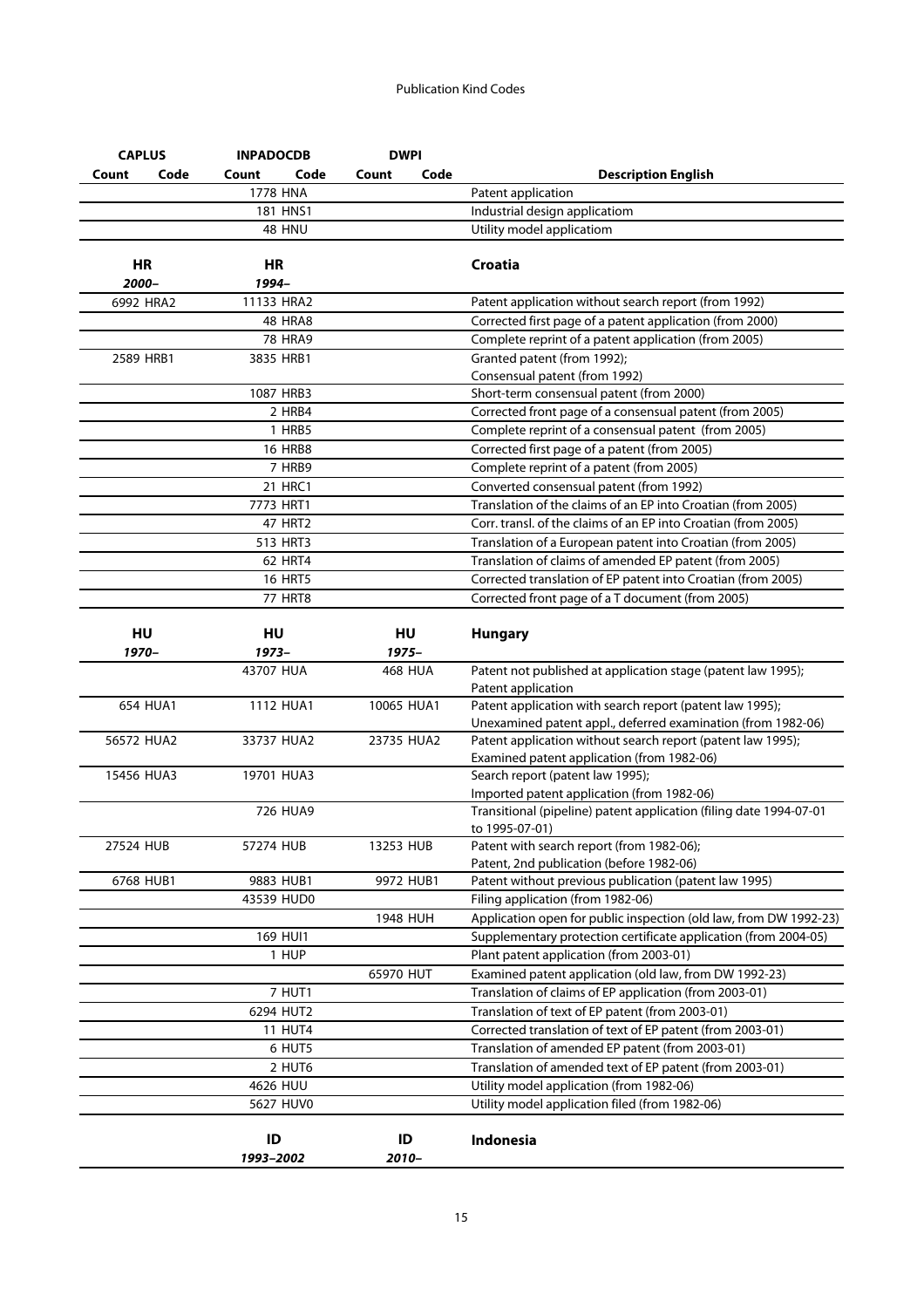| <b>CAPLUS</b>       | <b>INPADOCDB</b> | <b>DWPI</b>      |                                                            |
|---------------------|------------------|------------------|------------------------------------------------------------|
| Code<br>Count       | Code<br>Count    | Code<br>Count    | <b>Description English</b>                                 |
|                     | 14348 IDA        | 31093 IDA        | Patent application                                         |
|                     | 238 IDB          |                  | Patent                                                     |
|                     | 53 IDS           | 1178 IDS         | Simple Patent                                              |
|                     |                  |                  |                                                            |
| IE                  | IE               | IE               | <b>Ireland</b>                                             |
| 2002-               | 1930-            | 1963-1969, 1995- |                                                            |
|                     |                  | 2660 IEA         | Patent specification (1963 to 1969)                        |
| 1532 IEA1           | 13970 IEA1       |                  | Patent application                                         |
| 1687 IEA2           | 4606 IEA2        |                  | Short-term patent application                              |
|                     | 36477 IEB1       | 8967 IEB         | Patent specification, 20 years                             |
|                     | 2116 IEB2        | 3780 IEB3        | Short-term patent, 10 years                                |
|                     | 62933 IEL        |                  | Abstract published                                         |
|                     |                  |                  |                                                            |
| IL.                 | IL               | IL.              | <b>Israel</b>                                              |
| 1966-               | 1968-            | 1975-            |                                                            |
| 89544 ILA           | 98982 ILA        | 112060 ILA       | Application of patent for invention                        |
|                     |                  | 5118 ILA1        | Application of patent for invention                        |
|                     | 191455 ILD0      |                  | Patent application filed                                   |
|                     |                  |                  |                                                            |
| IN                  | IN               | IN               | India                                                      |
| 1948-               | 1975-2009        | 2000-            |                                                            |
| 284567 INA          | 27182 INA        | 437439 INA       | Patent application                                         |
| 72947 INA1          | 54571 INB        | 91135 INB        | Patent                                                     |
|                     |                  | 41951 INI1       | Application, filed in Delhi                                |
|                     |                  | 18813 INI2       | Application, filed in Kolkata (Calcutta)                   |
|                     |                  | 30443 INI3       | Application, filed in Mumbai (Bombay)                      |
|                     |                  | 43248 INI4       | Application, filed in Chennai (Madras)                     |
|                     |                  | 102369 INP1      | PCT application, national phase, in Delhi                  |
|                     |                  | 49458 INP2       | PCT application, national phase, in Kolkata (Calcutta)     |
|                     |                  | 28625 INP3       | PCT application, national phase, in Mumbai (Bombay)        |
|                     |                  | 88862 INP4       | PCT application, national phase, in Chennai (Madras)       |
|                     |                  |                  |                                                            |
|                     | IS               |                  | Iceland                                                    |
|                     | $1925 -$         |                  |                                                            |
|                     | 4573 ISA         |                  | Patent application (from 1991, ≥3799)                      |
|                     | 2864 ISA7        |                  | Patent application (1923 to 1990, 1-3798)                  |
|                     | 1474 ISB         |                  | Patent specification (from 1992, ≥1478)                    |
|                     | 3 ISB2           |                  | Amended patent spec. after opposition (from 1992, ≥1478)   |
|                     | 3 ISB3           |                  | Amended patent spec. after limitation (from 2004; ≥1478)   |
|                     | 1445 ISB6        |                  | Patent specification (1924 to 1991, 1-1477)                |
|                     |                  |                  |                                                            |
| IT                  | IT               | IT               | <b>Italy</b>                                               |
| 1913-14, 19, 25-27, | 1935-43, 46-     | 1967-1969, 1977- |                                                            |
| 1945-72, 1999-      |                  |                  |                                                            |
|                     | 3555 ITA         | <b>14 ITA</b>    | Patent application                                         |
| 17352 ITA1          | 218869 ITA1      |                  | Patent application                                         |
|                     | 670 ITA3         |                  | Patent application also filed as utility model application |
|                     | 8 ITA4           |                  | Application transformed                                    |
| 21310 ITB           | 331304 ITB       | 404578 ITB       | Unexamined granted patent                                  |
| 28946 ITB1          | 61798 ITB1       |                  | Patent                                                     |
|                     | 245898 ITD0      |                  | Patent application filed                                   |
|                     | 3 ITT1           |                  | Translated published patent application                    |
|                     | $1$ ITT $2$      |                  | Translated granted patent                                  |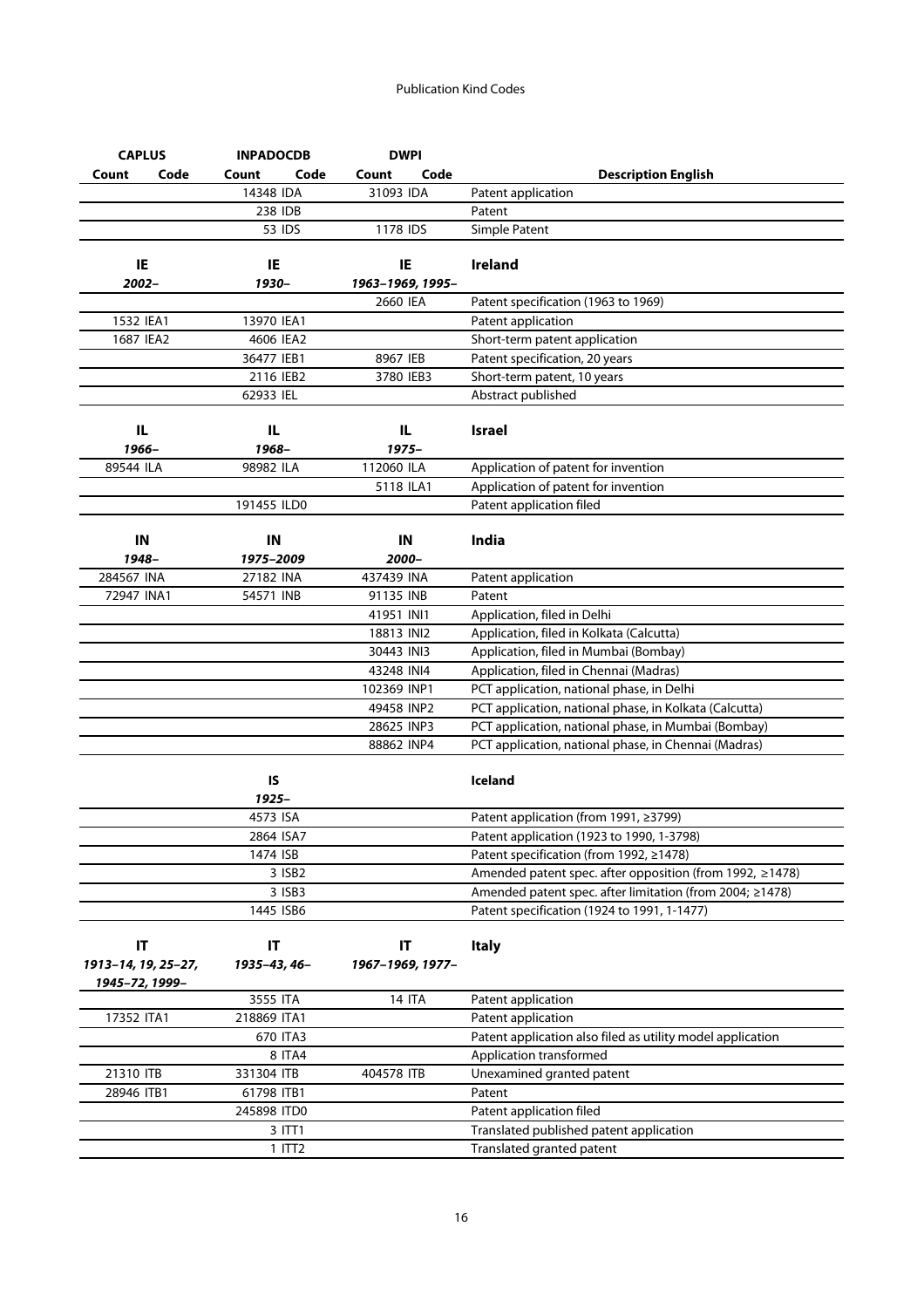| <b>CAPLUS</b> |           | <b>INPADOCDB</b>      | <b>DWPI</b>   |                                                               |                                                                   |
|---------------|-----------|-----------------------|---------------|---------------------------------------------------------------|-------------------------------------------------------------------|
| Count         | Code      | Code<br>Count         | Code<br>Count |                                                               | <b>Description English</b>                                        |
|               |           | $2$ ITT3              |               |                                                               | Translated utility model application                              |
|               |           | 71307 ITU1            |               |                                                               | Utility model application                                         |
|               |           | 869 ITU3              |               |                                                               | Utility model application also filed as patent application        |
|               |           | 828 ITU4              |               |                                                               | Application transformed                                           |
|               |           | 97131 ITV0            |               |                                                               | Utility model application                                         |
|               |           | 24931 ITY1            |               | Utility model                                                 |                                                                   |
|               |           | 20050 ITZ2            |               | Utility model                                                 |                                                                   |
|               |           | <b>JO</b><br>1978-    |               | Jordan                                                        |                                                                   |
|               |           | 2102 JOB              |               | <b>Granted Patent</b>                                         |                                                                   |
|               |           |                       |               |                                                               |                                                                   |
| <b>JP</b>     |           | JP                    | JP            | Japan                                                         |                                                                   |
| 1916-         |           | 1936-                 | 1963-         |                                                               |                                                                   |
| 3743073 JPA   |           | 12998864 JPA          | 9205723 JPA   |                                                               | Unexaminded patent application (from 1971-07);                    |
|               |           |                       |               |                                                               | Unexaminded patent application (based on international            |
|               |           |                       |               | application (from 1979-07)                                    |                                                                   |
|               |           | 191421 JPA1           |               |                                                               | Domestic re-publication of PCT application (from 1979-08)         |
| 439286 JPB    |           |                       | 545718 JPB    |                                                               | Examined patent application (CA: 1916 to 91; else from 1971)      |
| 22718 JPB1    |           | 244624 JPB1           | 57190 JPB1    |                                                               | Examined patent application, 1st publ. (1921 to 1996-03);         |
|               |           |                       |               |                                                               | Patent, 1st publ. (CA: from 1991; else from 1996-03, >2500000)    |
| 1410158 JPB2  |           | 4894964 JPB2          | 3112167 JPB2  |                                                               | Examined patent application, 2nd publ. (1971 to 1996-03);         |
|               |           |                       |               |                                                               | Patent, 2nd publ. (from 1996-03, >2500000)                        |
|               |           | 2 JPC1                |               |                                                               | Patent, 1st publ. (1885 to 1956)                                  |
|               | 16 JPC2   |                       |               | Patent, 2nd publ. (1921 to 1956)                              |                                                                   |
|               | 2476 JPK1 |                       |               | Non-official translation of JP-A, not issued by patent office |                                                                   |
|               |           |                       |               |                                                               |                                                                   |
|               |           | 54 JPK2               |               |                                                               | Non-official translation of JP-B, not issued by patent office     |
|               |           | 230 JPK4              |               |                                                               | Non-official translation of JP-U, not issued by patent office     |
|               |           | 24 JPK5               |               |                                                               | Non-official translation of JP-Y, not issued by patent office     |
|               |           | 67435 JPS             |               |                                                               | Registered design (from 1889)                                     |
|               |           | 13 JPS3               |               | 2002-10)                                                      | Publication of disagreed consultation on design application (from |
| 491239 JPT    |           |                       | 772488 JPT    | (from 1971)                                                   | Unexamined patent application based on foreign application        |
| 21350 JPU     |           | 3931113 JPU           | 72700 JPU     |                                                               | Unexamined utility model application (from 1971-09);              |
|               |           |                       |               |                                                               | Unexamined utility model application, based on international      |
|               |           |                       |               |                                                               | application (1971-10 to 1998-11):                                 |
|               |           |                       |               |                                                               | Registered utility model (from 1994-04, >3.000.000)               |
|               | 46 JPU6   |                       |               |                                                               | Correction to registered utility model application                |
|               |           |                       | 772488 JPW    |                                                               | PCT transfer, origin abroad                                       |
|               |           |                       | 210389 JPX    |                                                               | PCT transfer, origin Japan                                        |
|               |           |                       | 134 JPY       |                                                               | PCT transfer to utility model, origin abroad                      |
|               |           | 349034 JPY1           |               |                                                               | Examined utility model appl., 1st publ. (1922 to 1996-03);        |
|               |           |                       |               |                                                               | Utility model registration (from 1996-06)                         |
|               |           | 1148581 JPY2          |               |                                                               | Examined utility model appl., 2nd publ. (1971 to 1996-03);        |
|               |           |                       |               |                                                               | Utility model registration, 2nd publ. (from 1996-06)              |
|               |           |                       | 15 JPZ        |                                                               | PCT transfer to utility model, origin Japan                       |
|               |           | 4 JPZ1                |               |                                                               | Registered utility model, 1st publ. (1905 to 1956)                |
|               |           | 5 JPZ2                |               |                                                               | Registered utility model, 2nd publ. (1922 to 1956)                |
|               |           |                       |               |                                                               |                                                                   |
|               |           | KE                    |               | Kenya                                                         |                                                                   |
|               |           | 1975-1989<br>1336 KEA |               | Patent                                                        |                                                                   |
|               |           | <b>16 KED</b>         |               |                                                               | Patent (1 number for 2 applications)                              |
|               |           |                       |               |                                                               |                                                                   |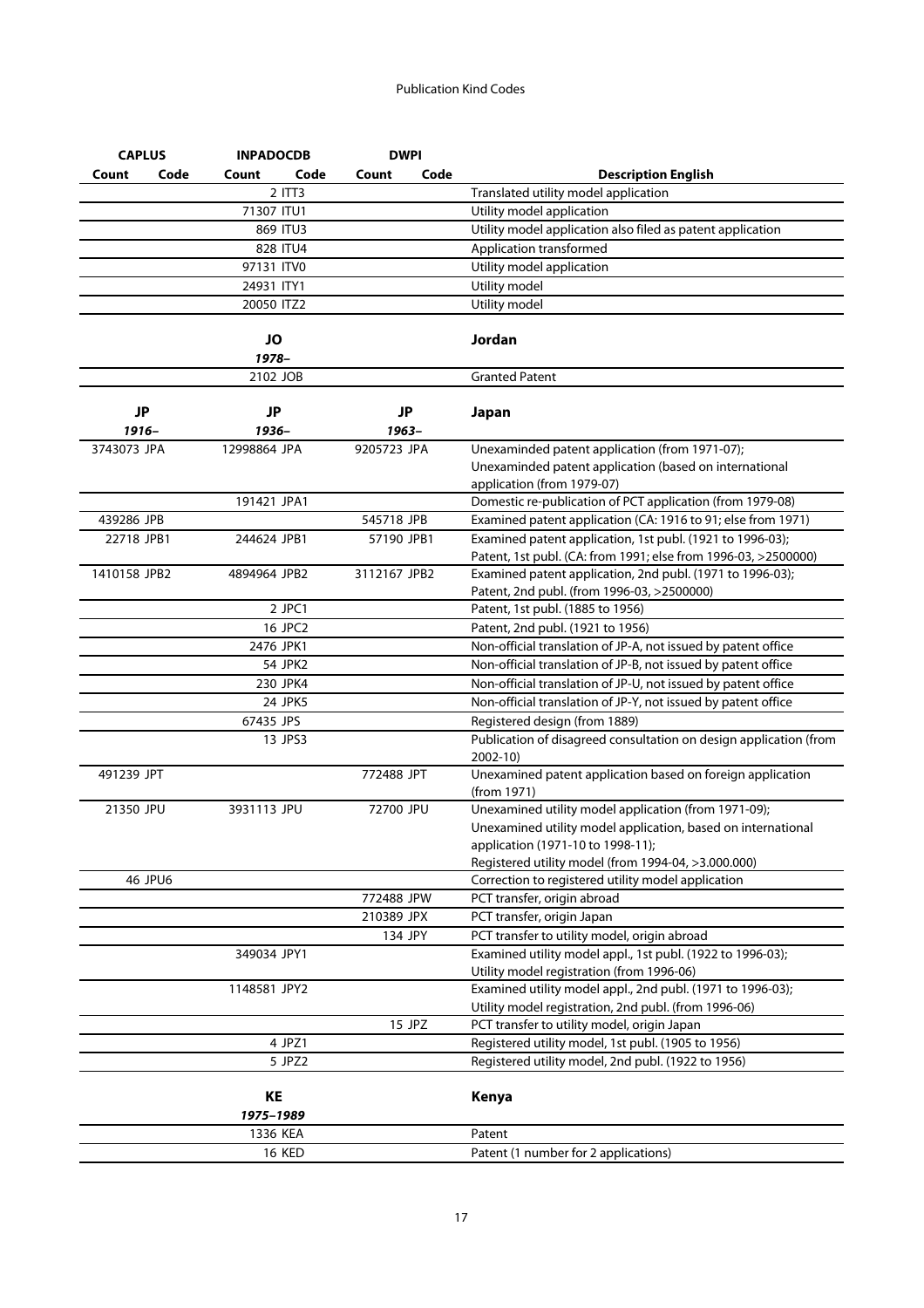| <b>CAPLUS</b>            |                 | <b>INPADOCDB</b>   |              | <b>DWPI</b> |                                                                 |
|--------------------------|-----------------|--------------------|--------------|-------------|-----------------------------------------------------------------|
| Count                    | Code            | Count<br>Code      | Count        | Code        | <b>Description English</b>                                      |
|                          |                 | KG                 |              |             | Kyrgyzstan                                                      |
|                          |                 | 2003-2011          |              |             |                                                                 |
|                          |                 | 6 KGC1             |              |             | Patent for Invention                                            |
| <b>KR</b><br>1996, 1999- |                 | <b>KR</b><br>1978- | 1986-        | KR          | Korea, Republic of                                              |
| 998391 KRA               |                 | 2182987 KRA        | 2390505 KRA  |             | Patent application,                                             |
|                          |                 |                    |              |             | Official gazette of the unexamined patents                      |
|                          |                 |                    | 243390 KRB   |             | Examined patent specification                                   |
| 570955 KRB1              |                 | 1656999 KRB1       | 1390267 KRB1 |             | Examined patent specification                                   |
|                          |                 | <b>87 KRK1</b>     |              |             | Non-official translation of KR-A, not issued by patent office   |
|                          |                 | <b>32 KRK2</b>     |              |             | Non-official translation of KR-B, not issued by patent office   |
|                          |                 | 4 KRK5             |              |             | Non-official translation of KR-Y, not issued by patent office   |
|                          |                 | <b>10 KRS</b>      |              |             | Design                                                          |
| <b>1119 KRU</b>          |                 | 138208 KRU         | 79195 KRU    |             | Unexamined utility model,                                       |
|                          |                 |                    |              |             | Official gazette of the unexamined utility models               |
|                          | 939 KRY1        | 397505 KRY1        | 43730 KRY1   |             | Exmined utility model                                           |
|                          |                 | <b>KZ</b>          |              |             | <b>Kazakhstan</b>                                               |
|                          |                 | 1993-2012          |              |             |                                                                 |
|                          |                 | 37 KZA             |              |             | Description of invention                                        |
|                          |                 | 24 KZA4            |              |             | Innovative patent                                               |
|                          |                 | 11 KZB             |              |             | Patent                                                          |
|                          |                 |                    |              |             |                                                                 |
| LT                       |                 | LT                 |              |             | Lithuania                                                       |
| 1994–                    |                 | 1992-              |              |             |                                                                 |
|                          |                 | 3799 LTA           |              |             | Patent application                                              |
| 2045 LTB                 |                 | 4073 LTB           |              |             | Patent (from 1994-08-25)                                        |
|                          |                 | 50 LTI1            |              |             | Supplementary protection certificate application (from 2002-06) |
|                          |                 | 42 LTI2            |              |             | Supplementary protection certificate (from 2002-12)             |
|                          |                 | 1570 LTT           |              |             | Translated claims of EP patent                                  |
| LU                       |                 | LU                 |              | LU          | Luxembourg                                                      |
| $2001 -$                 |                 | 1945-              | 1984-        |             |                                                                 |
|                          |                 |                    | 4809 LUA     |             | Unexamined granted patent                                       |
|                          | 685 LUA1        | 60493 LUA1         |              |             | Patent application with search report (from 1994-09);           |
|                          |                 |                    |              |             | Patent application (1989-1998)                                  |
|                          | <b>110 LUA2</b> | 325 LUA2           |              |             | Patent application without search report (from 1998-10)         |
|                          |                 | <b>30 LUA7</b>     |              |             | Certificate of addition (1947-1999)                             |
|                          |                 | <b>13 LUB1</b>     |              |             | Granted patent (from 2017-01)                                   |
|                          |                 | <b>15 LUD</b>      |              |             | Patent application (1 number for 2 applications)                |
|                          |                 | 956 LUI2           |              |             | Supplementary protection certificate (from 1992-06)             |
|                          |                 |                    |              |             |                                                                 |
| LV                       |                 | LV                 |              |             | Latvia                                                          |
| 1994-                    |                 | 1993-              |              |             |                                                                 |
|                          |                 | 4226 LVA           |              |             | Patent application                                              |
|                          |                 | 712 LVA3           |              |             | Reregistration of SU patent                                     |
|                          |                 | 116 LVA4           |              |             | Patent application under LV-US agreement                        |
| 2701 LVB                 |                 | 4781 LVB           |              |             | Patent publication                                              |
|                          |                 | 115 LVB4           |              |             | Patent under LV-US agreement                                    |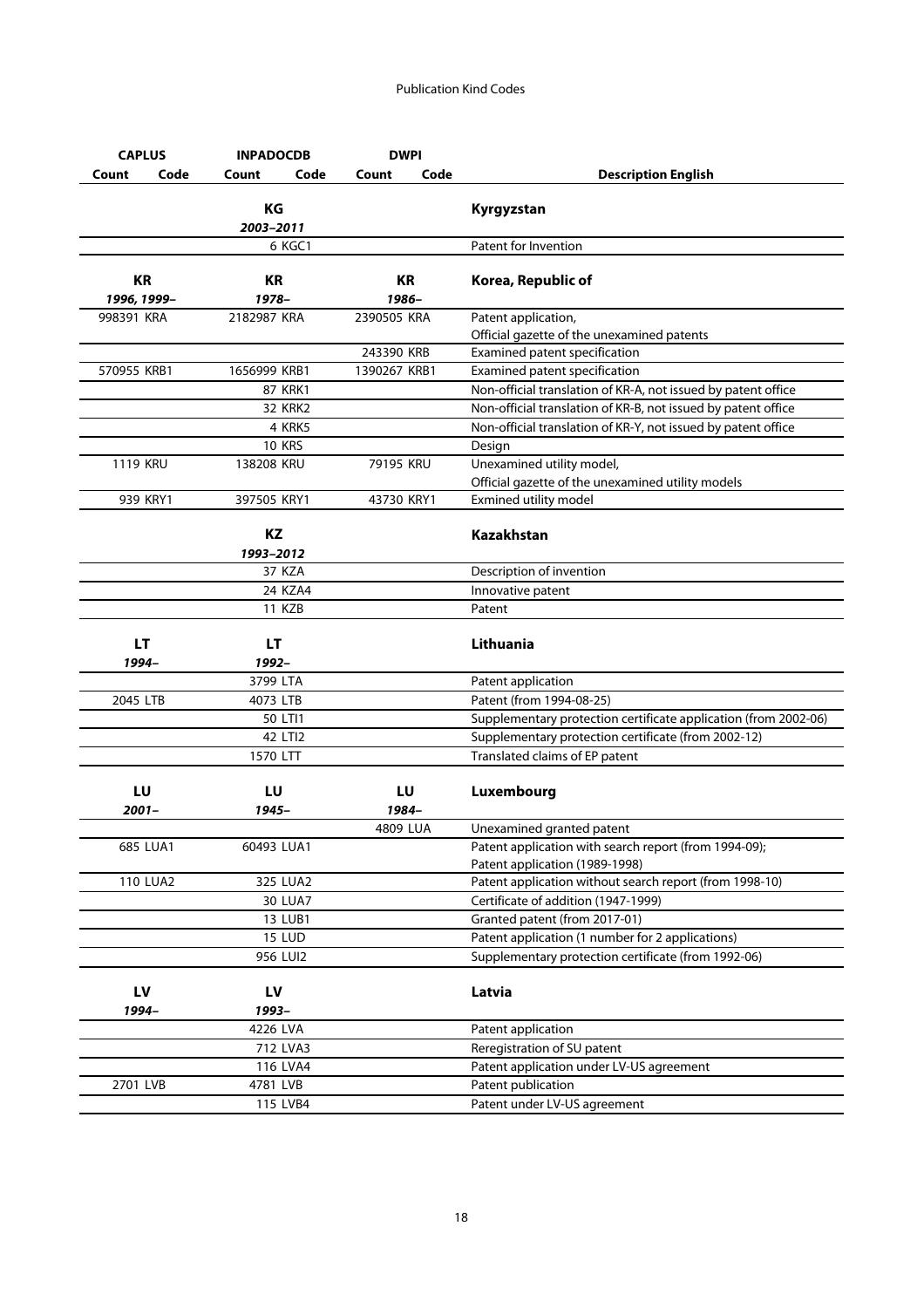|                    |      |                    |       | <b>DWPI</b> |                                                                                                                         |
|--------------------|------|--------------------|-------|-------------|-------------------------------------------------------------------------------------------------------------------------|
| Count              | Code | Code<br>Count      | Count | Code        | <b>Description English</b>                                                                                              |
|                    |      | <b>MA</b><br>1979- |       |             | <b>Morocco</b>                                                                                                          |
|                    |      | 11073 MAA1         |       |             | Patent of invention (1974 to 2006);                                                                                     |
|                    |      |                    |       |             | Patent application (from 2015)                                                                                          |
|                    |      | 27 MAA2            |       |             | Patent application without search report (from 2015)                                                                    |
|                    |      | 3 MAA3             |       |             | Separately published search report (from 2015)                                                                          |
|                    |      | 7674 MAB1          |       |             | Granted patent (from 2007)                                                                                              |
| <b>MC</b>          |      | МC                 |       |             | Monaco                                                                                                                  |
| 2000–              |      | 1957–              |       |             |                                                                                                                         |
| 60 MCA             |      | 2659 MCA           |       |             | Patent of invention                                                                                                     |
|                    |      | 99 MCE             |       |             | Certificate of addition                                                                                                 |
| <b>MD</b><br>2000- |      | MD<br>1994–        |       |             | Moldova, Republic of                                                                                                    |
| 258 MDA            |      | 1268 MDA           |       |             | Non-examined patent application (1992 to 2010-06)                                                                       |
| 1 MDA0             |      | 3 MDA0             |       |             | Patent appl. published before 18 months (from 2010-07)                                                                  |
| 1 MDA1             |      | 2 MDA1             |       |             | Patent application with search report (from 2010-07)                                                                    |
| 299 MDA2           |      | 391 MDA2           |       |             | Patent application without search report (from 2010-07)                                                                 |
| 5 MDA3             |      | 4 MDA3             |       |             | Search report (from 2010-07)                                                                                            |
| 2 MDA9             |      | 2 MDA9             |       |             | Modified complete specification (from 2006-02)                                                                          |
| 412 MDB1           |      | 1283 MDB1          |       |             | Examined patent application, 1st publ. (1994 to 2010-06);<br>Granted patent (from 2010-07)                              |
| 127 MDB2           |      | 464 MDB2           |       |             | Examined patent application, 2nd publ. (1994 to 2010-06);<br>Patent amended after opposition or appeal (from 2010-07)   |
| 222 MDC1           |      | 381 MDC1           |       |             | Patent spec. not preceeded by B1 or B2 (1994 to 2010-06);<br>Issued patent (from 2010-07)                               |
| 4 MDC2             |      | 6 MDC <sub>2</sub> |       |             | Patent spec. preceeded by B1 or B2 (1994 to 2010-06);<br>Amended patent after opposition or appeal (from 2010-07)       |
|                    |      | <b>89 MDE</b>      |       |             | Unexamined plant variety patent application (from 1998)                                                                 |
| 826 MDF1           |      | 2171 MDF1          |       |             | Notice of grant of unexamined patent under applicant's<br>responsibility, without A publ. (1994 to 2010-06)             |
| 112 MDF2           |      | 282 MDF2           |       |             | Notice of grant of unexamined patent under applicant's<br>responsibility, with A publ. (1994 to 2010-06)                |
|                    |      | 10 MDF3            |       |             | Examined plant variety patent application (from 1998)                                                                   |
| 1 MDG2             |      | 3 MDG2             |       |             | Unexamined patent spec. granted under applicant's<br>responsibility, with F publ. (1994 to 2010-06)                     |
| 5 MDU              |      | <b>56 MDU</b>      |       |             | Unexamined utility model application (1992 to 2010-06)                                                                  |
| 1 MDU0             |      | 3 MDU0             |       |             | Short-term patent application (from 2010-07)                                                                            |
| 8 MDW1             |      | 110 MDW1           |       |             | Notice of registration of unexamined utility model under<br>applicant's reponsiblity, without U publ. (1994 to 2010-06) |
| 3 MDW2             |      | 38 MDW2            |       |             | Notice of registration of unexamined utility model under<br>applicant's reponsiblity, with U publ. (1994 to 2010-06)    |
| 335 MDY            |      | 1146 MDY           |       |             | Granted short-term patent for invention (from 2008-10)                                                                  |
| 5 MDY1             |      | 33 MDY1            |       |             | Examined utility model application, without U publication (1994<br>to 2010-06)                                          |
| 2 MDY2             |      | 24 MDY2            |       |             | Examined utility model application, with U publication (1994 to<br>2010-06)                                             |
| 260 MDZ            |      | 870 MDZ            |       |             | Issued short-term patent for invention (from 2008-10)                                                                   |
|                    |      | 1 MDZ2             |       |             | Registered utility model, with Y1 or Y2 (1994 to 2010-06)                                                               |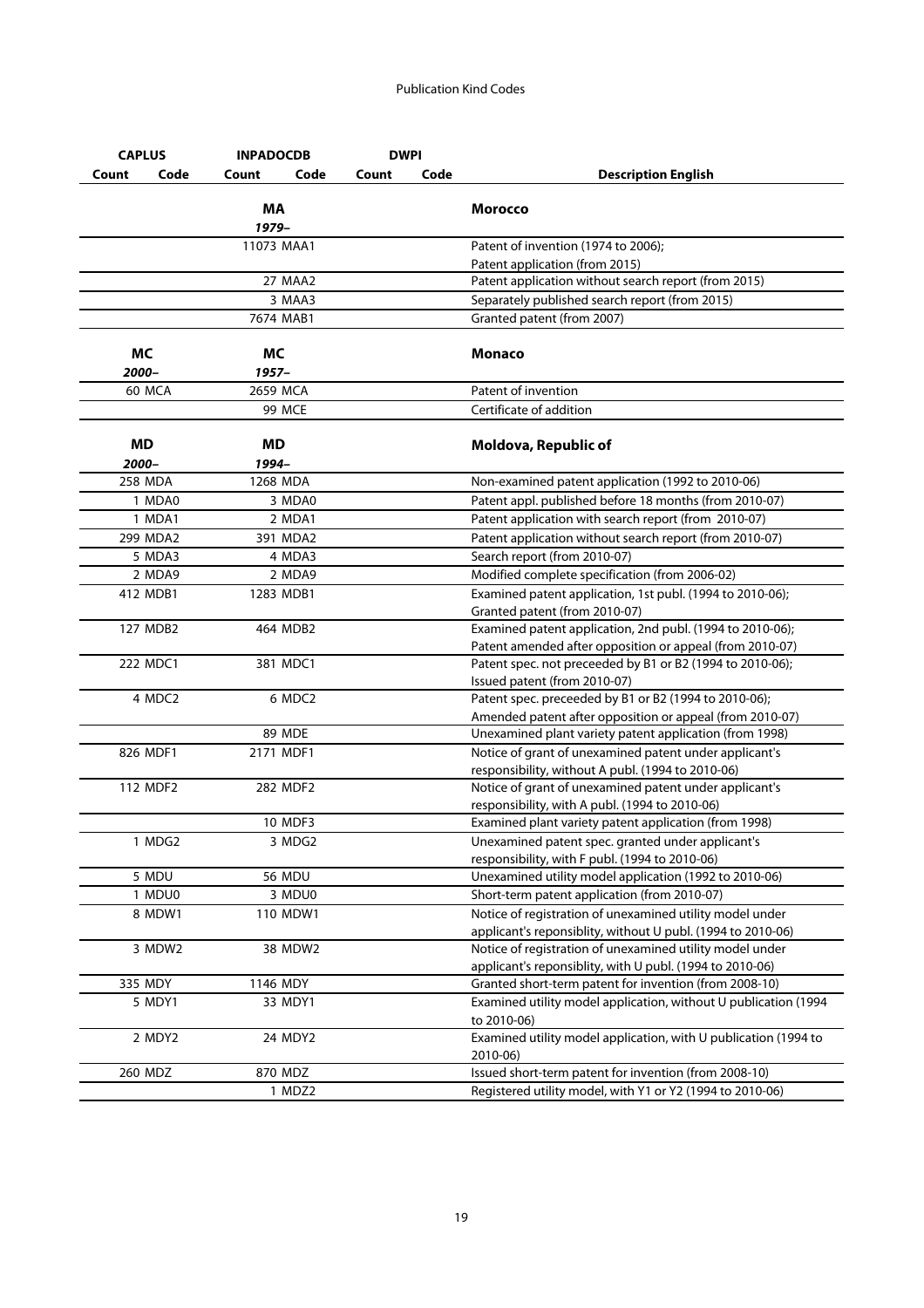| <b>CAPLUS</b>                  | <b>INPADOCDB</b>     |         | <b>DWPI</b>        |                |                                                                       |
|--------------------------------|----------------------|---------|--------------------|----------------|-----------------------------------------------------------------------|
| Code<br>Count                  | Count                | Code    | Count              | Code           | <b>Description English</b>                                            |
|                                | МE<br>2010-11        |         |                    |                | Montenegro                                                            |
|                                | 553 MEA              |         |                    |                | Patent application                                                    |
|                                |                      |         |                    |                |                                                                       |
|                                | ΜN<br>1972-89        |         |                    |                | Mongolia                                                              |
|                                | <b>154 MNA6</b>      |         |                    |                | Inventor's certificate                                                |
|                                |                      | 79 MNA8 |                    |                | Inventor's certificate of addition                                    |
|                                | МT<br>1967–92        |         |                    |                | <b>Malta</b>                                                          |
|                                | 545 MTA              |         |                    |                | Patent                                                                |
|                                | <b>MW</b><br>1973–94 |         |                    |                | <b>Malawi</b>                                                         |
|                                | 732 MWA1             |         |                    |                | Patent application                                                    |
| <b>MX</b><br>1956, 1958, 2000- | МX<br>1980-          |         | ΜX<br>1997-        |                | <b>Mexico</b>                                                         |
| 166899 MXA                     | 258753 MXA           |         | 1114 MXA           |                | Patent application (patent law 1991);                                 |
|                                |                      |         |                    |                | Patent of invention (from 1976)                                       |
|                                |                      |         | 253155 MXA1        |                | Patent application                                                    |
|                                |                      |         |                    | 728 MXA2       | Patent application, published earlier than 18 months                  |
|                                |                      |         |                    | 292 MXA4       | Regional filing, Jalisco (JL)                                         |
|                                |                      |         |                    | 402 MXA5       | Regional filing, Nuevo Leon (NL)                                      |
|                                |                      |         |                    | 47 MXA6        | Regional filing, Yucatan (YU)                                         |
|                                | 23397 MXB            |         | 150844 MXB         | 85 MXA7        | Regional filing, Guanajuato (GT)<br>Granted patent (patent law 1991); |
|                                |                      |         |                    |                | Granted utility model (patent law 1991)                               |
|                                | 4770 MXE             |         |                    |                | Certificate of invention                                              |
| MY<br>2008-                    | ΜY<br>1953-          |         | ΜY<br>$2010 -$     |                | <b>Malaysia</b>                                                       |
| 15814 MYA                      | 49366 MYA            |         | 28418 MYA          |                | UK patent registered (until 1986-09);                                 |
|                                |                      |         |                    |                | Application for patent/utility model (from 1986-10);                  |
|                                |                      |         |                    |                | Granted patent/utility model (from 1990-09)                           |
|                                | ΝI<br>2003-2009      |         |                    |                | <b>Nicaragua</b>                                                      |
|                                | <b>197 NIA</b>       |         |                    |                | Patent of invention                                                   |
| <b>NL</b><br>1912-             | <b>NL</b><br>1913-   |         | <b>NL</b><br>1963- |                | <b>Netherlands</b>                                                    |
| 87612 NLA                      | 368240 NLA           |         | 201612 NLA         |                | Patent application                                                    |
| 1877 NLA1                      | 5934 NLA1            |         |                    | <b>10 NLA1</b> | Registered specification (>1000000, patent law 1995)                  |
| 16352 NLB                      | 57176 NLB            |         | 61119 NLB          |                | Examined patent application                                           |
|                                | 3266 NLB1            |         |                    | 277 NLB1       | Granted patent (from 2015-09)                                         |
|                                | <b>20 NLB9</b>       |         |                    |                | Complete re-print of a B-document (from 2015-09)                      |
| 16971 NLC                      | 172707 NLC           |         | 12027 NLC          |                | Patent                                                                |
| 351 NLC1                       | 7776 NLC1            |         | 7804 NLC6          |                | Patent without search report, 6 years (>1000000, patent law 1995)     |
| 4759 NLC2                      | 23950 NLC2           |         | 22691 NLC2         |                | Patent with search report, 20 years (>1000000, patent law 1995)       |
|                                |                      | 9 NLC8  |                    |                | Modified first page (>1000000, patent law 1995)                       |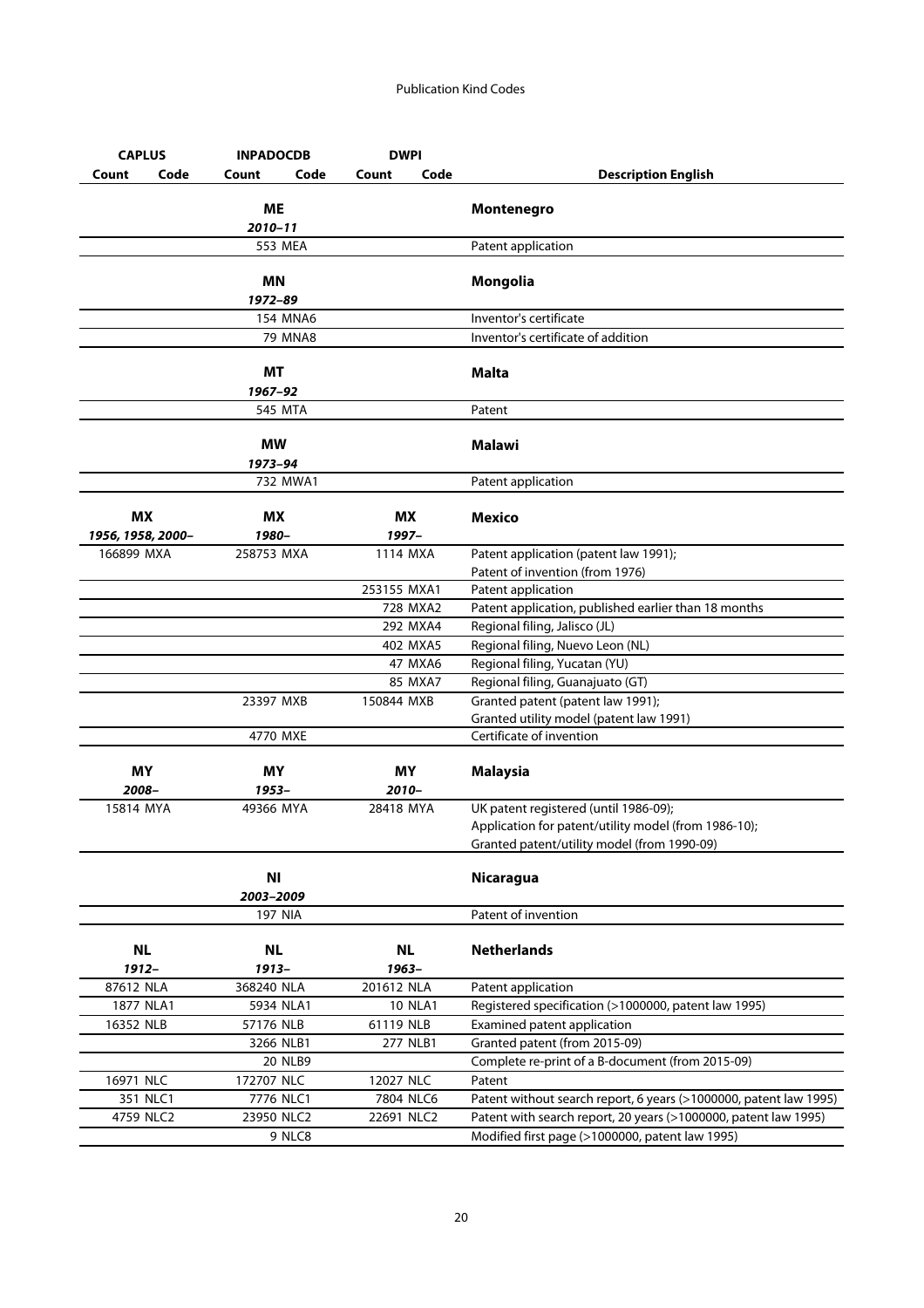| <b>CAPLUS</b>            | <b>INPADOCDB</b>   | <b>DWPI</b>   |                                                                                 |
|--------------------------|--------------------|---------------|---------------------------------------------------------------------------------|
| Count<br>Code            | Count<br>Code      | Code<br>Count | <b>Description English</b>                                                      |
|                          | 935 NLI1           |               | Supplementary protection certificate application (>1000000,<br>patent law 1995) |
|                          | 780 NLI2           |               | Supplementary protection certificate (>1000000, patent law 1995)                |
|                          | 2 NLK1             |               | Non-official translation of NL-A, not issued by patent office                   |
| <b>NO</b><br>1907, 1909- | ΝO<br>1966-        | ΝO<br>1974-   | <b>Norway</b>                                                                   |
| 85271 NOA                | 167575 NOA         | 170807 NOA    | Patent application                                                              |
|                          | 6516 NOA1          |               | Patent application (complete application) (from 2011-01)                        |
| 22090 NOB                | 65745 NOB          | 9425 NOB      | Examined patent application (115001-300000)                                     |
| 18453 NOB1               | 40387 NOB1         | 38770 NOB1    | Granted patent (patent law 1997, >300000)                                       |
|                          | 62 NOB2            |               | Granted after opposition (>300000)                                              |
|                          | 56 NOB3            |               | Granted with admin. limitation (>300000)                                        |
| 17829 NOC                | 49875 NOC          |               | Patent; Granted patent (2841-113574)                                            |
|                          | 104665 NOD0        |               | Patent application filed                                                        |
|                          | 303 NOI1           |               | Supplementary protection certificate application                                |
|                          | 244 NOI2           |               | Supplementary protection certificate                                            |
|                          | 758 NOL            |               | Abstract                                                                        |
|                          |                    |               |                                                                                 |
| <b>NZ</b>                | ΝZ                 | ΝZ            | <b>New Zealand</b>                                                              |
| 2000–                    | 1978-              | 1992–         |                                                                                 |
| 49573 NZA                | 130522 NZA         | 87991 NZA     | Patent application                                                              |
|                          |                    | 331 NZA1      | Patent application (new law, from 2016)                                         |
|                          |                    |               | <b>African Organization</b>                                                     |
|                          | <b>OA</b>          |               | of Intellectual Property (OAPI)                                                 |
|                          | 1966-2007          |               |                                                                                 |
|                          | 13280 OAA          |               | Patent of invention                                                             |
|                          | 152 OAE            |               | Addition for patent of invention                                                |
|                          | PA                 |               | Panama                                                                          |
|                          | 1996-2010          |               |                                                                                 |
|                          | 2385 PAA1          |               | Patent application                                                              |
|                          | 1 PAA2             |               | Divisional patent application                                                   |
|                          | <b>PE</b><br>1992- |               | Peru                                                                            |
|                          | 20588 PEA1         |               | Patent application                                                              |
|                          | 1516 PEZ           |               | Utility model application                                                       |
|                          |                    |               |                                                                                 |
| PH                       | PH                 | PH            | <b>Philippines</b>                                                              |
| $2001 -$                 | 1975-              | 1992-         |                                                                                 |
|                          | 19972 PHA          |               | Patent for invention, 1st & only publication (until 1999-06)                    |
| 2941 PHA                 |                    | 11021 PHA     | Patent application                                                              |
|                          | 8880 PHA1          | 12677 PHA1    | Patent application                                                              |
|                          |                    | 342 PHB       | Granted patent (new law)                                                        |
| 7045 PHB1                | 912 PHB1           | 19289 PHB1    | Granted patent                                                                  |
|                          | 1566 PHU1          |               | Utility model application, 1st level (from 1999-07)                             |
|                          |                    | 510 PHU1      | Utility model (from 2012-03)                                                    |
|                          | 1718 PHY1          |               | Granted utility model, 2nd level (from 1999-07)                                 |
| 1519 PHZ                 |                    |               | Utility model application (from 2012-12)                                        |
|                          | 2859 PHZ           |               | Patent for utility model, 1st & only publication (until 1999-06)                |
|                          |                    | 922 PHZ       | Utility model (granted, old law) (from 2010)                                    |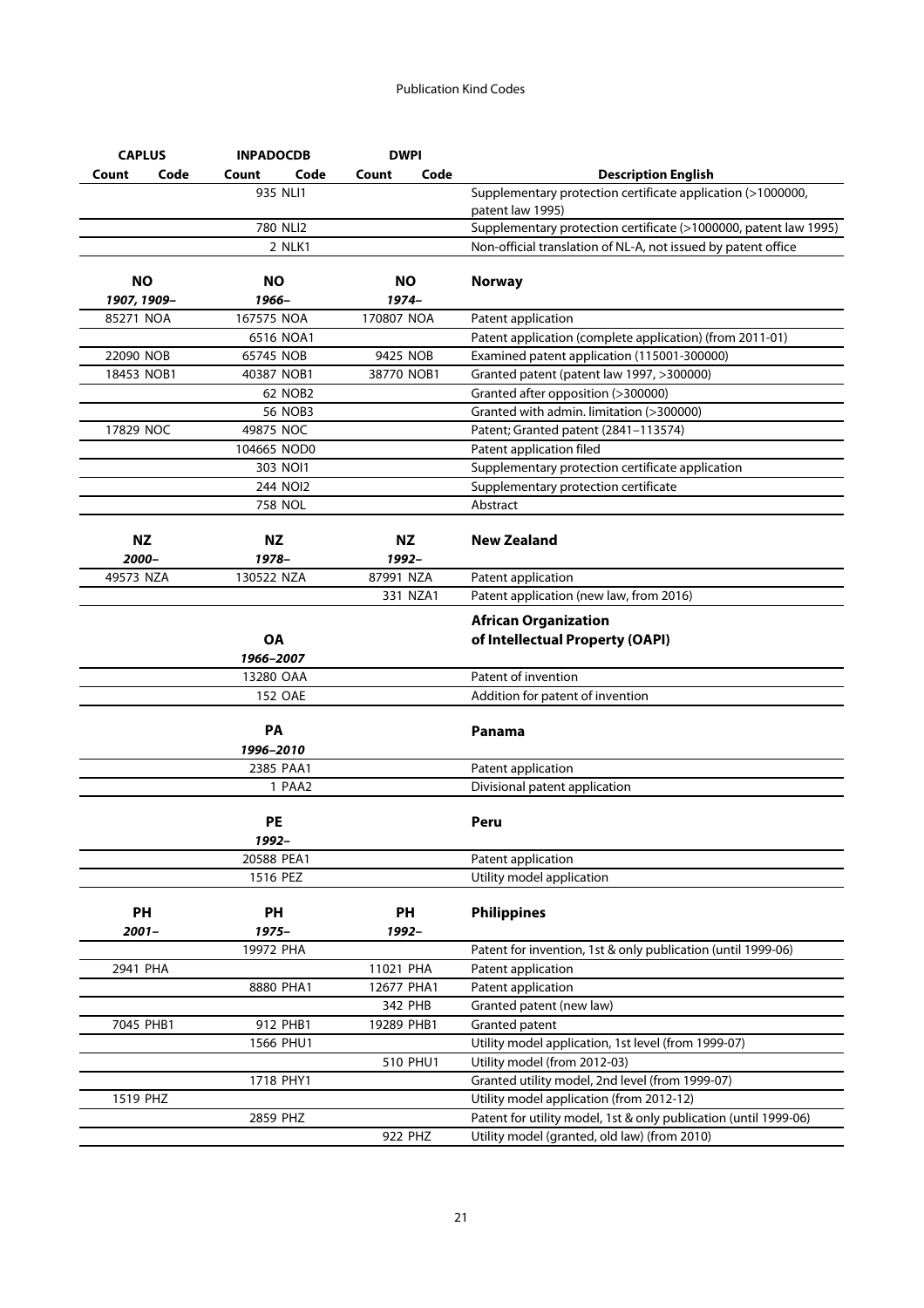| <b>CAPLUS</b>  | <b>INPADOCDB</b> | <b>DWPI</b>        |                                                                                              |
|----------------|------------------|--------------------|----------------------------------------------------------------------------------------------|
| Code<br>Count  | Code<br>Count    | Code<br>Count      | <b>Description English</b>                                                                   |
|                |                  | <b>PL</b>          |                                                                                              |
| <b>PL</b>      | <b>PL</b>        |                    | Poland                                                                                       |
| $1957 -$       | 1973-            | $2011 -$           |                                                                                              |
|                | 183308 PLA1      | 23380 PLA1         | Application                                                                                  |
|                | 13749 PLA2       |                    | Application for provisional patent (from 1980)                                               |
|                | 1817 PLA3        | 109 PLA3           | Application for additional patent (from 1980)                                                |
|                | 181 PLA4         |                    | Application for additional provisional patent (from 1980)                                    |
| 1183 PLA5      |                  |                    | Specification of principle inventor's certificate (1976-1979)                                |
| 21 PLA6        | 257 PLA6         |                    | Specification of addition to inventor's certificate (1976-1979)                              |
| 47955 PLB1     | 140141 PLB1      | 16990 PLB1         | Patent (from 1980);                                                                          |
| 2698 PLB2      | 14782 PLB2       |                    | Specification of principle patent (1976-1979)                                                |
|                |                  |                    | Provisional patent (from 1980)                                                               |
| 525 PLB3       | 1539 PLB3        | 74 PLB3            | Additional patent (from 1980);                                                               |
| <b>40 PLB4</b> | 165 PLB4         |                    | Specification of patent of addition (1976-1979)<br>Provisional additional patent (from 1980) |
|                | 10948 PLT3       |                    | Polish translation of EP patent (from 2005-06)                                               |
|                | 32 PLT4          |                    | Corrected Polish translation of EP patent (from 2006-12)                                     |
|                | 71 PLT5          |                    | Polish translation of EP patent after opposition (from 2006-12)                              |
|                | 5 PLT6           |                    | Polish translation of EP patent limited by amendment requested                               |
|                |                  |                    | by applicant (from 2006-12)                                                                  |
|                | 19635 PLU1       | 5440 PLU1          | Application for utility model (from 1980)                                                    |
|                | 85 PLU3          |                    | Application for additional utility model (from 1980)                                         |
|                | 15183 PLY1       | 3654 PLY1          | Specification for utility model (from 1980)                                                  |
|                | 28 PLY3          |                    | Specification for additional utility model (from 1980)                                       |
|                |                  |                    |                                                                                              |
| <b>PT</b>      | <b>PT</b>        | <b>PT</b>          | Portugal                                                                                     |
| 2000-          | 1976-            | 1974-              |                                                                                              |
| 1261 PTA       | 40677 PTA        | 41163 PTA          | Application for Patent of invention                                                          |
|                | 35 PTA1          |                    | Application for certificate of addition to patent of invention                               |
|                |                  | 3051 PTA1          | Patent application (from DW 2002-38)                                                         |
| 770 PTB        | 27331 PTB        |                    | Patent of invention                                                                          |
|                | 21 PTB1          |                    | Certificate of addition to patent of invention                                               |
|                | 1 PTD            |                    | Application (1 number for 2 applications)                                                    |
| 42175 PTE      | 66420 PTE        |                    | Availability of national translation of European patent                                      |
|                | 6325 PTT         |                    | Translation of EP patent (from 2016-07);                                                     |
|                |                  |                    | Application for a utility model (1992 to 2016-06)                                            |
|                | 2308 PTU         |                    | Application for a utility model (from 2016-07);                                              |
|                |                  |                    | Granted utility model (1992 to 2016-06);                                                     |
|                |                  |                    | Application for a utility model (1940-1991)                                                  |
|                | 4 PTU1           |                    | Modified application for utility model (from 2016-07)                                        |
|                | 69 PTW           |                    | Granted PCT patent valid in PT (1996-10 to 2002-06)                                          |
|                | 476 PTY          |                    | Granted utility model (from 2016-07);                                                        |
|                |                  |                    | Granted PCT patent valid in PT as utility model (from 2004);                                 |
|                |                  |                    | Granted national utility model (1940-1991)                                                   |
|                |                  | <b>RD</b>          | <b>Research Disclosure</b>                                                                   |
|                |                  | 1978-              |                                                                                              |
|                |                  | 40221 RDA          | Scientific literature disclosure                                                             |
| <b>RO</b>      | <b>RO</b>        |                    | Romania                                                                                      |
|                | 1973-            | <b>RO</b><br>1975- |                                                                                              |
| 1962-63, 1966- | 10800 ROA        |                    | Patent application without search report (1906 to 2006)                                      |
|                |                  | 45227 ROA          |                                                                                              |
|                |                  |                    | Examined granted patent (1974 law)                                                           |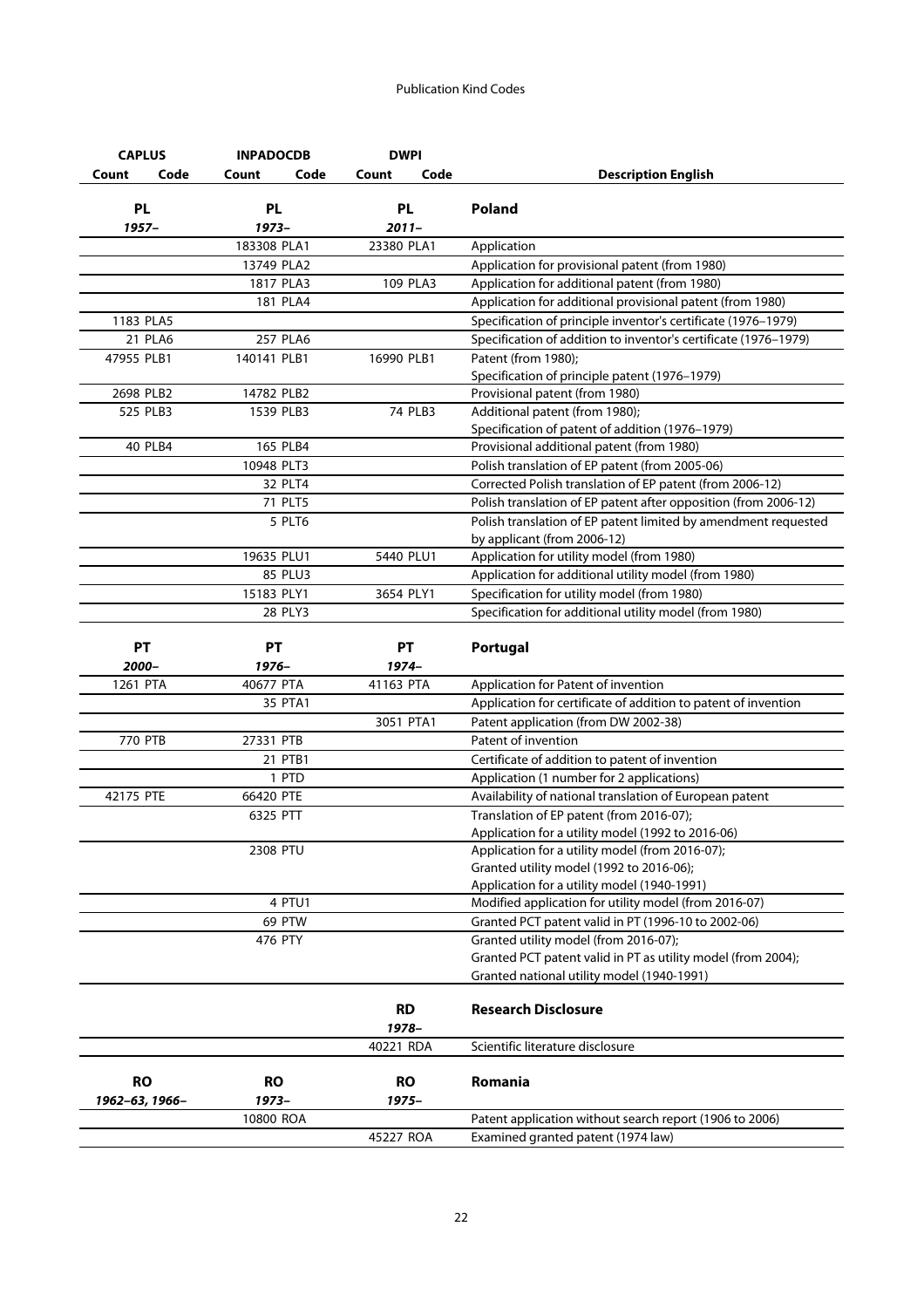| <b>CAPLUS</b>     | <b>INPADOCDB</b>   | <b>DWPI</b>             |                                                                 |
|-------------------|--------------------|-------------------------|-----------------------------------------------------------------|
| Count<br>Code     | Count<br>Code      | Code<br>Count           | <b>Description English</b>                                      |
| 1016 ROA0         | 1832 ROA0          | $^{\wedge}2143$<br>ROA0 | Unexamined application, published before 18 months from         |
|                   |                    |                         | application/priority or before 6 months after entering national |
|                   |                    |                         | phase (from 2007)                                               |
| 5852 ROA1         | 62 ROA1            | 74 ROA1                 | Description of an invention (before 1992-01-21);                |
|                   |                    |                         | Patent application with search report (from 2007)               |
| 11319 ROA2        | 31101 ROA2         | 4695 ROA2               | Inventor's certificate (before 1992-01-21);                     |
|                   |                    |                         | Patent application without search report (from 2007)            |
| 441 ROA3          | 857 ROA3           | 98 ROA3                 | Addition to inventor's certificate (before 1992-01-21);         |
|                   |                    |                         | Separately published search report (from 2007)                  |
|                   | 6 ROA4             | 7 ROA4                  | Patent application published after secrecy ceased (from 2007)   |
| <b>80 ROA7</b>    | 83 ROA7            |                         | Complementary description of invention (before 1992-01-21)      |
|                   | 215 ROA8           | 189 ROA8                | Corrected front page (from 2007)                                |
|                   | 1 ROA9             | 1 ROA9                  | Corrected patent application (from 2007)                        |
| 891 ROB           | 5800 ROB           | 3568 ROB                | Patent specification (1906 to 2009-10);                         |
|                   |                    |                         | Patent, 2nd publication (patent law 1991, from 1992-01-21)      |
| 10066 ROB1        | 36123 ROB1         | 16208 ROB1              | Patent, 1st publication (patent law 1991, from 1992-01-21)      |
| 2 ROB2            | 3 ROB <sub>2</sub> | 3 ROB <sub>2</sub>      | Patent amended after revocation procedure                       |
| 7 ROB3            |                    |                         | Description of an invention                                     |
|                   | <b>49 ROB8</b>     | <b>54 ROB8</b>          | Modified first page of granted patent (from 2004)               |
| 5 ROB9            | 6 ROB9             | 8 ROB9                  | Modified complete specification (from 2010-01)                  |
|                   | 215 ROU1           |                         | Utility model certificate with search report (from 2009)        |
|                   | 34 ROU2            |                         | Utility model certificate without search report (from 2009)     |
|                   | <b>10 ROU3</b>     |                         | Search report for utility model (from 2009)                     |
|                   | 4 ROU8             |                         | Utility model with corrected first page (from 2009)             |
|                   |                    |                         |                                                                 |
|                   | <b>RS</b>          |                         | Serbia                                                          |
|                   | 2006-              |                         |                                                                 |
|                   | 2662 RSA           |                         | Laid open patent application (2006-09 to 2011)                  |
|                   | 569 RSA1           |                         | Patent application with search report (from 2012)               |
|                   | 155 RSA2           |                         | Patent application without search report (from 2012)            |
|                   | 122 RSA3           |                         | Separately published search report (from 2012)                  |
|                   | 3983 RSB           |                         | Patent specification (2006-09 to 2015-02)                       |
|                   | 2193 RSB1          |                         | Granted patent (from 2015-02)                                   |
|                   | 597 RSU            |                         | Petty patent (2006-09 to 2015-02)                               |
|                   | 99 RSU1            |                         | Granted petty patent (from 2015-02)                             |
|                   |                    |                         |                                                                 |
| <b>RU</b>         |                    |                         |                                                                 |
|                   | <b>RU</b>          | <b>RU</b>               | <b>Russian Federation</b>                                       |
| 1908, 11-14, 18,  | 1992-              | 1993-                   |                                                                 |
| 20-40, 63-64, 93- |                    |                         |                                                                 |
|                   | 331409 RUA         | 166709 RUA              | Application for invention (from 1992-10-14)                     |
|                   | 4 RUA8             | <b>1 RUA8</b>           | Modified first page application for invention (from 2005)       |
|                   | 77876 RUC          | 2909 RUC                | Patent, treated according to SU patent law (<2000000)           |
| 192623 RUC1       | 396636 RUC1        | 386583 RUC1             | Patent for invention (>2000000)                                 |
| 121521 RUC2       | 219557 RUC2        | 213240 RUC2             | Patent for invention, 2nd publication (>2000000)                |
|                   | <b>13 RUC8</b>     | <b>13 RUC8</b>          | Modified first page granted patent                              |
|                   | 1417 RUC9          | 1324 RUC9               | Reprint of granted patent                                       |
|                   | 3 RUK1             |                         | Non-official translation of RU-A, not issued by patent office   |
|                   | <b>30 RUK3</b>     |                         | Non-official translation of RU-C, not issued by patent office   |
|                   | 7 RUS              |                         | Design patent                                                   |
|                   | 171470 RUU1        | 76573 RUU1              | Certificate for utility model (from 1992-10-14)                 |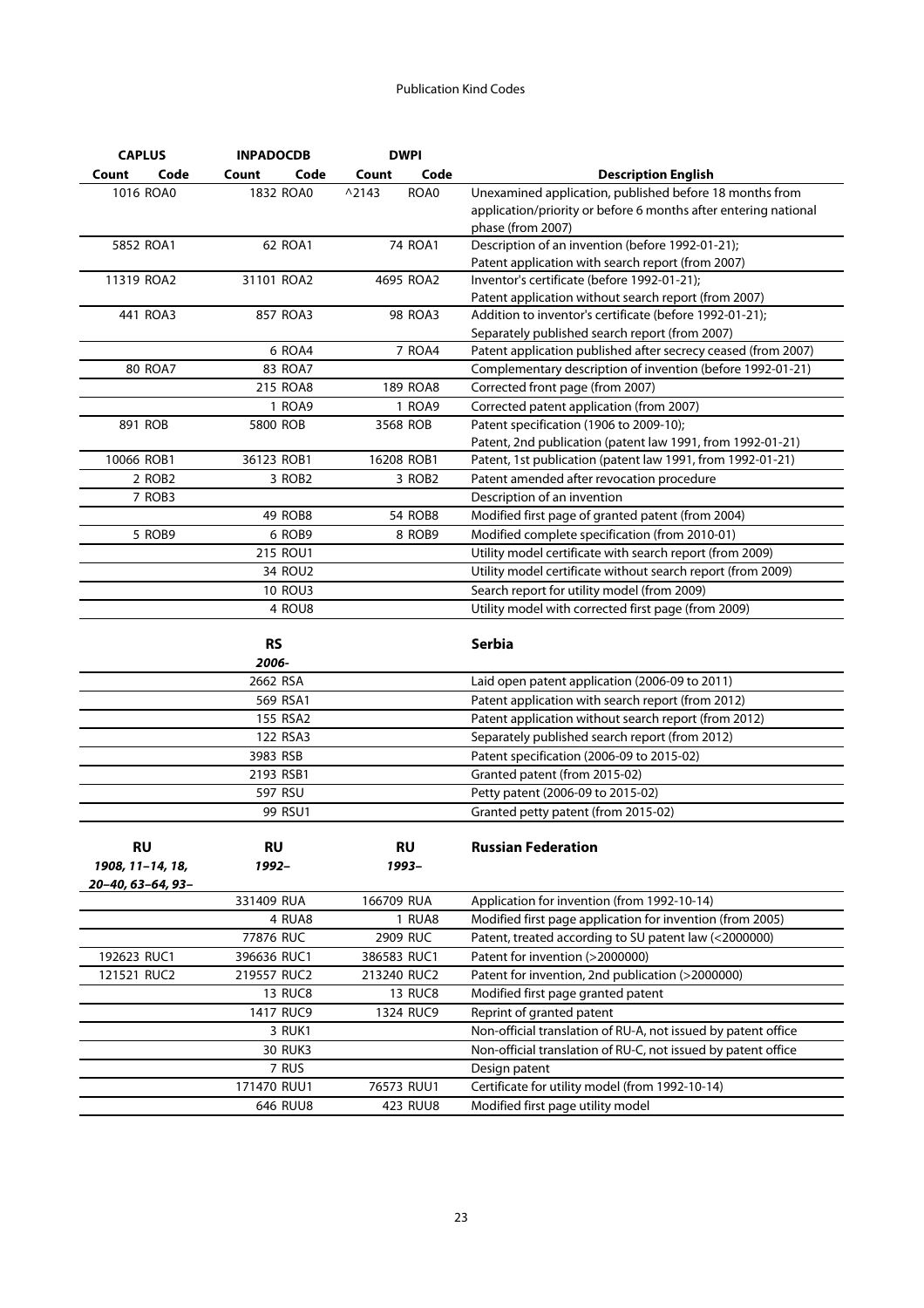| <b>CAPLUS</b>      | <b>INPADOCDB</b>   | <b>DWPI</b>          |                                                                           |
|--------------------|--------------------|----------------------|---------------------------------------------------------------------------|
| Code<br>Count      | Count<br>Code      | Code<br>Count        | <b>Description English</b>                                                |
|                    | <b>SA</b><br>1995- |                      | Saudi Arabia                                                              |
|                    | 3253 SAB1          |                      | Granted Patent (from 1995-12)                                             |
| <b>SE</b><br>1908- | SE<br>1888-        | <b>SE</b><br>$1974-$ | Sweden                                                                    |
| 36195 SEA          | 42276 SEA          | 157897 SEA           | Patent application                                                        |
| <b>15 SEA0</b>     | 859 SEA0           |                      | Patent application filed                                                  |
| 3428 SEA1          | 9121 SEA1          | 8560 SEA1            | Patent application (from 2010-04)                                         |
| 20 SEA2            | 64 SEA2            | 35 SEA2              | Corrected patent application) (from 2010-04)                              |
|                    | 3 SEA3             |                      | Patent application for provisional protection (from 2014-07)              |
| 30380 SEB          | 170554 SEB         | 24518 SEB            | Examined application (from 1968, 300001 to 480000)                        |
| 17091 SEC          | 1523 SEC           | 9 SEC                | Patent specification (from 1968, 300001 to 480000)                        |
|                    | 227892 SEC1        | 1 SEC1               | Patent (1885 to 1978, 1 to 227869)                                        |
| 9450 SEC2          | 39330 SEC2         | 35961 SEC2           | Patent specification (from 1994, >500000)                                 |
| 71 SEC3            | 318 SEC3           |                      | Corrected patent specification (>500000)                                  |
|                    | 3 SEC5             |                      | Corrected patent specification (300001-480000)                            |
|                    | 123 SEC8           |                      | Corrected first page of patent specification (>500000)                    |
|                    | 107318 SED0        |                      | Patent application filed                                                  |
|                    | 140 SEE            |                      | Amended patent specification (from 1995, >500000)                         |
|                    | 1 SEE1             |                      | Amended patent specification (of E) (from 1995, >500000);                 |
|                    |                    |                      | Amended patent specification (of C2) (from 2014-07)                       |
|                    | 15 SEE5            |                      | Limited patent specification (from 2007, >500000)                         |
|                    | 9 SEE8             |                      | Limited patent specification, corrected first page (from 2007,<br>>500000 |
|                    | 2 SEE9             |                      | Corrected limited patent specification (from 2007, >500000)               |
|                    | 1 SEK3             |                      | Non-official translation of SE-C, not issued by patent office             |
|                    | 139237 SEL         |                      | Abstract (1971 to 2010)                                                   |
|                    | 1 SEL1             |                      | Amendment of abstract (from 2000-01)                                      |
|                    | 39 SET3            |                      | Translation of EP patent                                                  |
|                    | 1 SET4             |                      | Translation of amended EP patent                                          |
|                    | 43 SET5            |                      | Corrected translation of EP patent                                        |
|                    | 139237 SEL         |                      | Abstract (1971 to 2010)                                                   |
| SG<br>2000-        | SG<br>1983-        | SG<br>1995-          | <b>Singapore</b>                                                          |
|                    | 31931 SGA          |                      | Patent application, PCT in national phase (from 2014-03)                  |
| 22879 SGA1         | 63047 SGA1         | 120744 SGA1          | Patent application (1996-06 to 2014-02)                                   |
|                    | 2 SGA2             |                      | Transitional patent application (from 1995)                               |
|                    | 10499 SGG          | 1287 SGA             | Registration of UK or UK/EP patent                                        |
|                    |                    | 60170 SGB            | Granted patent                                                            |
| <b>SI</b>          | SI                 |                      | Slovenia                                                                  |
| 2000-              | 1992-              |                      |                                                                           |
| 2014 SIA           | 7763 SIA           |                      | Patent                                                                    |
|                    | 33 SIA1            |                      | Patent of addition                                                        |
| 99 SIA2            | 656 SIA2           |                      | Short-term patent                                                         |
|                    | 520 SIA8           |                      | Conversion patent (former YU patent)                                      |
|                    | 773 SIB            |                      | Amended claims                                                            |
|                    | 26710 SIT1         |                      | Translation of the claims of an EP patent                                 |
|                    | 339 SIT2           |                      | Translation of the amended claims of an EP patent                         |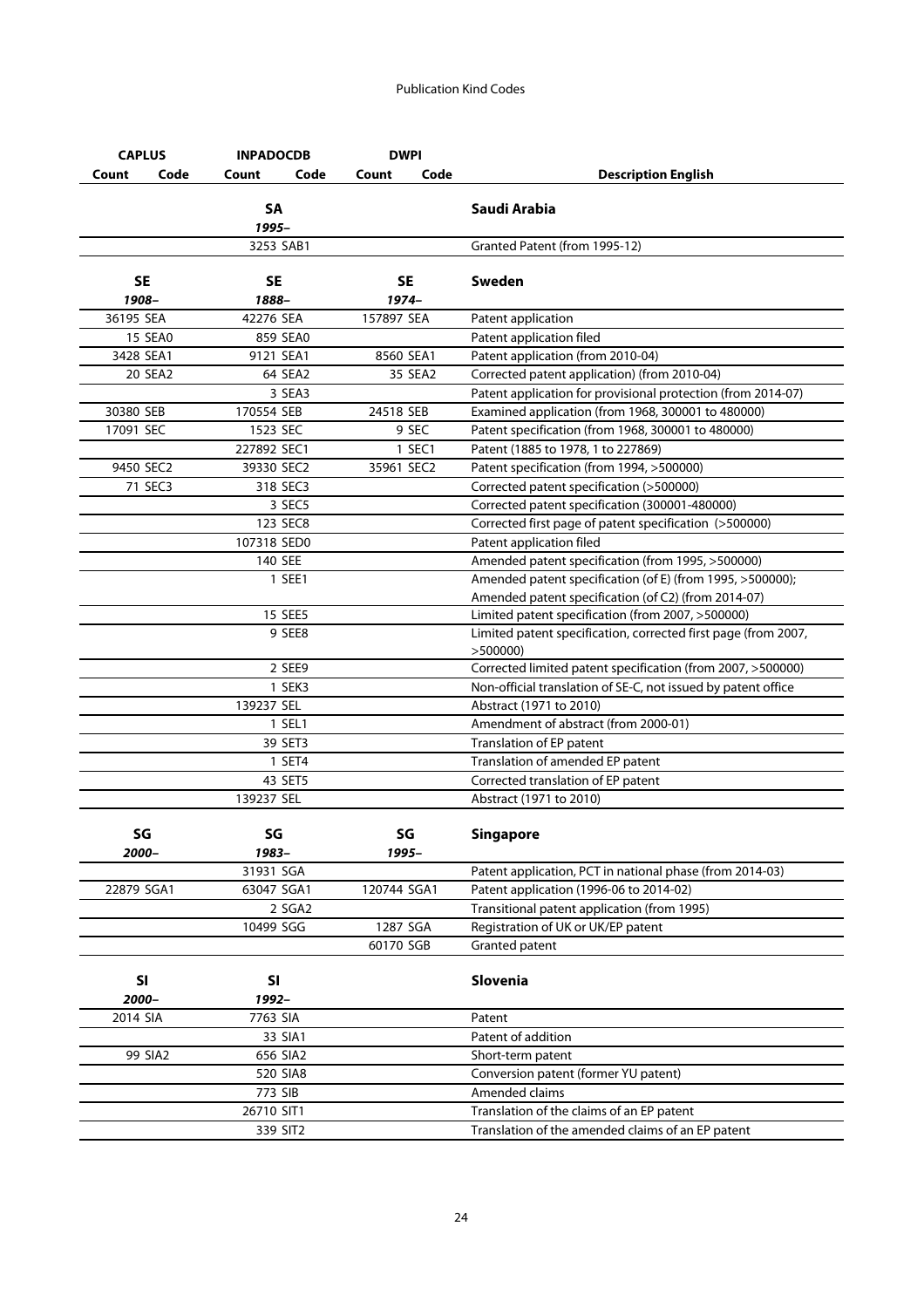| <b>CAPLUS</b>    | <b>INPADOCDB</b>      | <b>DWPI</b>   |                                                                                                       |
|------------------|-----------------------|---------------|-------------------------------------------------------------------------------------------------------|
| Code<br>Count    | Code<br>Count         | Code<br>Count | <b>Description English</b>                                                                            |
| <b>SK</b>        | <b>SK</b>             | <b>SK</b>     | <b>Slovak Republic</b>                                                                                |
| 1994-            | 1993-                 | 1993-         | (cf, CS)                                                                                              |
|                  | 22762 SKA3            | 22507 SKA3    | Patent application, law 527/90 (from 1993)                                                            |
| 7445 SKB6        | 10784 SKB6            | 10394 SKB6    | Patent, law 527/90 (from 1993)                                                                        |
|                  | 1 SKU                 |               | Registered utility model (1993 to 2007)                                                               |
|                  | 3008 SKU1             |               | Utility model application (from 2008)                                                                 |
|                  | 2773 SKY1             |               | Registered utility model, unamended (from 2008)                                                       |
|                  | 16 SKY2               |               | Registered utility model, changed (from 2008)                                                         |
|                  | <b>SM</b>             |               | San Marino                                                                                            |
|                  | 2000–                 |               |                                                                                                       |
|                  | 687 SMA               |               | Application / Application for PCT transfer                                                            |
|                  | 1871 SMB              |               | Granted patent / Granted patent for PCT/EP transfer                                                   |
|                  | 57 SMS                |               | Application of design/model, 1st publication                                                          |
|                  | 42 SMS1               |               | Granted design/model, 2nd publication<br>Application of design/model (multiple application), 1st pub. |
|                  | 242 SMS2<br>235 SMS3  |               | Granted design/model (multiple application), 2nd pub.                                                 |
|                  | 2 SMS4                |               | Revalidation design/model                                                                             |
|                  |                       |               |                                                                                                       |
| <b>SU</b>        | <b>SU</b>             | <b>SU</b>     | <b>U.S.S.R.</b>                                                                                       |
| 1940, 43, 45-47, | 1924-2011             | 1963-1994     |                                                                                                       |
| 49-50, 52, 55-99 |                       |               |                                                                                                       |
|                  | 1480 SUA              | 853211 SUA    | Patent                                                                                                |
| 127009 SUA1      | 1132752 SUA1          | 138189 SUA1   | Inventor's certificate                                                                                |
| 1085 SUA2        | 58161 SUA2            | 4799 SUA2     | Addition to inventor's certificate                                                                    |
| 16705 SUA3       | 32121 SUA3            | 14808 SUA3    | Patent                                                                                                |
| 37 SUA4          | 108 SUA4              | 32 SUA4       | Additional patent                                                                                     |
|                  |                       | 172907 SUB    | Reissued patent                                                                                       |
|                  | 35 SUK1               | 3 SUC         | Patent replacing inventor's certificate (from 1981)                                                   |
|                  | 7 SUT                 |               | Non-official translation of SU-A, not issued by patent office<br><b>Translated dokument</b>           |
|                  |                       |               |                                                                                                       |
|                  | <b>SV</b><br>$1971 -$ |               | <b>El Salvadore</b>                                                                                   |
|                  | 1636 SVA              |               | Patent application                                                                                    |
|                  | TH                    | TH            | <b>Thailand</b>                                                                                       |
|                  | 2010, 2012            | 2010-         |                                                                                                       |
|                  | 12 THA                | 6045 THA      | Examined patent application                                                                           |
|                  |                       | 5920 THR0     | Registration number                                                                                   |
|                  | TJ.                   |               | Tajikistan                                                                                            |
|                  | 1990-2005             |               |                                                                                                       |
|                  | 174 TJA               |               | Patent application (from 1996-01)                                                                     |
|                  | 230 TJB               |               | Patent, 2nd level (from 1996-07)                                                                      |
|                  | 1 TJC                 |               | Patent, 3rd level (from 1996-07)                                                                      |
|                  | 35 TJR3               |               | Reregistration of SU patent (until 1994-12)                                                           |
|                  | <b>21 TJU</b>         |               | Utility model (from 1996-01)                                                                          |
|                  | 75 TJY3               |               | Petty patent (from 2004-02)                                                                           |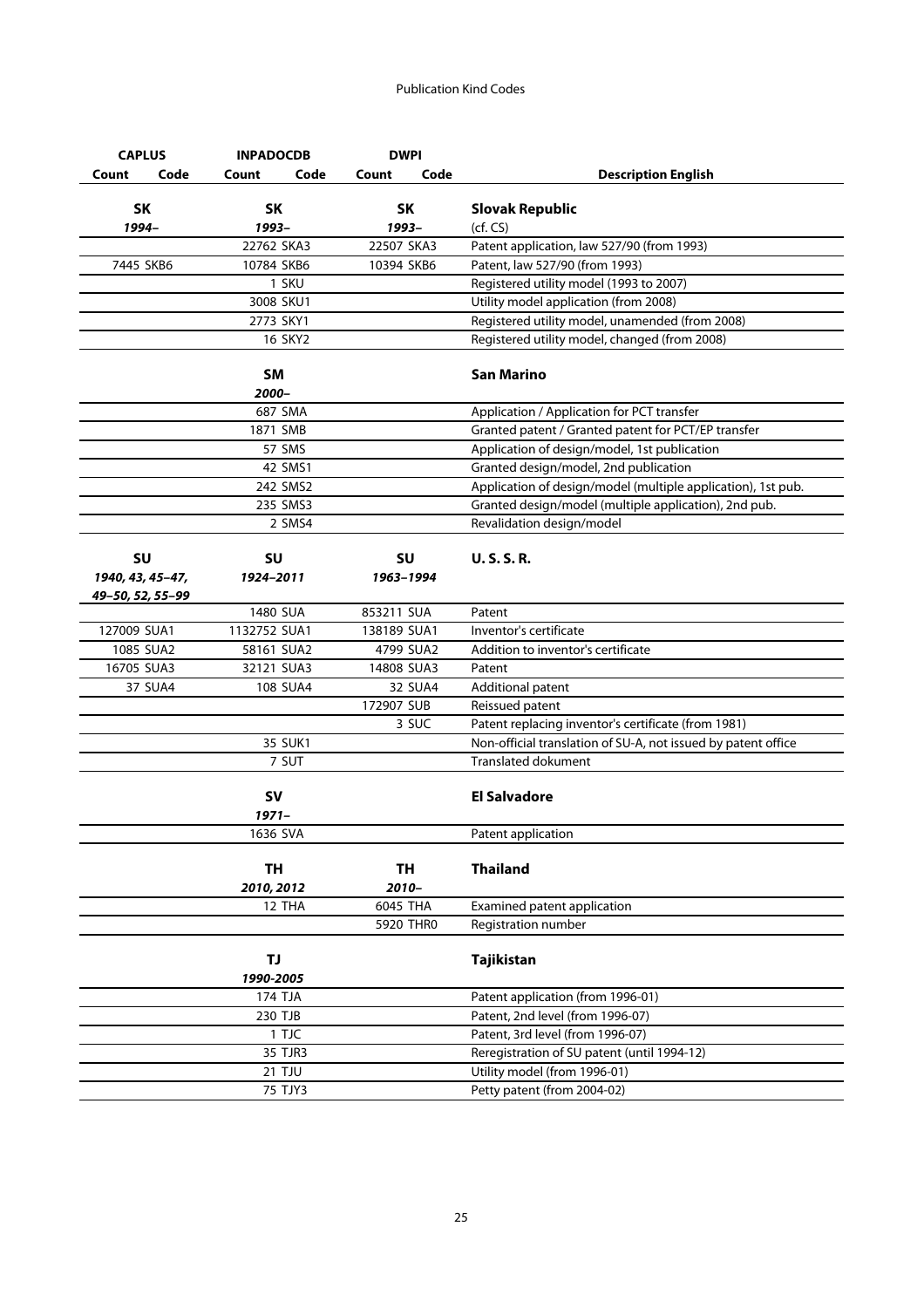| <b>CAPLUS</b> | <b>INPADOCDB</b>              | <b>DWPI</b>            |                                                                                                                      |
|---------------|-------------------------------|------------------------|----------------------------------------------------------------------------------------------------------------------|
| Count<br>Code | Count<br>Code                 | Count<br>Code          | <b>Description English</b>                                                                                           |
|               | <b>TN</b><br>1990-2005        |                        | Tunisia                                                                                                              |
|               | 6096 TNA1                     |                        | Application for a patent of invention                                                                                |
|               |                               | <b>TP</b><br>1984-1993 | <b>International Technical Disclosure</b>                                                                            |
|               |                               | <b>532 TPA</b>         | Scientific literature disclosure                                                                                     |
| <b>TR</b>     | TR                            | <b>TR</b>              | <b>Turkey</b>                                                                                                        |
| 2000–         | 1973-2013                     | $2015 -$               |                                                                                                                      |
|               | 12304 TRA                     |                        | Specification of invention for patent                                                                                |
|               |                               | 11380 TRA              | Patent application                                                                                                   |
| 1057 TRA1     | 1201 TRA1                     |                        | Patent application with search report (from 1995)                                                                    |
| 4659 TRA2     | 11663 TRA2                    |                        | Patent application without search report (from 1995)                                                                 |
| 739 TRA3      | 1773 TRA3                     |                        | Search report (from 1995)                                                                                            |
| 1804 TRB      | 1 TRB                         |                        | Patent                                                                                                               |
| 1407 TRT1     | 2665 TRT1                     |                        | Translation of WO application with search report (from 1995)                                                         |
| 5299 TRT2     | 9966 TRT2                     | 3 TRT3                 | Translation of WO application without search report (from 1995)<br>Translation of EP claims (from 1995)              |
| 144 TRT3      | 110 TRT3                      | 3 TRT4                 |                                                                                                                      |
|               | 984 TRT4<br>23126 TRU         | 6871 TRU               | Translation of EP patent (from 1995)<br>Utility model (from 1995)                                                    |
|               | 31 TRU1                       |                        |                                                                                                                      |
|               | 8 TRU2                        |                        | Utility model application, WO route, phase 1 (from 1995)<br>Utility model application, WO route, phase 2 (from 1995) |
|               | 4 TRY                         |                        | Utility model (from 1995)                                                                                            |
|               |                               |                        |                                                                                                                      |
|               | ТT                            |                        | <b>Trinidad and Tobago</b>                                                                                           |
|               | 1994-1995                     |                        |                                                                                                                      |
|               | 3 TTB                         |                        | Patent                                                                                                               |
| <b>TW</b>     | TW                            | TW                     | Taiwan                                                                                                               |
| 1958, 2000-   | 1993-                         | 1993–                  |                                                                                                                      |
|               | 618165 TWA                    | 597777 TWA             | Patent application (from 2003-05)<br>Patent application (new law, from 2005);                                        |
|               |                               |                        | Examined patent application (old law, until 2004-07)                                                                 |
| 233979 TWB    | 508705 TWB                    |                        | Patent                                                                                                               |
|               |                               | 495562 TWB1            | Examined patent application (new law)                                                                                |
|               | <b>10 TWK1</b>                |                        | Non-official translation of TW-A, not issued by patent office                                                        |
|               | 7 TWK2                        |                        | Non-official translation of TW-B, not issued by patent office                                                        |
|               | 2 TWK4                        |                        | Non-official translation of TW-U, not issued by patent office                                                        |
|               | 3 TWS                         |                        | Registered industrial design (from 1950)                                                                             |
|               | 412991 TWU                    | 403199 TWU             | Utility model                                                                                                        |
|               |                               |                        |                                                                                                                      |
|               | <b>UA</b><br>1987-1992, 1998- |                        | <b>Ukraine</b>                                                                                                       |
|               | 8488 UAA                      |                        | Declarative patent spec. for invention                                                                               |
|               | <b>95 UAA1</b>                |                        | Patent granted after re-registration of USSR inventor's certificate                                                  |
|               | 1 UAC1                        |                        | Patent granted upon positive decision of USSR                                                                        |
|               | 45785 UAC2                    |                        | Patent granted upon USSR application for which no positive                                                           |
|               |                               |                        | decision made; granted upon basis of national application                                                            |
|               | 108643 UAU                    |                        | Utility model specification                                                                                          |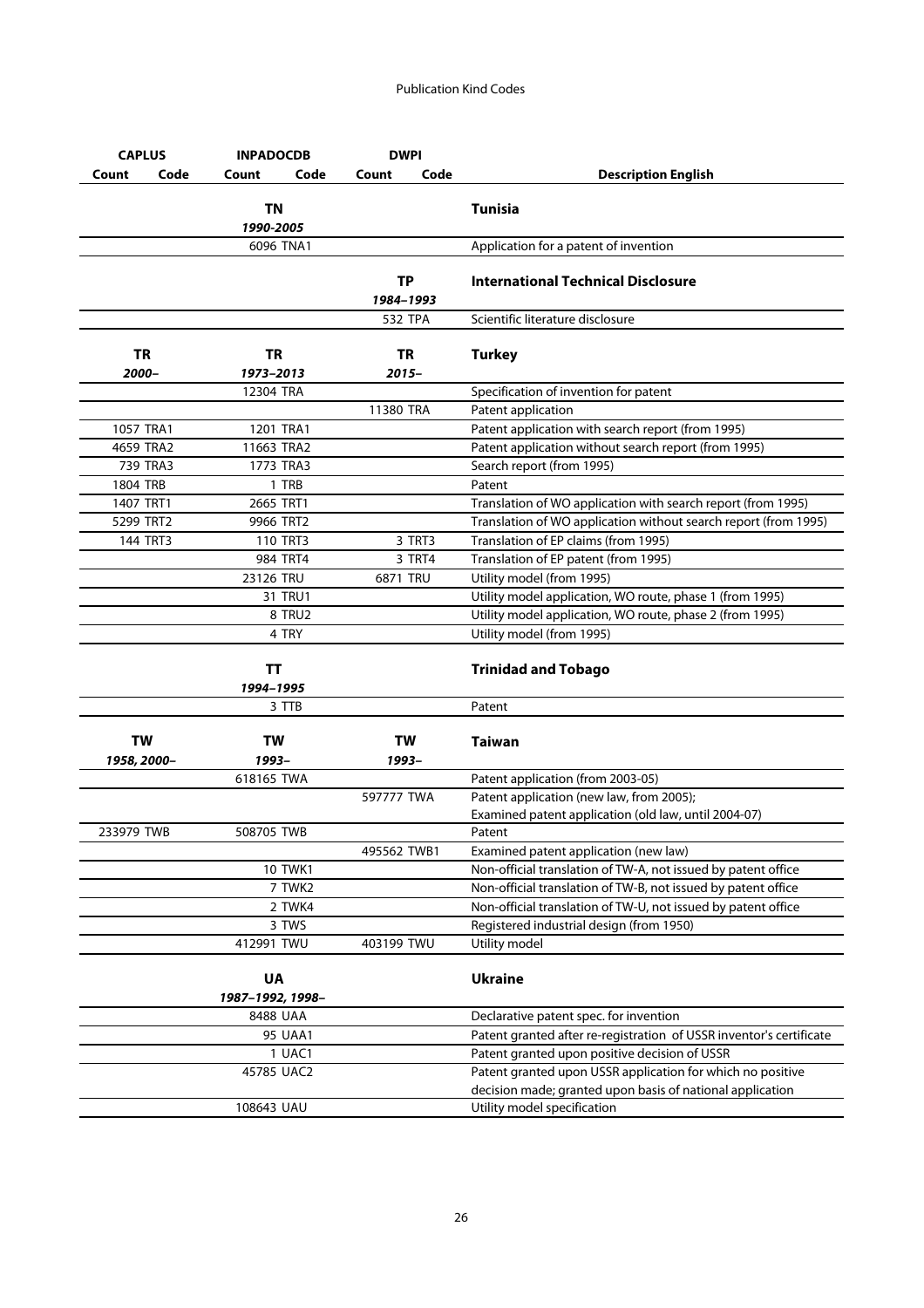| <b>CAPLUS</b>      | <b>INPADOCDB</b>   | <b>DWPI</b>        |                                                                             |
|--------------------|--------------------|--------------------|-----------------------------------------------------------------------------|
| Code<br>Count      | Code<br>Count      | Code<br>Count      | <b>Description English</b>                                                  |
| <b>US</b><br>1828- | <b>US</b><br>1836- | <b>US</b><br>1963- | <b>United States of America</b>                                             |
| 721057 USA         | 6149676 USA        | 2376680 USA        | Patent (until 2000)                                                         |
| 6326 USA0          |                    | 7742 USA0          | Patent application, NTIS (from 1974)                                        |
| 1912747 USA1       | 4953644 USA1       | 4535917 USA1       | Patent application (from 2001);                                             |
|                    |                    |                    | Patent application, trial program (1975-1976), CA                           |
| 1134 USA2          | 1523 USA2          | 1479 USA2          | Republished patent application (from 2001);                                 |
|                    |                    |                    | Patent application, trial program (1975-1976), CA                           |
| 5832 USA9          | 6042 USA9          | 5880 USA9          | Corrected patent application (from 2001)                                    |
|                    |                    | 1929 USB           | Re-examination certificate (until 2000)                                     |
| 219832 USB1        | 719730 USB1        | 699660 USB1        | Patent, 1st publication (from 2001);                                        |
|                    |                    |                    | Re-examination certificate, 1st reexamination (until 2000)                  |
| 1130488 USB2       | 2793790 USB2       | 2582010 USB2       | Patent, 2nd publication (from 2001);                                        |
|                    |                    |                    | Re-examination certificate, 2nd reexamination (until 2000)                  |
| 3 USB3             | 3 USB3             | 5 USB3             | Re-examination certificate, 3rd reexamination (until 2000)                  |
|                    |                    | 1 USC              | Re-examination certificate (from 2001)                                      |
| 124 USC1           | 359 USC1           | 6703 USC1          | Re-examination certificate, 1st reexamination (from 2001)                   |
| 6 USC2             | 10 USC2            | 526 USC2           | Re-examination certificate, 2nd reexamination (from 2001)                   |
|                    |                    | 46 USC3            | Re-examination certificate, 3rd reexamination (from 2001)                   |
|                    |                    | 8 USC4             | Re-examination certificate, 4th reexamination (from 2001)                   |
|                    |                    | 1 USC6             | Re-examination certificate, 6th reexamination (from 2001)                   |
| 2638 USE           | 31176 USE          | 16819 USE          | Reissue; Design reissue;                                                    |
|                    |                    |                    | Plant reissue                                                               |
| 3219 USE1          |                    |                    | Reissue Patent (from 2001)                                                  |
|                    | 74 USF1            |                    | Re-examination certificate, reissue                                         |
|                    | 1 USF2             |                    | Re-examination certificate, reissue                                         |
| 798 USH            | 2254 USH           | 3412 USH           | Statutory Invention Registration (S.I.R.) (until 2000);                     |
|                    |                    |                    | Statutory Invention Registration for Design;                                |
|                    |                    |                    | Statutory Invention Registration for Plant patent;                          |
| 171 USH1           |                    |                    | S.I.R. not issued<br>Statutory Invention Registration (S.I.R.) (from 2001)) |
|                    | 4 USI1             |                    | Patent pre-1836                                                             |
|                    | 1 USI3             |                    | Add. improvement (1838-1868)                                                |
| 261 USI4           | 1877 USI4          |                    | Defensive publication                                                       |
| 1010 USI5          | 2201 USI5          | 922 USI5           | Patent application published within the TVPP (until 2000)                   |
|                    |                    | 7742 USN           | NTIS published invention application (1983-1996)                            |
|                    | 7706 USP           |                    | Plant patent (until 2000)                                                   |
| 6520 USP1          | 6674 USP1          |                    | Plant patent application (from 2001)                                        |
| 11629 USP2         | 11740 USP2         |                    | Plant patent (no pre-grant publication) (from 2001)                         |
| 4664 USP3          | 4685 USP3          |                    | Plant patent (with previous pre-grant publ.) (from 2001)                    |
| 1 USP9             | 1 USP9             |                    | Plant patent application, corrected publication (from 2001)                 |
|                    | 354682 USS         |                    | Design patent                                                               |
|                    |                    |                    |                                                                             |
|                    | <b>UY</b>          |                    | <b>Uruguay</b>                                                              |
|                    | 2000-              |                    |                                                                             |
|                    | 4761 UYA           |                    | Patent application (from 2009-10)                                           |
|                    | 5797 UYA1          |                    | Patent application, 1st level                                               |
|                    | 4 UYA2             |                    | Divisional application                                                      |
|                    | 1 UYA3             |                    | Revalidation application                                                    |
|                    | 931 UYQ            |                    | Industrial design application                                               |
|                    | 205 UYS            |                    | Industrial design application (from 2009-10)                                |
|                    | 569 UYU            |                    | Utility model application                                                   |